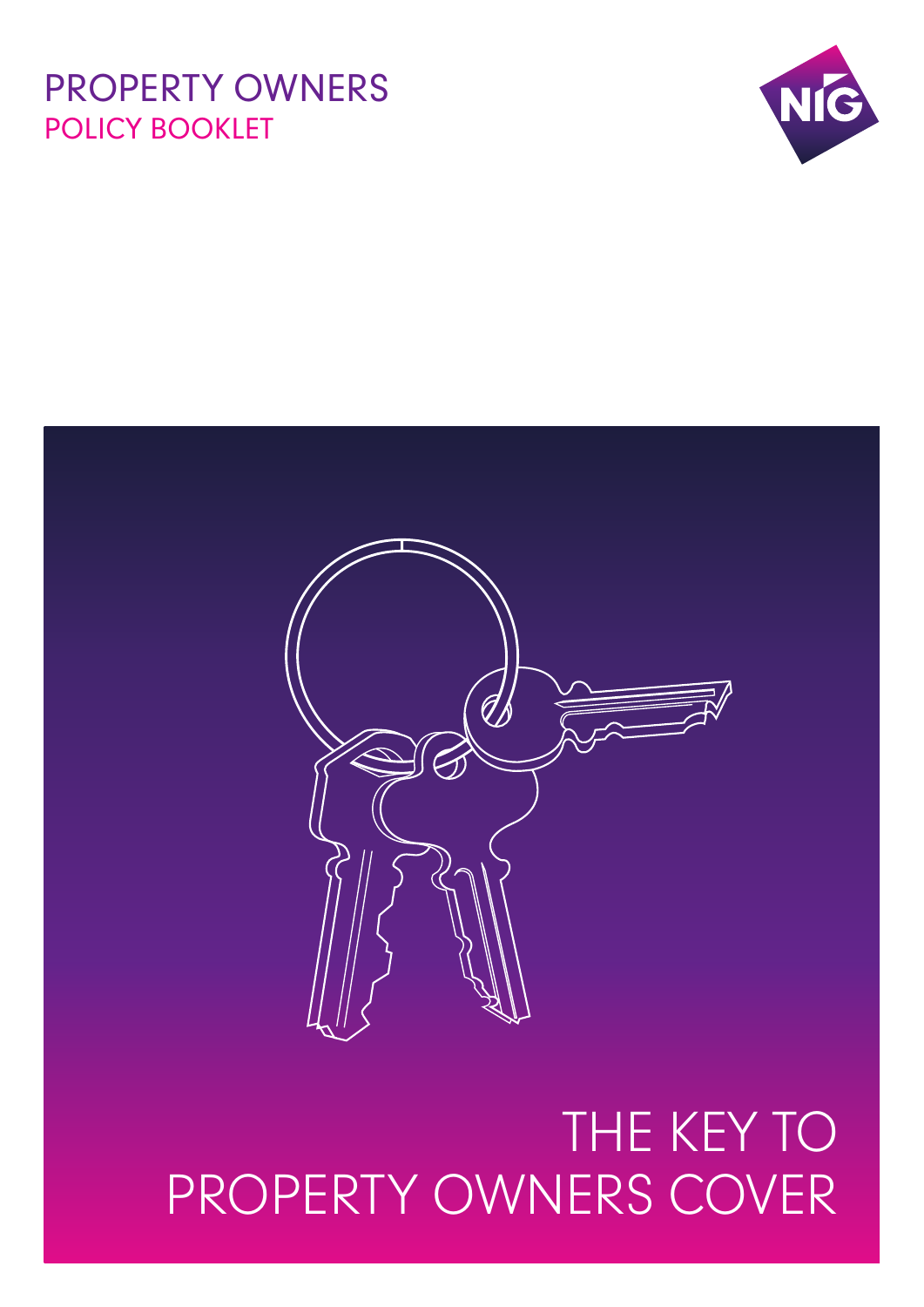# **Free Business Advice Service**

These helplines are provided for Your use whilst Your Policy is in force.

# **Eurolaw Commercial Legal and UK Tax Advice**

# **0345 878 5024**

Unlimited access to a team of legal advisors, for confidential legal advice and guidance on any commercial legal problem such as:

- employment **●** VAT
- 
- 
- prosecution **●** contract disputes
- landlord and tenant disputes.

Please note that advice on motoring matters is not available.

Eurolaw Commercial Legal advice can only be offered in respect of matters subject to the laws of and within the jurisdiction of courts or tribunals of:

- England Scotland Wales and Northern Ireland
- **●** the Channel Islands and the Isle of Man
- **●** any other member country of the European Union
- **●** Switzerland and Norway

Tax advice can only be offered in respect of matters subject to the laws of the United Kingdom.

Specialist legal advice is provided 9am - 5pm, Monday to Friday, excluding public and bank holidays. If calls are made outside these times, You will be called back the next working day between 9am and 5pm.

Tax advice is provided by tax advisors 9am – 5pm, Monday to Friday, excluding public and bank holidays. If calls are made outside these times, You will be called back the next working day between 9am and 5pm.

**This helpline is provided on Our behalf by DAS Legal Expenses Insurance Company Limited all calls are recorded.**

# **Business Emergency Assistance Helpline**

# **0345 878 5024**

Available 24 hours each day, 7 days every week, all year round.

Assistance in the event of an emergency affecting Your business, such as:

- **●** burst pipes or blocked drains causing flooding
- **●** complete failure of the gas or electricity supply
- serious damage to the roof
- **●** escape of water or oil from the central heating system

In the event of emergency assistance being required a reputable local contractor will be contacted but You must pay any call-out or repair charges. One telephone call will bring assistance as quickly as possible.

Please ensure Your Policy Number is available when telephoning as this may be requested – this appears on Your Schedule.

**This helpline is provided on Our behalf by DAS Legal Expenses Insurance Company Limited all calls are recorded.**

# **Stress Counselling Helpline**

# **0345 878 5029**

Available 24 hours each day, 7 days every week, all year round.

A confidential counselling service for any employee (and their family) over the telephone, assisting issues such as:

- - **●** Stress **●** Relationship
- 
- **Depression •** Bereavement
- **●** Family

This service can also help with:

- **●** Onward referral to relevant voluntary, self help groups or professional services
- **●** Availability of planned (weekly) telephone counselling sessions, time to suit caller
- Details of face to face counsellors in Your area

Any costs arising from the use of these referral services will not be paid by DAS.

**This helpline is provided on Our behalf by DAS Legal Expenses Insurance Company Limited, all calls are dealt with in the strictest confidence and are not recorded.**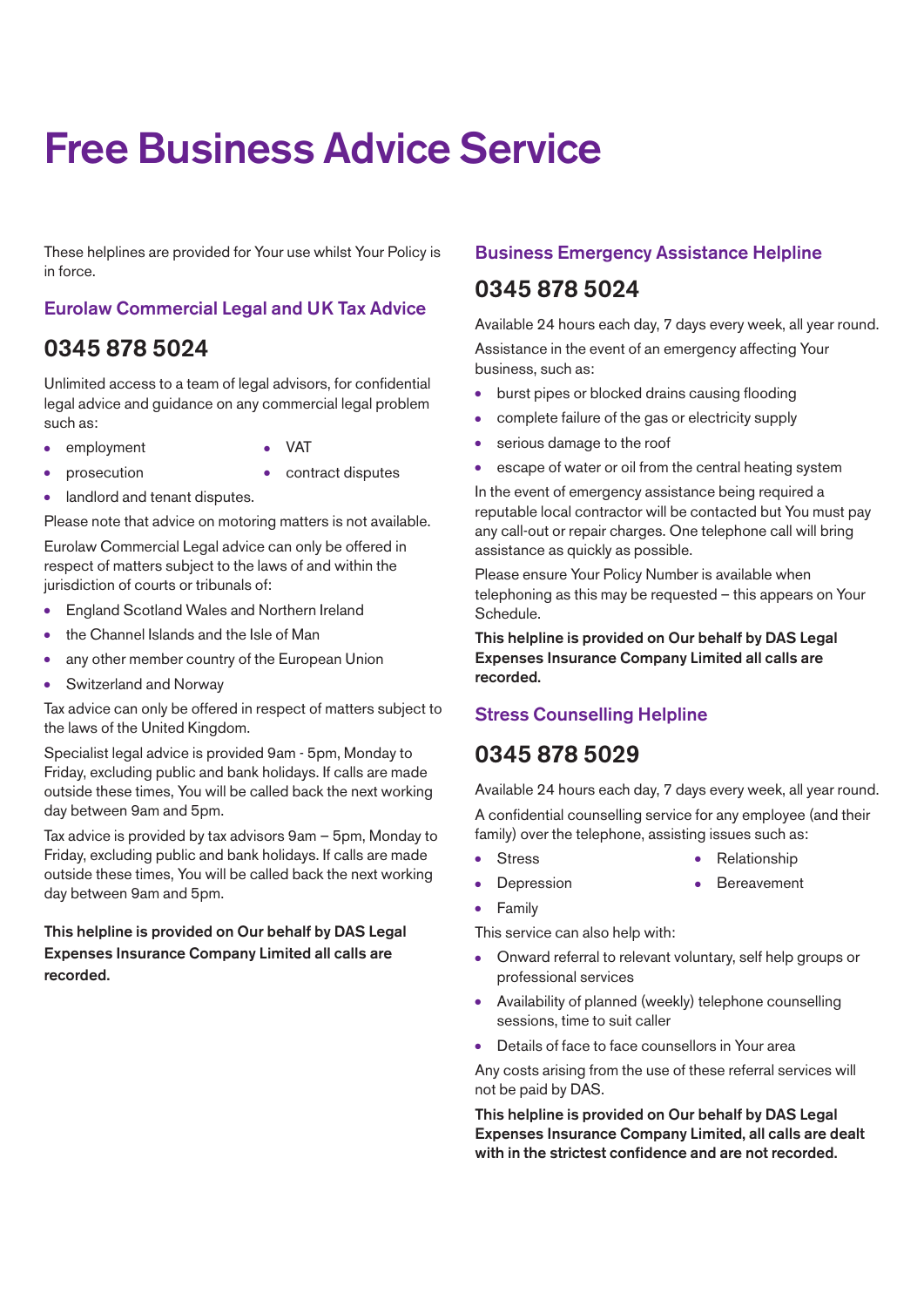# **Health and Medical Assistance Helpline**

# **0345 878 5031**

Available 24 hours each day, 7 days every week, all year round. Advice and assistance concerning:

- **●** Exercise Information **●** Changing doctors
- **●** Giving up smoking **●** Inoculations
- **●** Comprehensive doctor, clinic and treatment facility database
- 
- **●** Sports injuries **●** Nutrition assessment
- **●** Complimentary health
- Bespoke fact sheets can be sent out if requested

# **This helpline is provided on Our behalf by DAS Legal Expenses Insurance Company Limited, all calls are recorded.**

DAS will not accept responsibility if the telephone helpline services operated by them are unavailable for reasons they cannot control.

In addition to these helplines, DAS offer on Our behalf access to the DAS Employment Manual.

# **Employment manual**

The DAS Employment Manual offers comprehensive, up to date guidance on rapidly changing employment law. To view it, please visit www.das.co.uk and select Employment Manual. All the sections of this web-based document can be printed off for Your own use.

Contact DAS at employmentmanual@das.co.uk with Your email address, quoting Your policy number and DAS will contact You by email to inform You of future updates to the information.

# **Emergency Glazing & Security Assistance Helpline**

# **0345 878 5455**

Available 24 hours each day, 7 days every week, all year round.

Our glass replacement service provides an efficient replacement service for fixed internal and external glass.

In addition, replacement locks or emergency measures are also available.

Provided the Damage is covered by Your Policy, the cost will be settled with our service providers. If, however, the Policy requires payment of the first amount of any claim, or if You are V.A.T registered, our service provider will invoice You direct for this amount.

Note: Using any other repairer will not affect Your right to claim.

**This helpline is provided on Our behalf by Glassolutions and calls may be recorded.**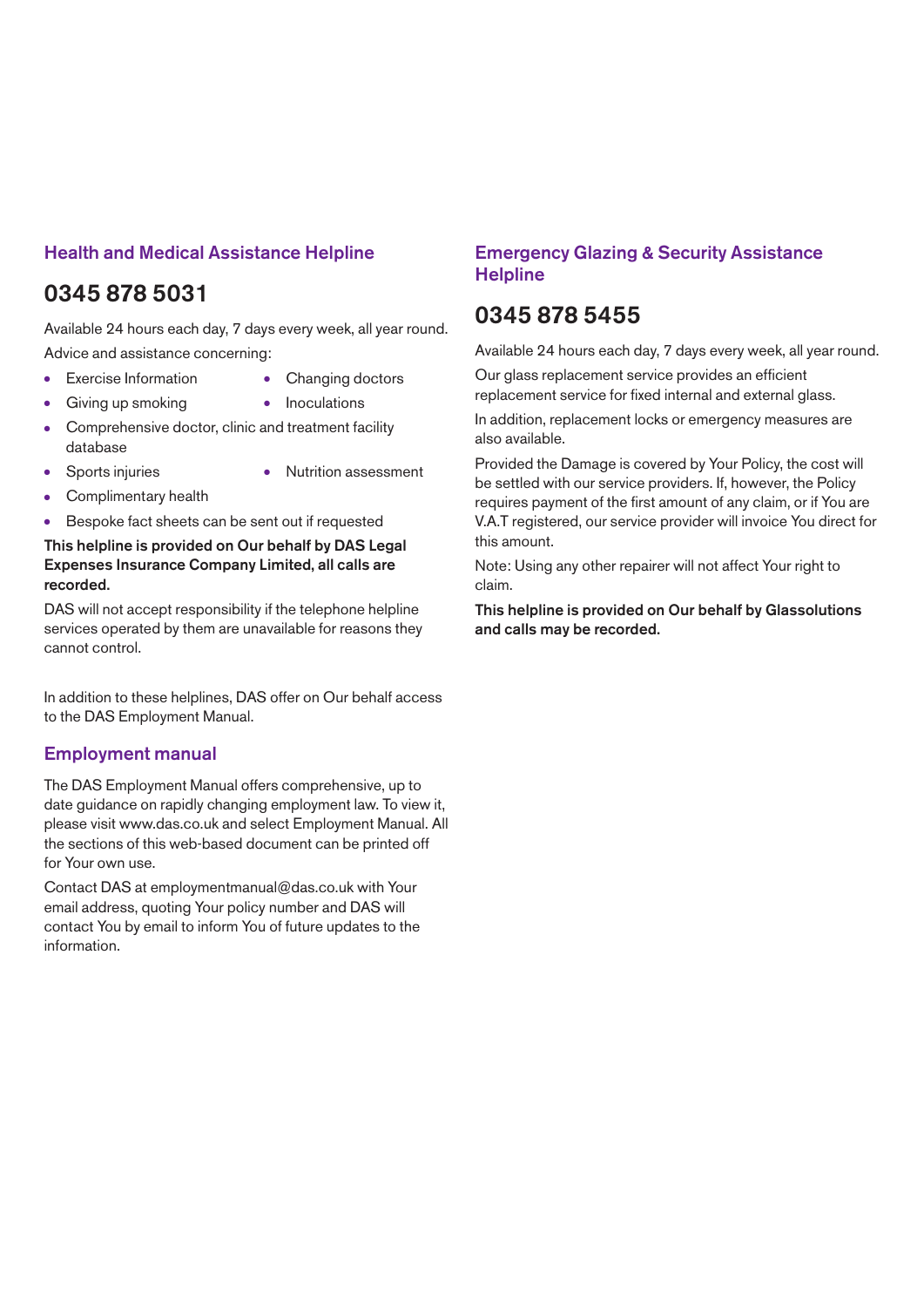# ل المستخدم المستخدم المستخدم المستخدم المستخدم المستخدم المستخدم المستخدم المستخدم المستخدم المستخدم المستخدم ا

# **2 What is in this Booklet**

| in this Booklet | $\overline{2}$ | <b>Introduction</b>                                   |
|-----------------|----------------|-------------------------------------------------------|
|                 | 3              | <b>How to use Your Policy</b>                         |
|                 | 4              | <b>General Definitions</b>                            |
|                 | 6              | <b>General Conditions</b>                             |
|                 | 9              | <b>Claims Conditions</b>                              |
|                 | 11             | <b>General Exclusions</b>                             |
|                 |                |                                                       |
|                 |                | <b>Sections of the Policy</b>                         |
|                 | 14             | <b>Section 1:</b><br><b>The Structure</b>             |
|                 | 21             | <b>Landlords Contents</b><br><b>Section 2:</b>        |
|                 | 26             | <b>Section 3:</b><br><b>Public Liability</b>          |
|                 | 30             | <b>Section 4:</b><br><b>Rent Receivable</b>           |
|                 | 34             | <b>Glass and Sanitary Ware</b><br><b>Section 5:</b>   |
|                 | 35             | <b>Employers Liability</b><br><b>Section 6:</b>       |
|                 | 38             | <b>Section 7:</b><br><b>Personal Accident</b>         |
|                 | 40             | <b>Section 8:</b><br><b>Commercial Legal Expenses</b> |
|                 | 44             | <b>Section 9: Terrorism</b>                           |
|                 | 47             | <b>Policy Extensions</b>                              |
|                 | 53             | <b>Important Information</b>                          |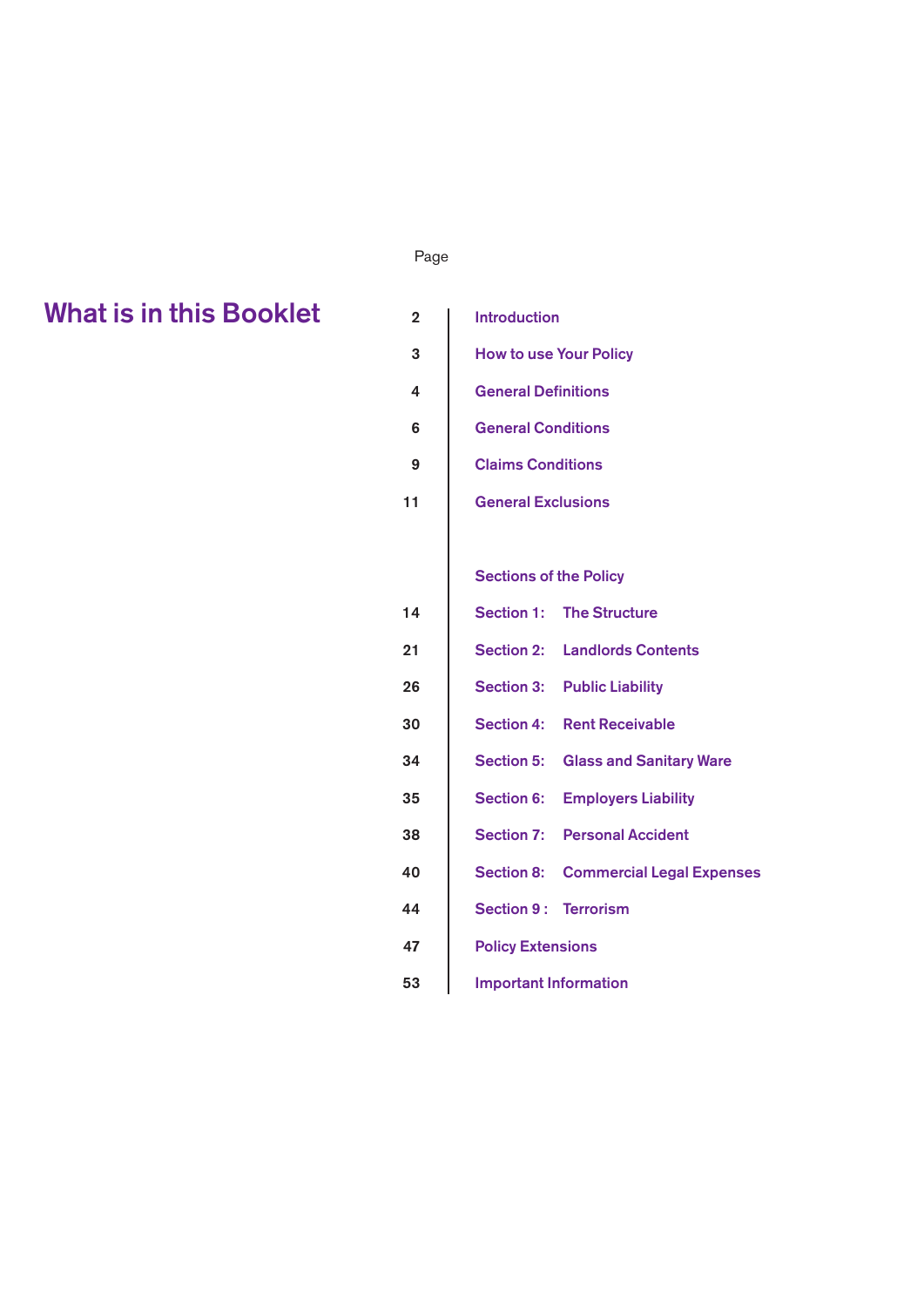# **Property Owners Policy**

NIG policies are underwritten by U K Insurance Limited. We will provide the insurance described in this Policy, which consists of individual Sections (subject to the terms, definitions, conditions, clauses and exclusions) for the Period of Insurance. The Policy should be read in conjunction with the Schedule, which confirms the Sections You are covered for.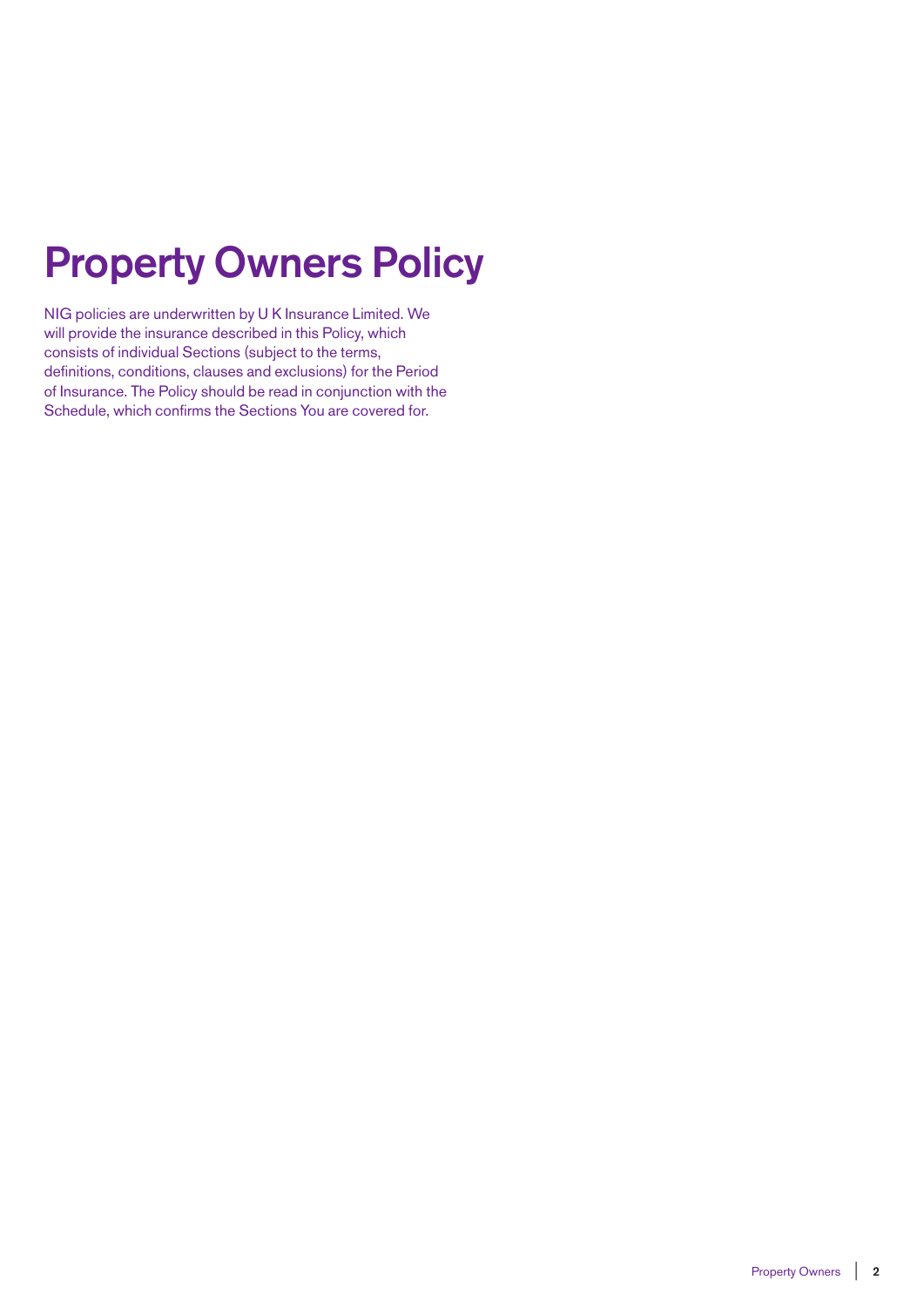# **How to Use Your Policy**

# **Your Policy**

Your Policy contains details of the extent of cover available to You, what is excluded from the cover and the conditions on which the Policy is issued.

We wish to provide You with a good standard of service. To help Us achieve this, it is important that You read this Policy carefully. If it does not meet Your requirements, or You have any comment or query about the Policy, please contact Us through Your insurance adviser or at the office which issued Your Policy.

# **Your Schedule**

Your Schedule provides details of the insurance protection provided, the Sections of the Policy which are operative and the levels of cover You have.

Please examine Your Schedule to ensure it meets Your requirements.

# **Making a Claim**

To make a claim, first read the Policy and Schedule and check that You are covered. Then follow the instructions provided under Claims Conditions 2 - Action by You.

You should ask Your insurance adviser for a claim form and let Us have as much information as soon as possible to help Us deal with Your claim promptly and fairly.

If You are dissatisfied with the way in which a claim or any other matter has been dealt with, please refer to Important Information at the back of this policy booklet.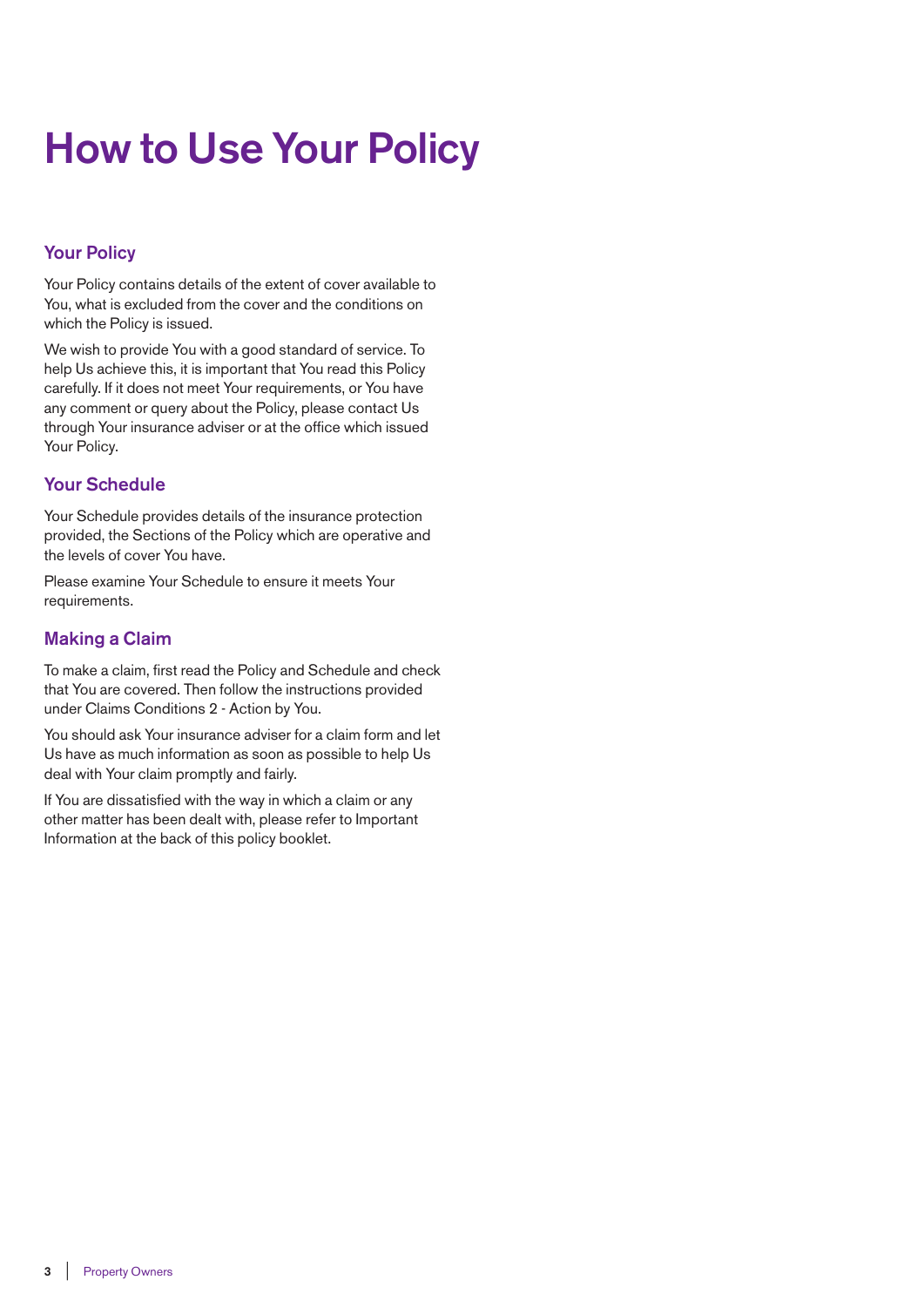# **General Definitions**

**These definitions apply to this Policy. In addition other more specific definitions apply under some of the Policy Sections and are stated in those Policy Sections.**

**Any word or expression to which a particular meaning has been given in the General Definitions in this Policy or in the Definitions within the Sections of this Policy will have that meaning wherever it appears when commencing with a capital letter in this Policy or the relevant Section respectively.**

#### **Business**

The 'Business' as shown in the Schedule.

#### **Damage**

Accidental loss, destruction or damage.

#### **Excess**

The first amount of each and every claim for which You will be responsible.

#### **Index Linking**

Whenever a Sum Insured is declared to be subject to Index Linking it is adjusted at monthly intervals in line with suitable indices of costs.

At each renewal of the Policy the premium will be based on the adjusted Sums Insured.

#### **Bodily Injury**

Bodily injury which includes death, disease or illness.

# **Period of Insurance**

The period beginning with the Effective Date and ending with the Expiry Date (both stated in the New Business Schedule or latest effective Renewal Schedule as applicable) and any subsequent period for which You will pay and We will agree to accept Your premium.

#### **Policy**

This Policy including the Sections, and, the Schedule, all of which should be read together as one contract.

#### **Premises**

The part of the premises at the address or addresses specified in the Schedule belonging to You or for which You are responsible.

Unless otherwise stated the buildings at the Premises are:

- **a** built of brick stone or concrete;
- **b** roofed with slate tiles concrete asphalt metal or sheets or slabs composed entirely of incombustible mineral ingredients (with the exception of small outbuildings or flat roofs);

**c** as indicated by any plan numbers or letters shown in the Schedule or specification attached thereto referring to a plan of the Premises lodged with or maintained by Us.

# **Property**

Material property.

# **Reinstatement Basis**

Whenever claims settlement is declared to be on a Reinstatement Basis, the basis upon which the amount payable in respect of the Property insured is to be calculated will be as follows:

- **a** the rebuilding or replacement of Property lost or destroyed, which provided Our liability is not increased, may be carried out:
	- **i** in any manner suitable to Your requirements
	- **ii** upon another site
- **b** the repair or restoration of Property damaged may be carried out in either case to a condition equivalent to or substantially the same as but not better or more extensive than its condition when new.

#### **Special Conditions**

- **i** Our liability for the repair or restoration of Property damaged in part only will not exceed the amount which would have been payable had such Property been wholly destroyed.
- **ii** If at the time of reinstatement the sum representing 85% of the cost which would have been incurred in reinstating the whole of the Property covered by any item subject to this Policy Definition exceeds its Sum Insured at the commencement of any Damage, Our liability will not exceed that proportion of the amount of the Damage which the Sum Insured will bear to the sum representing the total cost of reinstating the whole of such Property at that time.
- **iii** No payment beyond the amount which would have been payable in the absence of this Policy Definition will be made:
	- **a** unless reinstatement commences and proceeds without unreasonable delay;
	- **b** until the cost of reinstatement will have been actually incurred;
	- **c** if the Property insured at the time of the Damage will be insured by any other insurance effected by You or on Your behalf which is not on the same basis of reinstatement.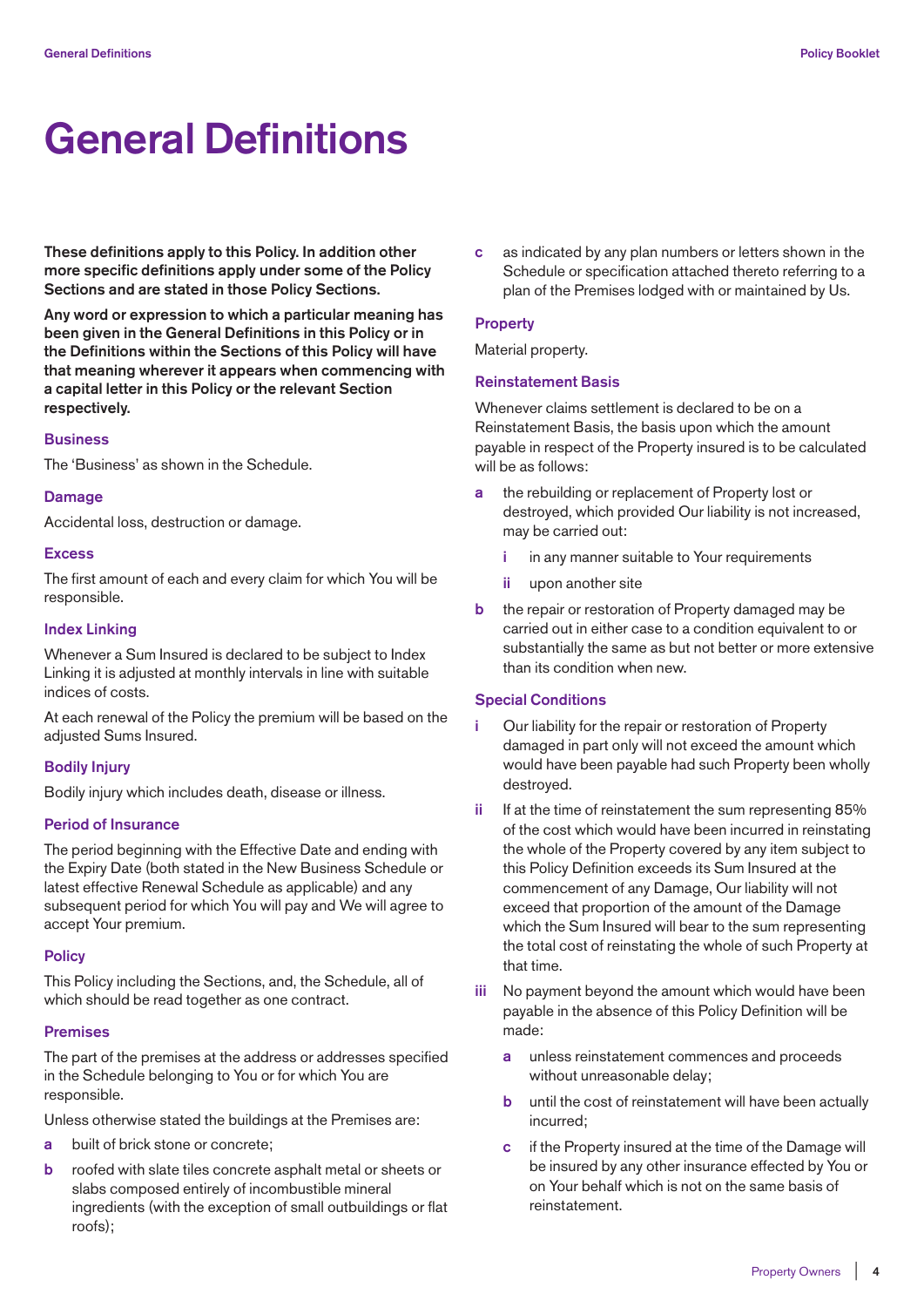- **iv** All the terms and conditions of this Policy will apply:
	- **a** in respect of any claim payable under the provisions of this Policy Definition except insofar as they are varied hereby;
	- **b** where claims are payable as if this Policy Definition had not been incorporated.

# **Schedule**

The schedule applicable to the Policy.

# **Sum Insured**

The sum insured as stated in the Schedule unless otherwise stated in this Policy.

# **Vacant or Disused**

Buildings or any part thereof that have become unoccupied, untenanted or which have not been actively used for a period of more than 30 consecutive days.

# **We/Us/Our**

U K Insurance Limited trading as NIG and/or such other authorised insurer as U K Insurance Limited may contract to underwrite any part of this Policy.

# **You/Your**

The person, persons, Limited Liability Partnerships or Limited or Public Limited Company, shown as the Insured Name in the Schedule and, in respect of Section 6: Employers Liability, the Policyholder stated upon the Certificate of Employers Liability Insurance.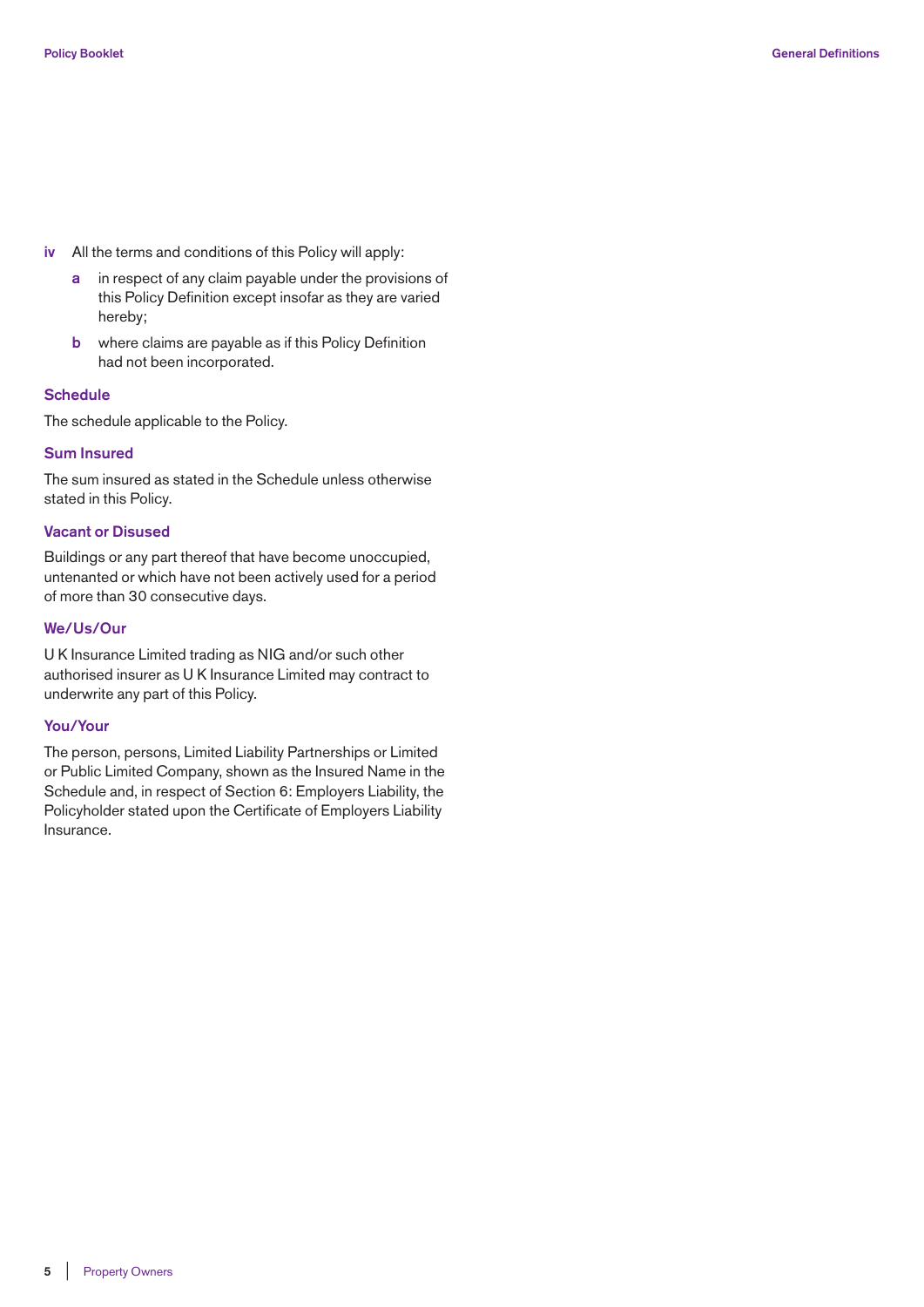# **General Conditions**

**These Conditions apply to this Policy. You must comply with these Conditions. Where additional Conditions apply to a specific Section of this Policy, they are stated under that Section.**

# **A Fair Presentation of the Risk**

- **a** You have a duty to make to Us a fair presentation of the risk before:
	- **i** the inception of this Policy;
	- **ii** an alteration made to this Policy, concerning changes in the risk which are relevant to the proposed alteration; and
	- **iii** the renewal of this Policy; and
- In the event of a breach of such duty, if the breach is:
	- **i** deliberate or reckless. We may:
		- **a** in relation to an alteration made to this Policy, (despite the references to notice period and the refunding of premiums in General Condition D b) by notice to You at Your last known address treat this Policy as cancelled with effect from the time when the alteration was made and retain any premiums paid;
		- **b** in relation to inception or renewal of this Policy, avoid this Policy and refuse all claims and retain any premiums paid;
	- **ii** neither deliberate nor reckless and We would not have:
		- **a** in relation to an alteration made to this Policy, agreed to the alteration on any terms, We may treat this Policy as if the alteration was never made, but in that event We:
			- **i** will return any extra premium paid; or
			- **ii** may (where the total premium was reduced as a result of the alteration), reduce proportionately the amount to be paid on a claim arising out of events after the alteration. We will pay on such claim a percentage of what We would otherwise have been liable to pay (whether on the original terms, or as varied), based on the total premium actually charged compared to the original premium charged; or
		- **b** entered into this Policy on any terms, We may avoid this Policy and refuse all claims but will return any premiums paid; or
- **iii** neither deliberate nor reckless and We:
	- **a** would have entered into this Policy or agreed to the alteration made to this Policy, but on different terms (other than terms relating to the premium), this Policy or the alteration (as applicable) will be treated as if it had been entered into on those different terms if We require; and
	- **b** In respect of an alteration made to this Policy:
		- **i** would have agreed to the alteration, but would have charged an increased premium by more than We did or (in the case of an unchanged premium) would have increased the premium, We may reduce proportionately the amount to be paid on a claim arising out of events after the alteration.

 We will pay on such claim a percentage of what We would otherwise have been liable to pay (whether on the original terms, or as varied, or under the different terms provided for by virtue of item **b iii a** above), based on the total premium actually charged compared to the premium that We would have charged;

 **ii** (where the total premium was reduced as a result of the alteration), would have agreed to the alteration and We would have increased the premium, would not have reduced the premium, or would have reduced it by less than We did, We may reduce proportionately the amount to be paid on a claim arising out of events after the alteration.

 We will pay on such claim a percentage of what We would otherwise have been liable to pay (whether on the original terms, or as varied, or under the different terms provided for by virtue of item **b iii a** above), based on the total premium actually charged compared to the original premium if We would not have changed it, and otherwise the increased or (as the case may be) reduced total premium We would have charged.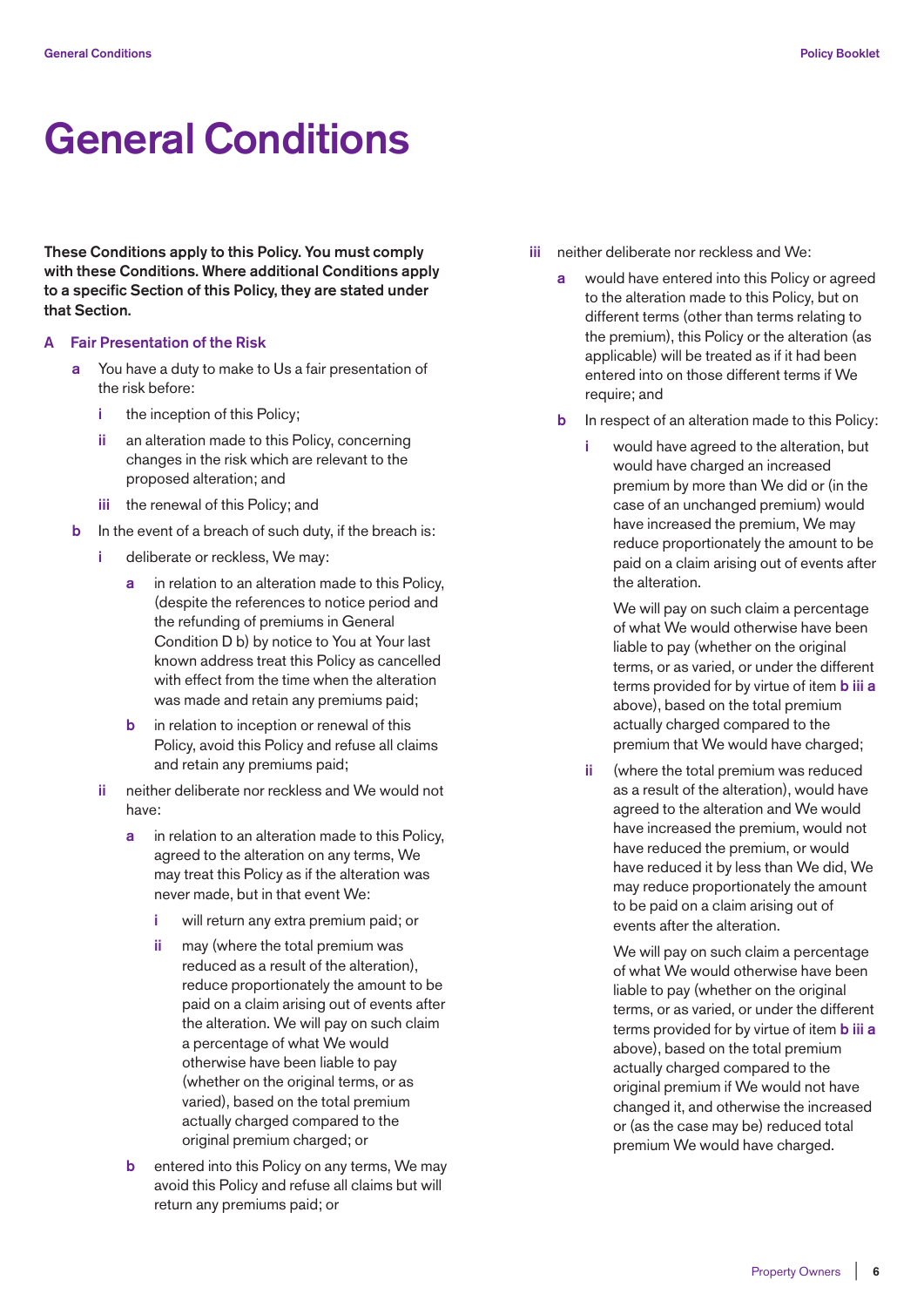**c** would have entered into this Policy (whether the terms relating to matters other than the premium would have been the same or different), but would have charged a higher premium, We may reduce proportionately the amount to be paid on a claim.

 We will pay on such claim a percentage of what We would otherwise have been liable to pay (making provision for any different terms referred to in item **b iii a** above), based on the premium actually charged compared to the higher premium.

 **c** We will be entitled to vary the premium and any terms in respect of any ongoing acceptance of cover (where agreed by Us), in relation to a breach of the duty to make to Us a fair presentation of the risk.

# **B Reasonable Precautions**

It is a condition precedent to Our liability that You must:

- **a** take all reasonable precautions to prevent or minimise loss, destruction, damage, accident or injury;
- **b** maintain the Premises, machinery, equipment and furnishings in a good state of repair;
- **c** exercise care in the selection and supervision of Employees; and
- **d** comply with all relevant statutory requirements, manufacturers recommendations and other regulations relating to the use, inspection and safety of property and the safety of persons.

# **C Change of Risk or Interest**

- **a** It is a condition precedent to Our liability that You will immediately notify Us if any alteration be made either in the Business or at the Premises or in any property therein or in any other circumstances whereby the risk is increased other than in accordance with:
	- **i** Extension 5 Capital Additions and Extension 11 Non Invalidation of Section 1: The Structure
	- **ii** General Condition A,

 at any time after the Effective Date (as stated in the Schedule) of the Period of Insurance.

- **b** This Policy will cease to be in force if:
	- **i** Your interest in the Business ends, other than by death; or
	- **ii** the Business is to be wound up or carried on by a liquidator or receiver or permanently discontinued,

 at any time after the Effective Date (as stated in the Schedule) of the Period of Insurance, unless its continuance be agreed by Us.

# **D Cancellation**

# **a Your Cancellation Rights**

- **i** This Policy may be cancelled by You within 14 days of receipt of this Policy (this is known as the "cooling off" period). If You elect to cancel within this period You must return all documents to Your broker, intermediary or agent, who must return such documentation to Us and We will refund the full amount of premium paid by You. If a claim has been made or an incident advised that could give rise to a claim during the "cooling off" period, Your Policy will be treated by Us as in force and no refund of premium will be made.
- **ii** If You elect to cancel Your Policy after the "cooling off" period has expired but still during any Period of Insurance. You must give 14 days' notice in writing to Your broker, intermediary or agent. You will be entitled to a proportionate refund of premium, based on the number of days remaining in the Period of Insurance, unless a claim has been made (or an incident advised that could give rise to a claim) during the Period of Insurance when no refund of premium for the Period of Insurance will be made.
- **iii** Where You pay by instalments any amount of premium returned under this condition will be reduced by any unpaid premiums or instalments due at the time of cancellation.

# **b Our Cancellation Rights**

- **i** We may cancel Your Policy (or any Section of it) at any time and in any Period of Insurance by giving a minimum of 14 days' notice to You in writing at Your last known address.
- **ii** If We cancel this Policy then You will be entitled to a proportionate refund of premium, based on the number of days remaining in the Period of Insurance, unless a claim has been made (or an incident advised that could give rise to a claim) during the Period of Insurance when no refund of premium will be made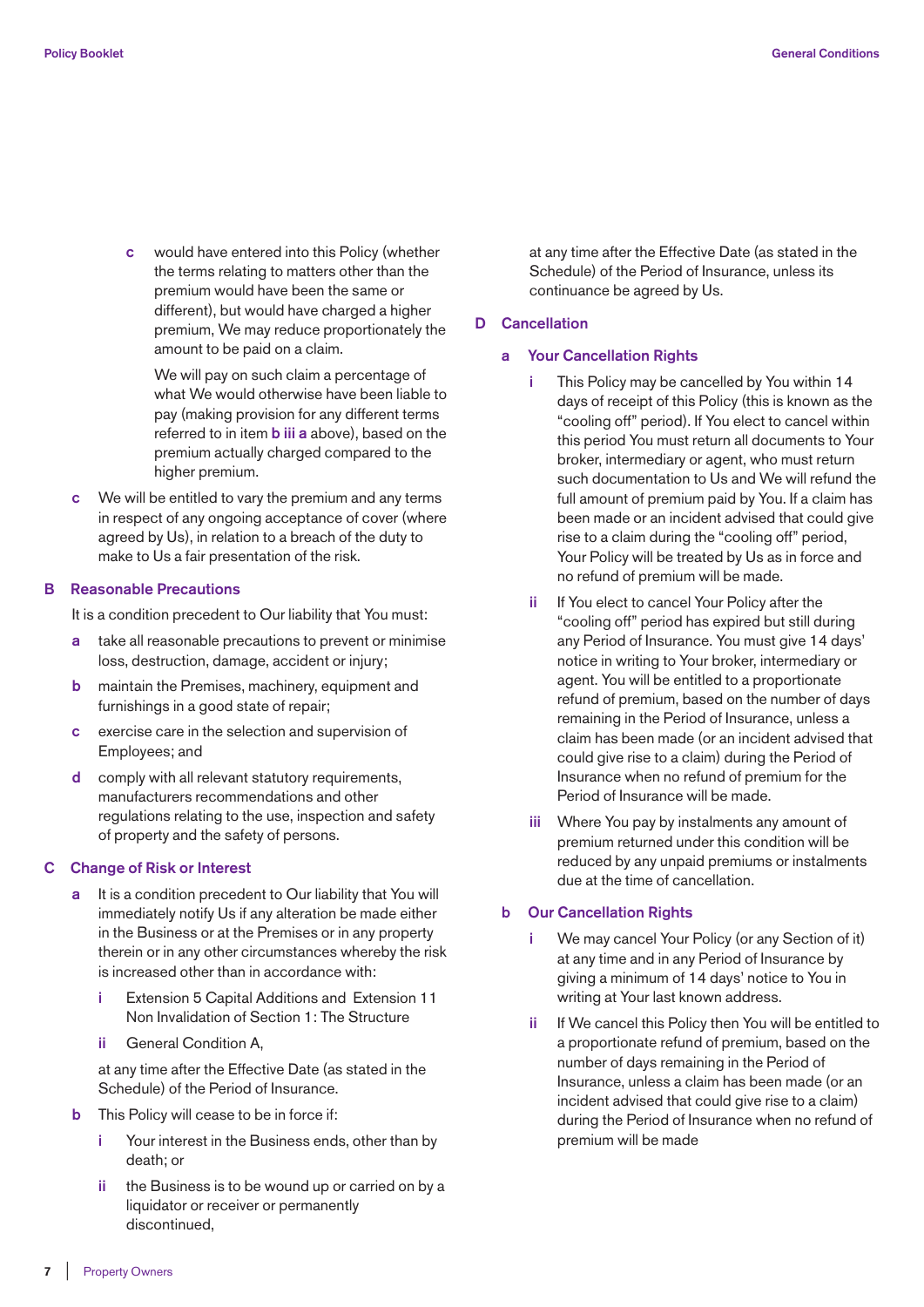**iii** Where You pay by instalments any amount of premium refunded under this General Condition will be reduced by any unpaid premiums or instalments due at the time of cancellation.

 In relation to cancellation in any of the circumstances outlined above, You will immediately return to Us any current Employers' Liability Certificate(s) of Insurance.

 The total amount refunded to You will be calculated by Us in accordance with the process set out above. The calculation made by Us will be final and binding.

# **E Instalments**

- **a** Notwithstanding General Condition D b, where the premium under this Policy is payable by instalments and You fail to pay one or more instalments, We may cancel this Policy by giving 7 days' written notice at Your last known address, and You will immediately return to Us any current Certificate(s) of Employers Liability Insurance.
- **b** Any amount of premium returned under this General Condition will be reduced by any unpaid premiums or instalments due at the time of cancellation.

 The total amount of premium refunded to You will be calculated by Us in accordance with the process set out in General Condition D above. The calculation made by Us will be final and binding.

# **F Choice of Law**

 Under European Law, you and we may choose which law will apply to this contract. English Law will apply unless both parties agree otherwise. We have supplied this Agreement and other information to you in English and we will continue to communicate with you in English.

#### **G Unoccupancy**

 It is a condition of this Policy that within 20 days of the Premises or any part thereof becoming unoccupied, untenanted or not having been actively used:

- **a** all services are to be turned off at the mains except electricity where needed to maintain any fire or intruder alarm system in operation and the water and heating system drained;
- **b** the Premises are to be adequately secured against unauthorised entry;
- **c** at least weekly inspections are to be made of the Premises by You or a responsible person acting on Your behalf; and

 **d** any accumulations of combustible materials such as junk mail and newspapers are to be removed during each inspection of the Premises.

# **H Contracts (Rights of Third Parties) Act 1999**

 A person or company who was not a party to this Policy has no right under the Contracts (Rights of Third Parties) Act 1999 to enforce any term of this Policy but this does not affect any right or remedy of a third party which exists or is available apart from that Act.

# **I Interest Clause**

 The interests of third parties which You are required to include on this Policy under the terms of any mortgage, property lease, or hiring, leasing or hire purchase agreement are automatically noted subject to You advising Us as soon as is reasonably practicable.

#### **J Fire Extinguishing Appliances**

 It is a condition precedent to Our liability that You will ensure that any fire extinguishing appliance kept at the Premises are maintained in efficient working order.

# **K Changes to Your cover**

 You must tell Us immediately if there are any changes that may affect Your insurance, such as the following:

- **a** If the address changes where the Premises is located; or
- **b** If Your Sums Insured change

 We may then reassess Your cover and premium either immediately or at Your next renewal, depending on the information You have provided.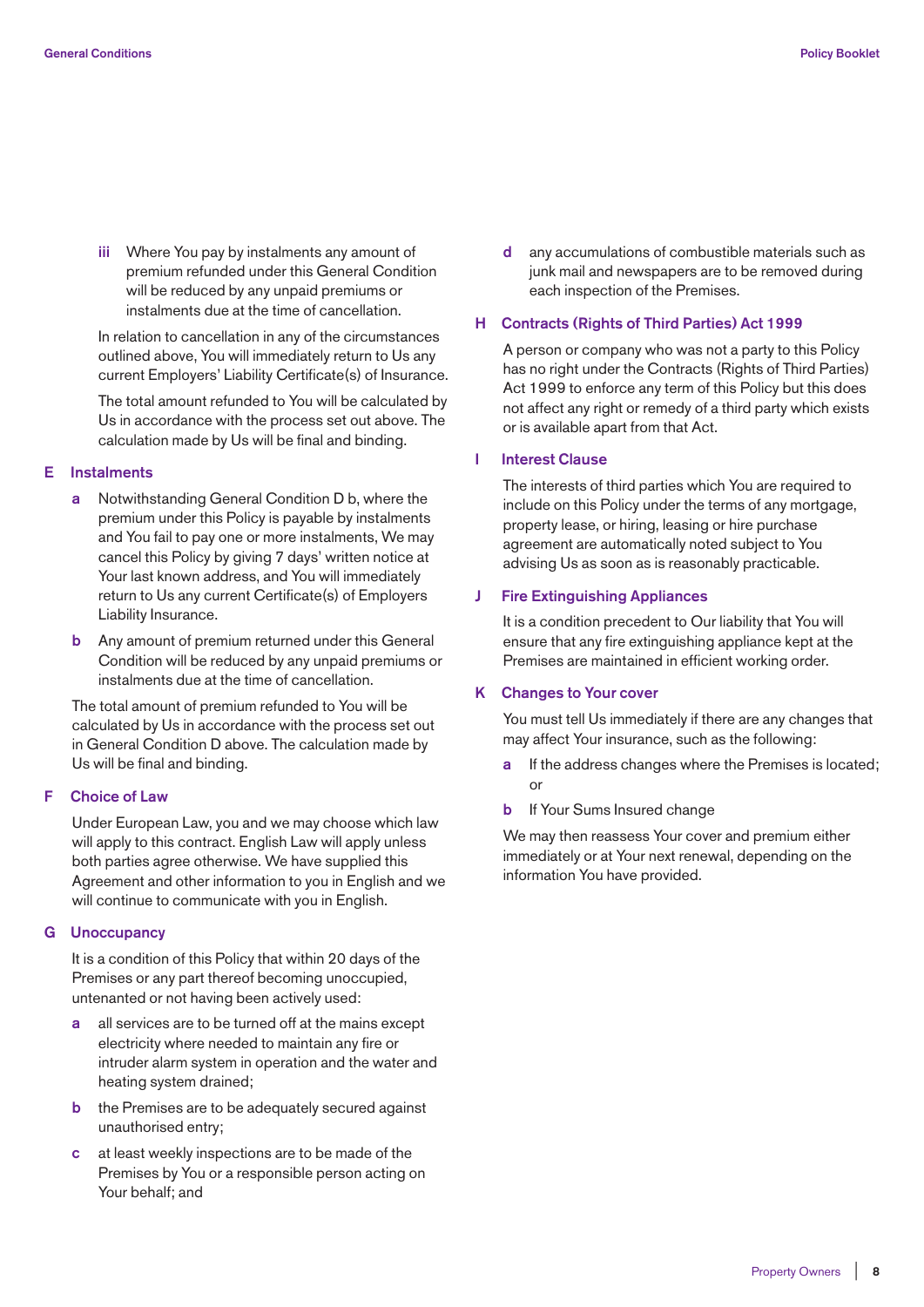# **Claims Conditions**

**These Conditions apply to this Policy. You must comply with these Conditions. Where additional Conditions apply to a specific Section of this Policy, they are stated under that Section.**

## **1 Conditions Precedent**

 Every condition precedent to which this Policy or any Section or item thereof is, or may be, made subject will, from the time the condition precedent attaches, apply and continue to be in force during the whole currency of this Policy. Non-compliance with any such condition precedent may be a bar to any claim under the relevant Section(s) of this Policy, where the subject matter of the claim was caused by the non-compliance or to the extent that it was increased by the non- compliance.

# **2 Action by You**

It is a condition precedent to Our liability that You will:

- **a** immediately notify Us on the happening of any incident which could result in a claim under this Policy.
- **b** immediately notify Us of, and deliver to Us at your own expense, a claim with such detailed particulars and proofs as may reasonably be required by Us and (if demanded) by Us a statutory declaration of the truth of the claim and any matters connected therewith, within:
	- **i** 7 days of the event giving rise to the claim, in the case of loss, destruction or damage, caused by riot, civil commotion, strikers, locked out workers, persons taking part in labour disturbances or malicious persons;
	- **ii** 30 days of the expiry of the Indemnity Period (as defined in Section 4: Rent Receivable, of this Policy) in respect of business interruption claims; or
	- **iii** 30 days of the event giving rise to the claim in the case of any other claim, or such further time as We may allow; and

 notwithstanding items b **i** to **iii** above, You will immediately forward any claim by a third party or notice of any proceedings or any other correspondence and information received by You relating to such claim on receipt;

- **c** give immediate notification to the police in respect of:
	- **i** vandalism;
	- **ii** theft or any attempt thereat; or
	- **iii** loss of money by any cause whatsoever, in relation to this Policy;
- **d** make no admission of liability or offer, promise or payment, without Our written consent;
- **e** inform Us immediately of any impending prosecution, inquest or fatal accident enquiry or civil proceedings and send to Us immediately every relevant document;
- **f** take all reasonable action to minimise any interruption or interference with the Business;
- **g** produce to Us such books of account or other business books or documents or such other proofs, as may reasonably be required by Us for investigating or verifying the claim; and
- **h** in respect of Damage to the property insured under Policy Extension 1, discontinue use of any damaged property unless We authorise otherwise until such property has been repaired to Our satisfaction. Any damaged parts that are replaced will be kept for inspection by Us.

# **3 Our Rights**

We will be entitled:

- **a** on the happening of any loss, destruction or damage in respect of which a claim is made under this Policy, and without thereby incurring any liability or diminishing any of Our rights under this policy to enter take and keep possession of any building where destruction or damage has occurred and to take possession of, or require to be delivered to Us any property insured by this Policy and deal with such property for all reasonable purposes and in a reasonable manner;
- **b** at Our discretion to take over and conduct in Your name the defence or settlement of any claim and to prosecute at Our expense and for Our own benefit any claim for indemnity or damages against any other persons in respect of any event insured by this Policy and You will give all information and assistance required;
- **c** to any property for the loss of which a claim is paid hereunder and You will execute all such assignments and assurances of such property as may be reasonably required but You will not be entitled to abandon any property to Us; and
- **d** in the event of any Contingency (as defined in Sections 3 and 6) resulting in any claim(s) under Sections 3 and 6 to pay to You the amount of the Indemnity Limit for such Contingency (less any sums already paid as damages in respect of such Contingency and in respect of Section 6 less costs and expenses incurred before the date of payment) or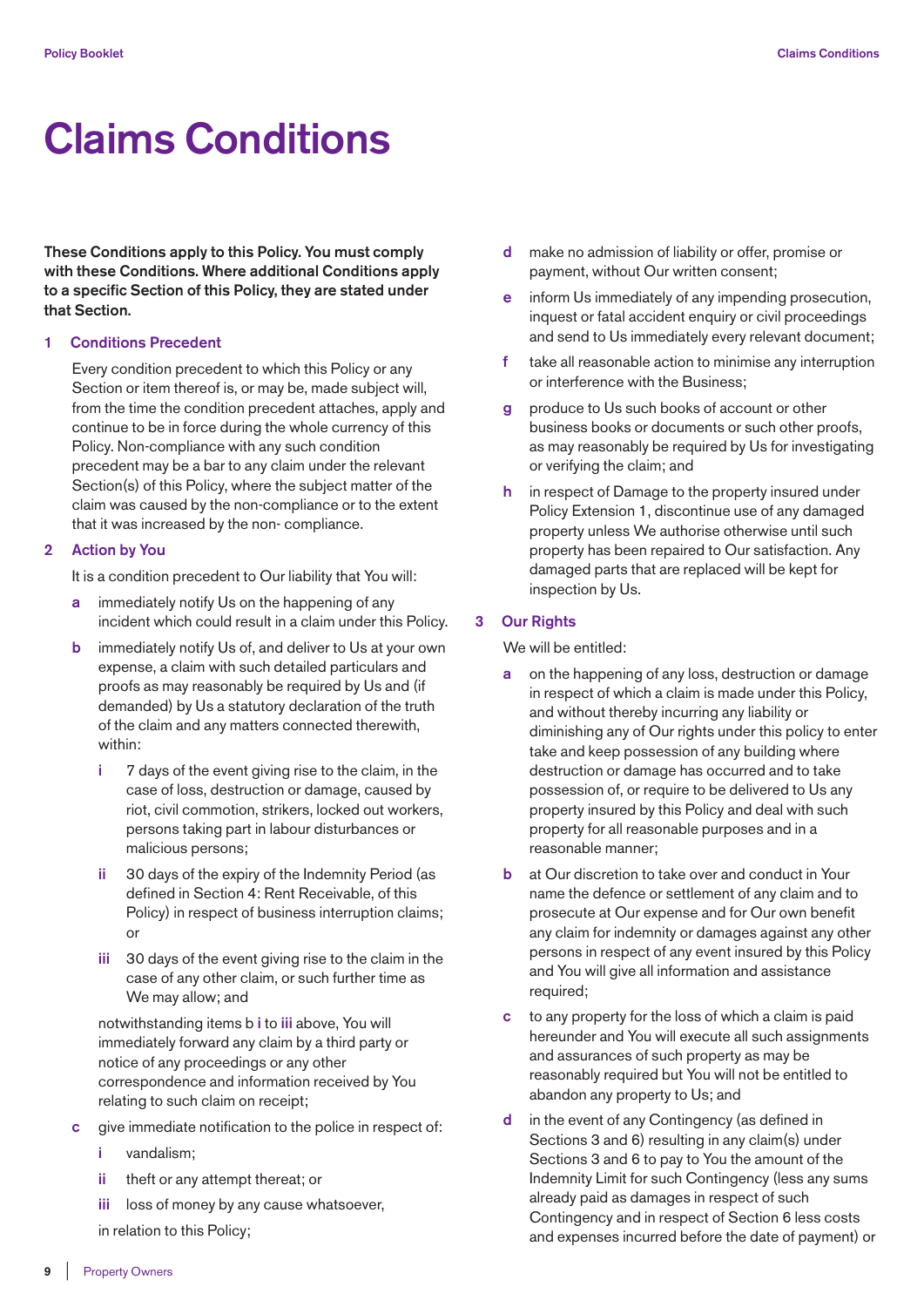any lesser amount for which the claim(s) can be settled after which We will have no further responsibility in connection with such claim(s) except in respect of Section 3 for costs and expenses incurred before the date of payment

in the case of death of the Person Insured by Section 7 to have a post-mortem examination at Our own expense.

# **4 Fraudulent Claims**

 In the event of any claim under the Policy being submitted which in any respect is intentionally exaggerated or fraudulent or if any fraudulent means or devices are used by You or anyone acting on Your behalf to obtain benefit under this Policy, We:

- **a** will not be liable to pay the claim;
- **b** may recover from You any sums paid by Us to You in respect of the claim; and
- **c** may (despite the references to notice period and the refunding of premiums in General Condition D b) by notice to You at Your last known address treat this Policy as having been cancelled with effect from the time of the fraudulent act and may:
	- **i** refuse all liability to You under this Policy in respect of any event that gives rise to Our liability occurring after the time of the fraudulent act; and
	- **ii** retain any premiums paid under this Policy.

# **5 Subrogation**

 We will be subrogated to Your rights of recovery against any third party. Accordingly, it is a condition precedent to Our liability that any claimant under this Policy will, at Our request and expense, take and permit to be taken all necessary steps for Us to enforce any rights against any other party in Your name before or after any payment is made by Us.

#### **6 Other Insurances**

Unless otherwise stated in this Policy:

- **a** if at the event of any Contingency (as defined in Section 3: Public Liability, Section 6: Employers Liability, of this Policy respectively), incident, loss, destruction or damage, which gives rise to a claim, there is any other insurance effected by or on Your behalf applicable to such Contingency, incident, loss, destruction or damage, Our liability will be limited to its rateable proportion thereof; and
- if any other such insurance is subject to any provision whereby it is excluded from ranking concurrently with this Policy, whether in whole or in part or from contributing rateably, then Our liability hereunder will be limited to any excess beyond the amount which would have been payable under such other insurance had this Policy not been effected.

# **7 Arbitration**

 If any differences arise as to the amount to be paid under this Policy (liability being otherwise admitted) such difference will be referred to an arbitrator in England who will decide the matter in dispute according to English law and will be appointed by the parties in accordance with the relevant English statutory provisions for the time being in force. Where any difference is to be referred to arbitration under this Condition, the making of an Award will be a condition precedent of any right of action against Us.

# **8 Excesses**

 If We agree to indemnify You under more than one of Sections 1, 2 and 5 of this Policy as a result of the happening of a single event and if an Excess applies under more than one of these Sections then only one Excess being the highest of those which would have applied separately under each Section will be deducted from the total claim payment.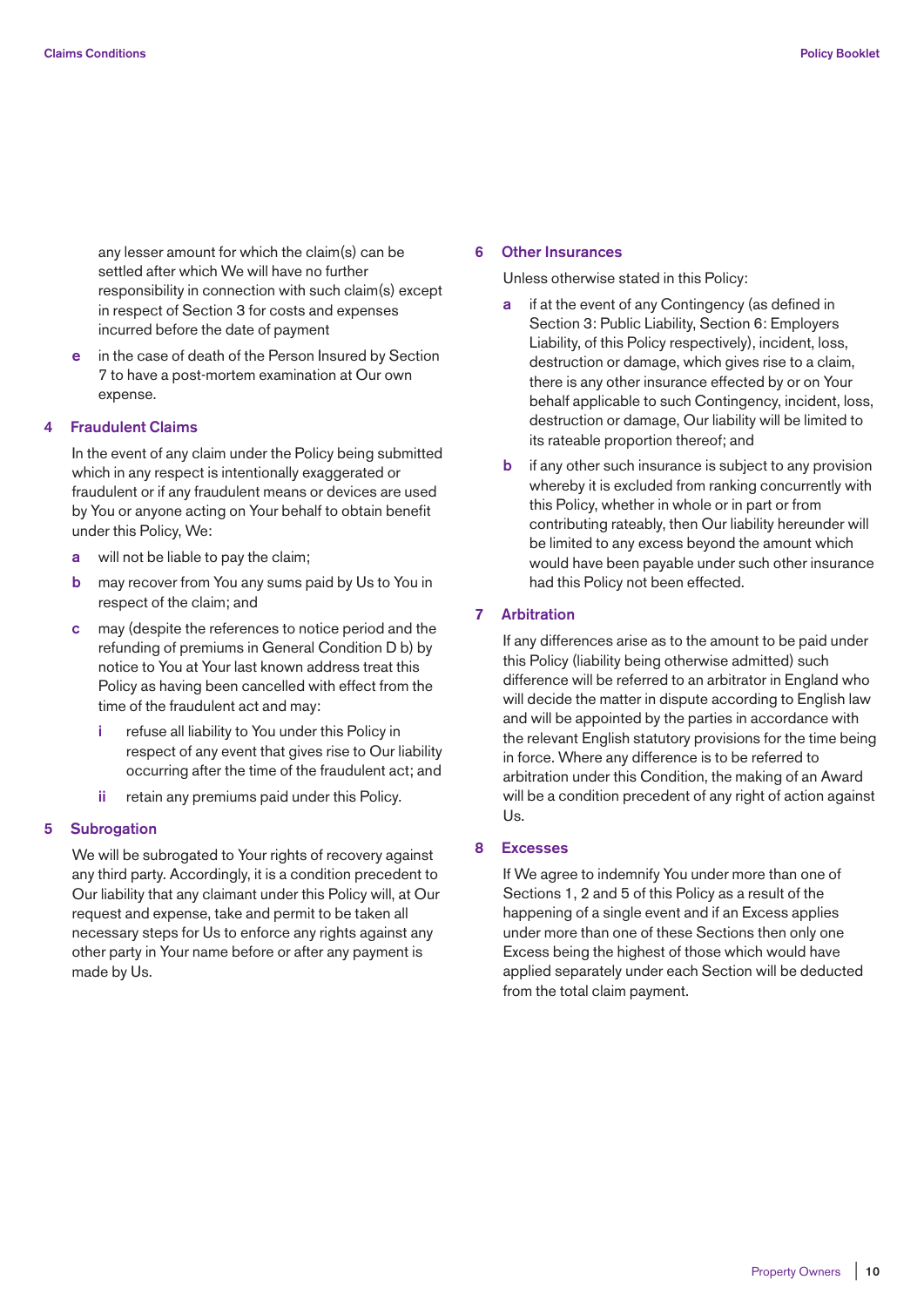# **General Exclusions**

**These General Exclusions set out what is not covered under this Policy. Where additional exclusions apply to a specific Section of this policy, they are set out in that Section.**

# **This Policy does not cover:**

#### **1 War Government Action and Terrorism**

- **a** loss, destruction or damage, to any property whatsoever or any loss or expense whatsoever resulting or arising therefrom or any other costs directly or indirectly caused by or contributed to by or arising from:
	- **i** War Government Action or Terrorism (or any action taken in controlling, preventing, suppressing or in any way relating to Terrorism); or
	- **ii** civil commotion in Northern Ireland;
- **b** legal liability of whatsoever nature or any costs or expenses whatsoever directly or indirectly caused by or contributed to by or arising from:
	- **i** War Government Action or Terrorism (or any action taken in controlling, preventing, suppressing or in any way relating to Terrorism); or
	- **ii** civil commotion in Northern Ireland.

 except to the extent stated in the Liability Provisions relating to this General Exclusion set out below and Section 9: Terrorism, of this Policy, where insured.

 For the purpose of this Exclusion and its Liability Provisions:

 **War** means war, invasion, acts of foreign enemies, hostilities or warlike operations (whether war be declared or not), civil war, mutiny, civil commotion assuming the proportions of or amounting to popular rising, military rising, insurrection, rebellion, revolution, or military or usurped power.

 **Government Action** means martial law, confiscation, nationalisation, requisition or destruction of property by or under the order of any government or public or local authority or any action taken in controlling preventing suppressing or in any way relating to War.

 **Terrorism** means acts of persons acting on behalf of, or in connection with, any organisation which carries out activities directed towards the overthrowing or influencing, by force or violence, of Her Majesty's government in the United Kingdom or any other government de jure or de facto.

 In any action suit or other proceedings where We allege that by reason of this Exclusion as far as it relates to Terrorism any Damage or resulting loss or expense or other costs directly or indirectly caused by such event is not covered by this insurance the burden of proving that such Damage loss or expense is covered will be Your responsibility.

# **Liability Provisions**

 Subject otherwise to the terms definitions exclusions exceptions provisions and conditions of this Policy:

- **1** We will indemnify You under Section 6: Employers Liability provided that in respect of any one event or all events of a series consequent on one original cause Our liability in respect of all legal liability costs and expenses directly or indirectly caused by or contributed to by or arising from Terrorism (or any action taken in controlling, preventing or suppressing Terrorism) will not exceed £5,000,000;
- **2** We will indemnify You under Section 3: Public Liability against legal liability costs and expenses directly or indirectly caused by or contributed to by or arising from Terrorism (or any action taken in controlling, preventing or suppressing Terrorism) provided that Our liability for all compensation (excluding costs) will not exceed:
	- **a** in respect of or arising out of any one event or all events of a series consequent on one original cause £2,000,000 or the amount of the Indemnity Limit stated in the Schedule whichever is the lower; and
	- **b** in respect of all pollution or contamination consequent upon Terrorism and which is deemed to have occurred during any one Period of Insurance £2,000,000 in the aggregate or the amount of the Indemnity Limit stated in the Schedule whichever is the lower.

# **2 Sonic Bangs**

 loss, destruction or damage caused by pressure waves caused by aircraft or other aerial devices travelling at sonic or supersonic speeds.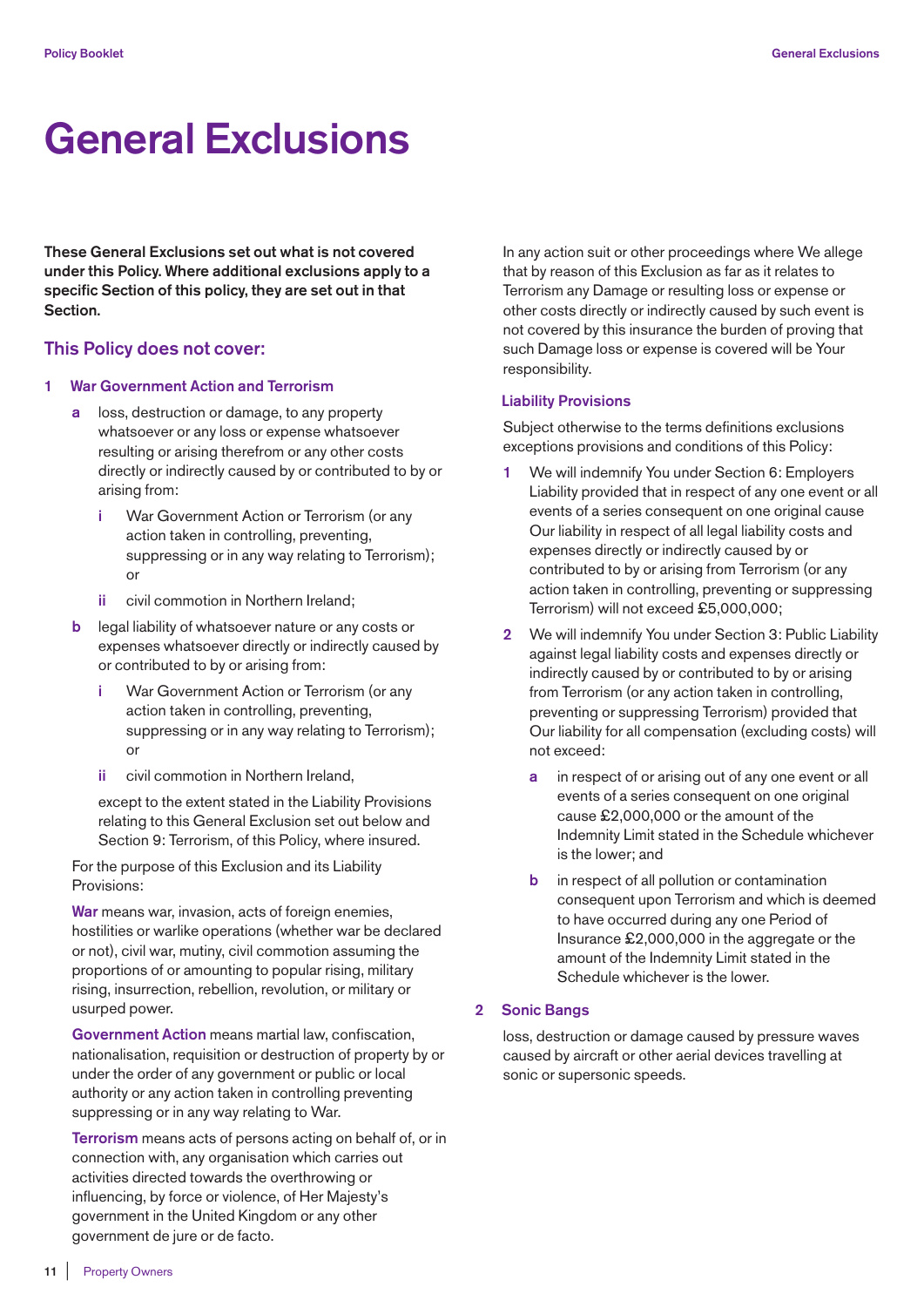# **3 Radioactive Contamination**

 loss, destruction or damage, to any property whatsoever or any loss or expense whatsoever resulting or arising therefrom or any other costs directly or indirectly caused by such Damage, or any legal liability of whatsoever nature directly or indirectly caused by or contributed to by or arising from:

- **a** ionising radiations or contamination by radioactivity from any nuclear fuel or from any nuclear waste from the combustion of nuclear fuel; or
- **b** the radioactive, toxic, explosive or other hazardous properties of any explosive nuclear assembly or nuclear component thereof.

 NOTE: As far as this General Exclusion concerns Bodily Injury (as defined in the relevant Sections of this Policy) caused to any Employee, if such Bodily Injury arises out of and in the course of employment or engagement of such person by You, this General Exclusion will apply only in respect of:

- **i** the liability of any principal; or
- **ii** liability assumed by You under agreement and which would not have attached in the absence of such agreement.

# **4 Pollution and Contamination**

 loss, destruction or damage, caused by pollution or contamination, except (unless otherwise excluded) destruction of or damage to the property insured caused by:

- **a** pollution or contamination which itself results from a Defined Contingency; or
- **b** a Defined Contingency which itself results from pollution or contamination.

 This Exclusion will not apply to Section 3: Public Liability and Section 6: Employers Liability, of this Policy.

# NOTE: Defined Contingencies

 For the purposes of this General Exclusion, Defined Contingencies are:

 fire, lightning, explosion, earthquake, aircraft or other aerial devices or articles dropped therefrom, riot, civil commotion, strikers, locked out workers, persons taking part in labour disturbances, malicious persons other than thieves, storm, flood, escape of water or oil from any tank apparatus or pipe, sprinkler leakage, theft or impact by any vehicle or animal.

# **5 Date Recognition**

 any claim which arises directly or indirectly from or consists of the failure or inability of any:

- **a** electronic circuit, microchip, integrated circuit, microprocessor, embedded system, hardware, software, firmware, program, computer, data processing equipment, telecommunication equipment or systems, or any similar device; or
- **b** media or systems used in connection with anything referred to in **a** above,

 whether the property of You the Insured or not, at any time to achieve any or all of the purposes and consequential effects intended by the use of any number, symbol or word to denote a date and this includes without any limitation the failure or inability to recognise, capture, save, retain or restore and/or correctly to manipulate, interpret, transmit, return, calculate or process any date, data, information, command, logic or instruction as a result of:

- **i** recognising, using or adopting any date, day of the week or period of time, otherwise than as, or other than, the true or correct date, day of the week or period of time; or
- **ii** the operation of any command or logic which has been programmed or incorporated into anything referred to in **a** and **b** above.

In respect of Section 1: The Structure, Section 2: Landlords Contents and Section 4: Rent Receivable, this Exclusion will not exclude subsequent Damage not otherwise excluded which itself results from fire, lightning, explosion, aircraft or other aerial devices or articles dropped from them, riot, civil commotion, strikers, locked out workers, persons taking part in labour disturbances, malicious persons other than thieves, earthquake, storm, flood, escape of water from any tank apparatus or pipe, theft, or impact by any vehicle or animal.

 NOTE: General Exclusion 5 will not apply to Section 6: Employers Liability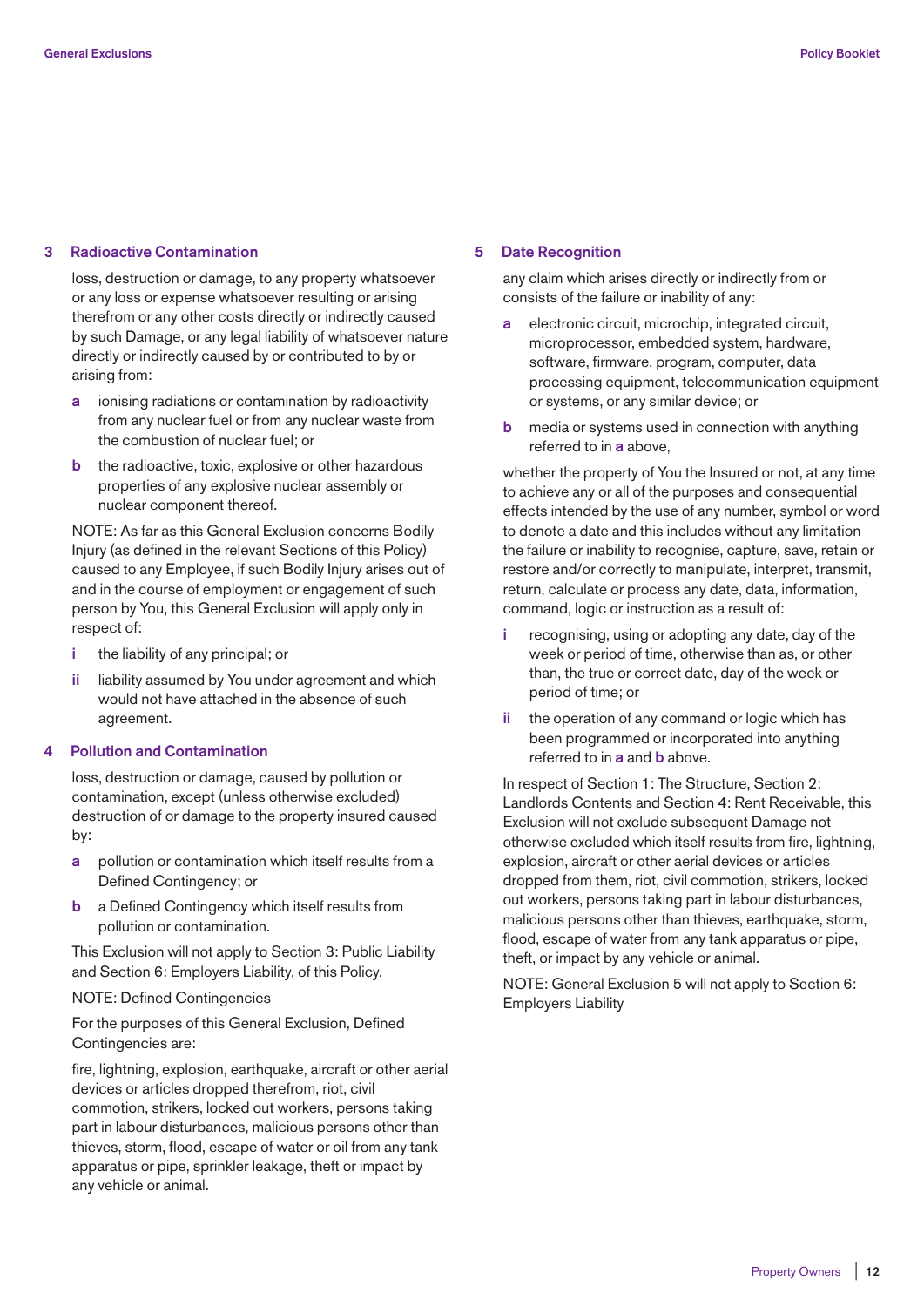# **6 Computer Virus and Hacking**

- **a** Damage to any computer or other equipment or component or system or item which processes stores transmits or retrieves data or any part thereof whether tangible or intangible (including but without limitation any information or programs or software) and whether Your Property or not where such Damage is caused by Virus or Similar Mechanism or Hacking
- **b** financial loss directly or indirectly caused by or arising from Virus or Similar Mechanism or Hacking

 but this will not exclude Damage or financial loss, which is not otherwise excluded from this Policy and which results from fire, lightning, explosion, earthquake, aircraft or other aerial devices or articles dropped therefrom, riot, civil commotion, strikes, labour disturbances, malicious persons (including the acts of thieves but excluding the acts of malicious persons which do not involve physical force or violence), storm, flood, escape of water from any tank apparatus or pipe, leakage of fuel from any fixed oil heating installation, leakage of beverages from storage containers, pipes and apparatus impact by any vehicle, train or animal.

For the purpose of this Exclusion:

 **Virus or Similar Mechanism** means program code, programming instruction or any set of instructions intentionally constructed with the ability to damage interfere with or otherwise adversely affect computer programs, data files or operations, whether involving selfreplication or not. The definition of Virus or Similar Mechanism includes but is not limited to trojan horses worms and logic bombs.

 **Hacking** means unauthorised access to any computer or other equipment or component or system or item which processes stores transmits or retrieves data whether Your Property or not.

 General Exclusion 6 will not apply to Section 3 Public Liability and Section 6 Employers Liability.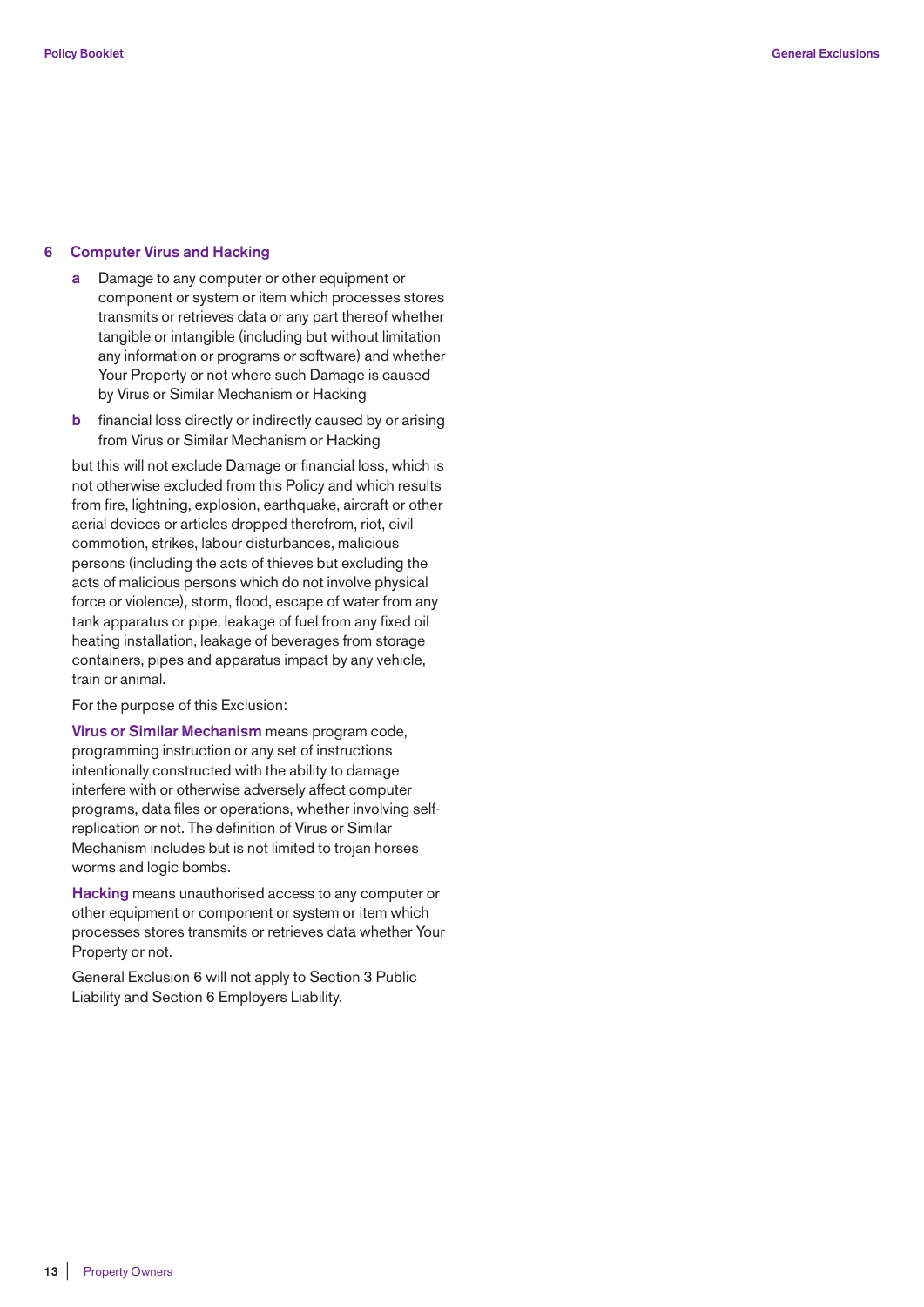# Section 1: **The Structure**

# **Definitions**

### **Buildings**

Structures at the Premises including landlords fixtures and fittings swimming pools, tennis, courts, walls, gates, fences, patios, terraces, drives, yards, car parks, car ports, roads, pavements and associated underground pipes and cables belonging to You or for which You are responsible. Buildings also include shop fronts and all fixed glass therein blinds and fitments thereon and internal decorations on ceilings and walls for which You are responsible as owner of the Premises.

# **Contingencies**

- **1 a** Fire but excluding Damage caused by:
	- **i** explosion resulting from fire;
	- **ii** earthquake or subterranean fire;
	- **iii a** its own spontaneous fermentation or heating; or
		- **b** it undergoing any heating process or any process involving the application of heat; or

#### **b Lightning.**

# **2 Explosion**

- **a** of boilers or of gas, used for domestic purposes only but excluding Damage caused by earthquake or subterranean fire; or
- **b** otherwise but excluding Damage caused by or consisting of the bursting by steam pressure, of a boiler, economiser or other vessel, machine or apparatus, in which internal pressure is due to steam only and belonging to or under Your control.
- **3 Aircraft** or other aerial devices, or articles dropped therefrom.
- **4 Earthquake, Subterranean Fire.**
- **5 Riot, civil commotion,** strikers, locked out workers, persons taking part in labour disturbances or malicious persons acting on behalf of or in connection with any political organisation, excluding Damage:
	- **a** caused by cessation of work; or
	- **b** due to confiscation, requisition or destruction, by or by order of the government or any public authority.
- **6 Malicious Persons** or vandals, excluding Damage:
	- **a** caused by such malicious persons or vandals, acting on behalf of or in connection with any political organisation;
	- **b** caused by cessation of work;
- **c** due to confiscation, requisition or destruction by or by order of the government or any public authority;
- **d** caused by Theft as defined in Contingency 7;
- **e** when the Premises are Vacant or Disused;
- **f** in respect of property in the open unless agreed otherwise by Us;
- **g** in respect of property in any structure which is incapable of being locked; or
- **h** caused by Your Employees, tenants or any other persons lawfully in Your premises.

# **7 Theft or any attempt thereat,**

excluding Damage:

- **i** in respect of property in the open unless agreed otherwise by Us;
- **ii** when the Premises are Vacant or Disused;
- **iii** which You are able to recover from another source or which is more specifically insured; or
- **iv** caused by Your Employees tenants or any other persons lawfully in Your premises.
- **8 Storm, Tempest,** excluding Damage:
	- **a** caused by the escape of water from the normal confines of any natural or artificial water course, lake, reservoir, canal or dam;
	- **b** caused by inundation from the sea whether resulting from storm or otherwise;
	- **c** caused by frost, subsidence, ground heave or landslip;
	- **d** attributable solely to change in the water table level; or
	- **e** to walls (not forming part of the structure), fences, gates or moveable property in the open or in open sided structures.
- **9 Flood** excluding Damage:
	- **a** caused by storm or tempest;
	- **b** caused by escape of water from any tank, apparatus or pipe;
	- **c** caused by frost, subsidence, ground heave or landslip;
	- **d** attributable solely to change in the water table level;
- or
- **e** to walls (not forming part of the structure), fences, gates or moveable property in the open or in open sided structures.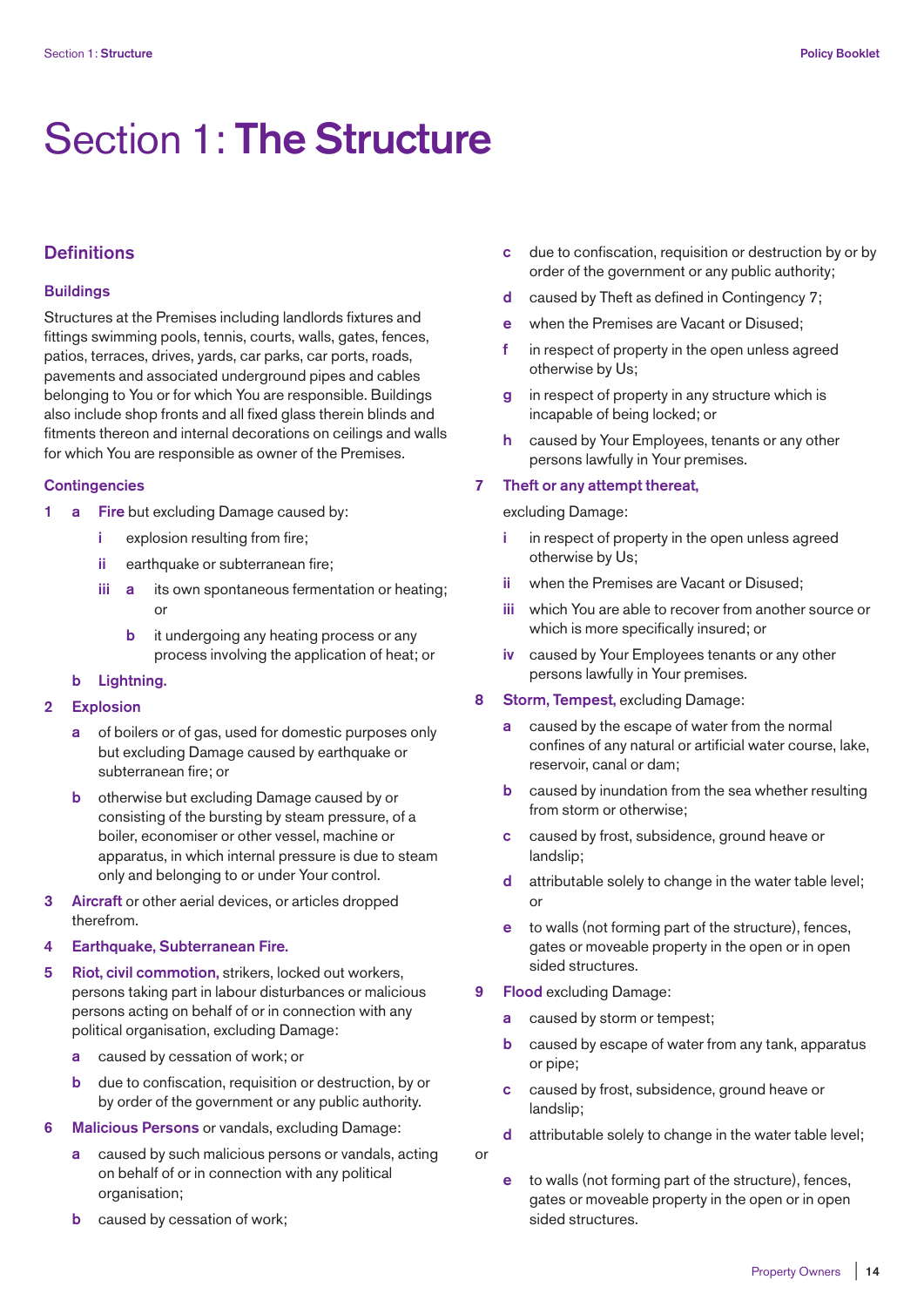- **10 Escape of Water** from any tank, apparatus or pipe or escape of oil from any oil-fired heating installation, excluding Damage:
	- **a** caused by water discharged or leaking, from any automatic sprinkler installations;
	- **b** when the Premises are Vacant or Disused; or
	- **c** from any portable oil-fired heating installation.
- **11 Leakage of beverages** from storage containers, pipes and apparatus but excluding Damage to any portion of the Building which is Vacant or Disused.
- **12 Impact** by:
	- **a** falling trees or boughs, excluding Damage caused by lopping, pruning or felling;
	- **b** collapse or breakage of television or radio receiving aerials or satellite dishes; or
	- **c** vehicles or animals.
- **13 Accidental Discharge or Leakage of Automatic Sprinkler Installations,** excluding

Damage caused by or attributable to:

- **a** heat caused by fire;
- **b** freezing when the Premises are Vacant or Disused;
- **c** repairs, alterations or extensions to the structures and/or sprinkler installations; or
- **d** defects in construction or condition, of which You are aware.

#### **14 Subsidence, Ground Heave and Landslip**

Subsidence or ground heave, of any part of the site on which the Premises stand and landslip, but excluding:

- **a** Damage to yards, car parks, roads, pavements, swimming pools, walls, gates and fences, unless also affecting a structure insured hereby;
- **b** Damage caused by or consisting of:
	- **i** the normal bedding down or settlement of new structures;
	- **ii** the settlement or movement of made-up ground;
	- **iii** coastal or river erosion;
	- **iv** defective, design or workmanship or the use of defective materials; or
	- **v** fire, subterranean fire, explosion, earthquake or the escape of water from any tank, apparatus or pipe;
- **c** Damage which commenced prior to the Effective Date (as stated in the Schedule); or
- **d** Damage resulting from:
	- **i** demolition, construction, structural alteration or repair of any property; or
	- **ii** groundworks or excavation,
	- at the same Premises.
- **15 Any Accidental Cause** excluding:
	- **a** Damage:
		- **i** caused by or specifically excluded in the Contingencies 1-14; or
		- **ii** caused by theft or any attempt thereat, not involving;
			- **a** entry to or exit from structures, at the Premises by forcible and violent means; or
			- **b** violence or threat of violence, to You or any director or any partner or Employee of Yours, or their families;
	- **b** Damage to the Property insured caused by or consisting of:
		- **i** inherent vice, latent defect, gradual deterioration, wear and tear, frost, change in water table level, its own faulty or defective design or materials; or
		- **ii** faulty or defective workmanship, operational error or omission, on the part of You or any of Your Employees,

 but this will not exclude subsequent Damage which results from a cause not otherwise excluded by this Policy;

- **c** Damage caused by or consisting of:
	- **i** corrosion, rust, wet or dry rot, shrinkage, evaporation, leakage, loss of weight, dampness, contamination, fermentation, dryness, marring, scratching, vermin or insects; or
	- **ii** change in temperature, colour, flavour, texture or finish, action of light,

Damage consisting of:

- joint leakage, failure of welds, cracking, fracturing, collapse or overheating, of boilers, economisers, superheaters, pressure vessels, or any range of steam and feed piping in connection therewith; or
- **iv** mechanical or electrical breakdown or derangement, in respect of the particular machines, apparatus or equipment, in which such breakdown or derangement originates,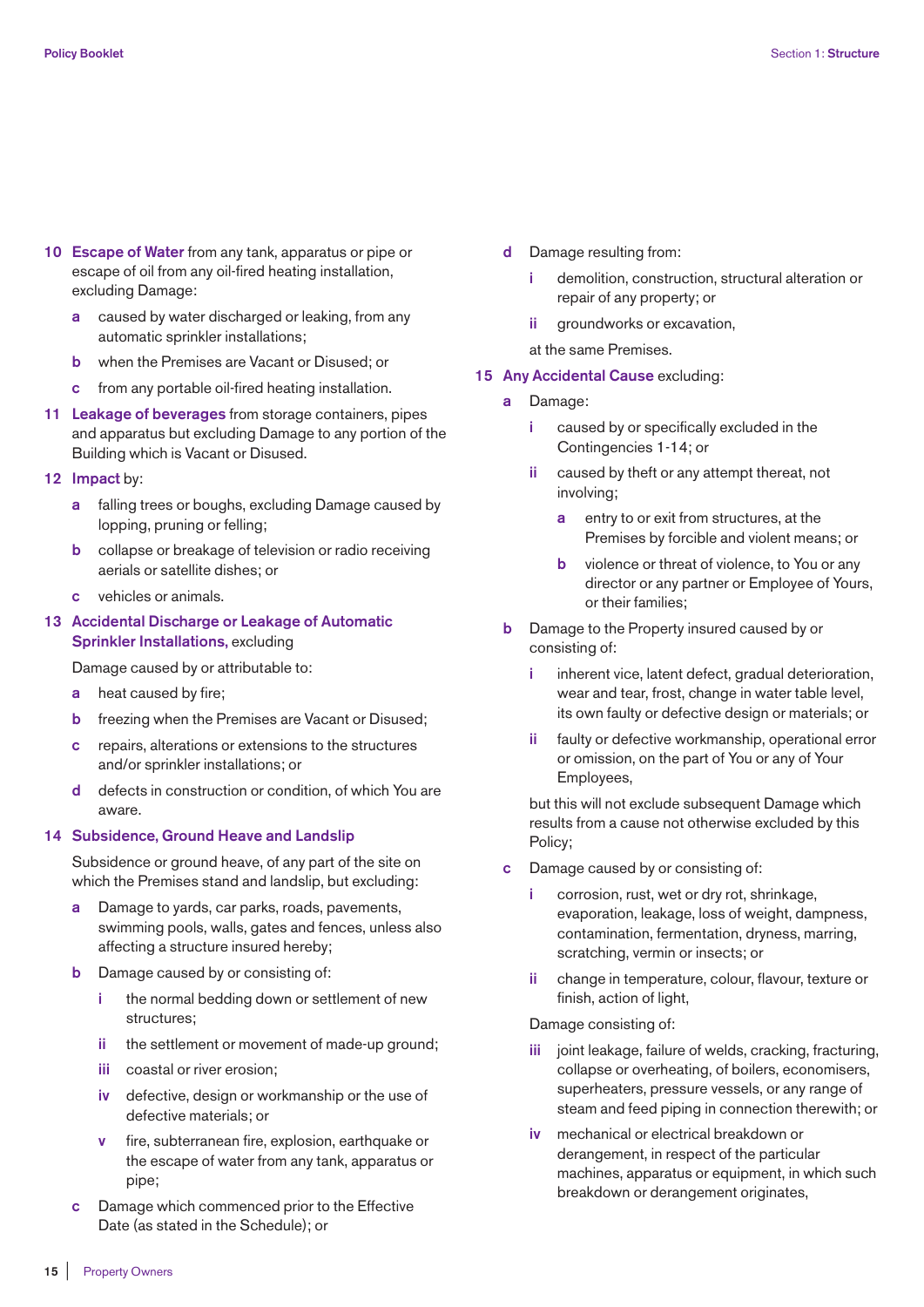but this will not exclude:

- **i** such Damage not otherwise excluded by this Policy which itself results from any other Damage not otherwise excluded by this Policy; or
- **ii** subsequent Damage which itself results from a cause not otherwise excluded by this Policy (unless more specifically insured);
- **d** Damage caused by or consisting of:
	- **i** subsidence, ground heave or landslip;
	- **ii** normal settlement or bedding down of new structures;
	- **iii** acts of fraud or dishonesty;
	- **iv** disappearance, unexplained or inventory shortage, misfiling or misplacing of information; or
	- **v** electrical or magnetic injury, disturbance or erasure, of electronic records;
- **e** destruction of or damage to a building or structure, caused by its own collapse or cracking;
- **f** Damage in respect of movable property in the open or in open-sided structures, walls (not forming part of the structure), fences and gates, caused by wind, rain, hail, sleet, snow or dust;
- **g** Damage to the Property Insured:
	- **i** caused by fire resulting from its undergoing any heating process or any process involving the application of heat; or
	- **ii** (other than by fire or explosion) resulting from its undergoing any process of production, packing, treatment, testing, commissioning, servicing, adjustment or repair;
- **h** Damage:
	- **i** caused by freezing; or
	- **ii** to fixed Glass and Sanitary Ware,
	- in respect of any building which is Vacant or Disused;
- **i** Damage in respect of:
	- **i** jewellery, precious stones, precious metals, bullion or furs;
	- **ii** property in transit;
	- **iii** money, cheques, stamps, bonds, credit cards or securities of any description; or
	- **iv** fixed Glass and Sanitary Ware:
		- **a** due to repairs or alterations, being carried out at the Premises;
- **b** during installation or removal, of such Glass or Sanitary Ware; or
- **c** which was broken or cracked prior to the Effective Date (as stated in the Schedule);
- **j** Damage in respect of:
	- **i** vehicles licensed for road use (including accessories thereon), caravans, trailers, railway locomotives, rolling stock, watercraft or aircraft;
	- **ii** property or structures in the course of construction or erection and materials or supplies

 in connection with all such property in course of construction or erection;

- **iii** land, roads, piers, jetties, bridges, culverts or excavations; or
- **iv** livestock, growing crops or trees,

 unless specifically mentioned as insured by this Section; or

 **k** Damage occasioned by delay, embargo, nationalisation, confiscation, requisition, seizure or destruction, by or by order of the government or any public authority.

# **Cover**

In the event of Damage at the Premises to any Property Insured in connection with the Business occurring during the Period of Insurance and caused by any of the Contingencies (where stated in the Schedule), We will pay to You the value of such Property Insured or the amount of the Damage at the time of such Damage or, at Our own option, reinstate or replace such property.

Provided that:

- **a** Our liability under this Section in total for all claims or series of claims, arising out of any one original cause, will not exceed the Sum Insured for each item (or any other stated limit of liability); and
- **b** unless otherwise stated, the Sum Insured (or any other stated limit of liability) applies in the aggregate to property collectively described by each item under this Section.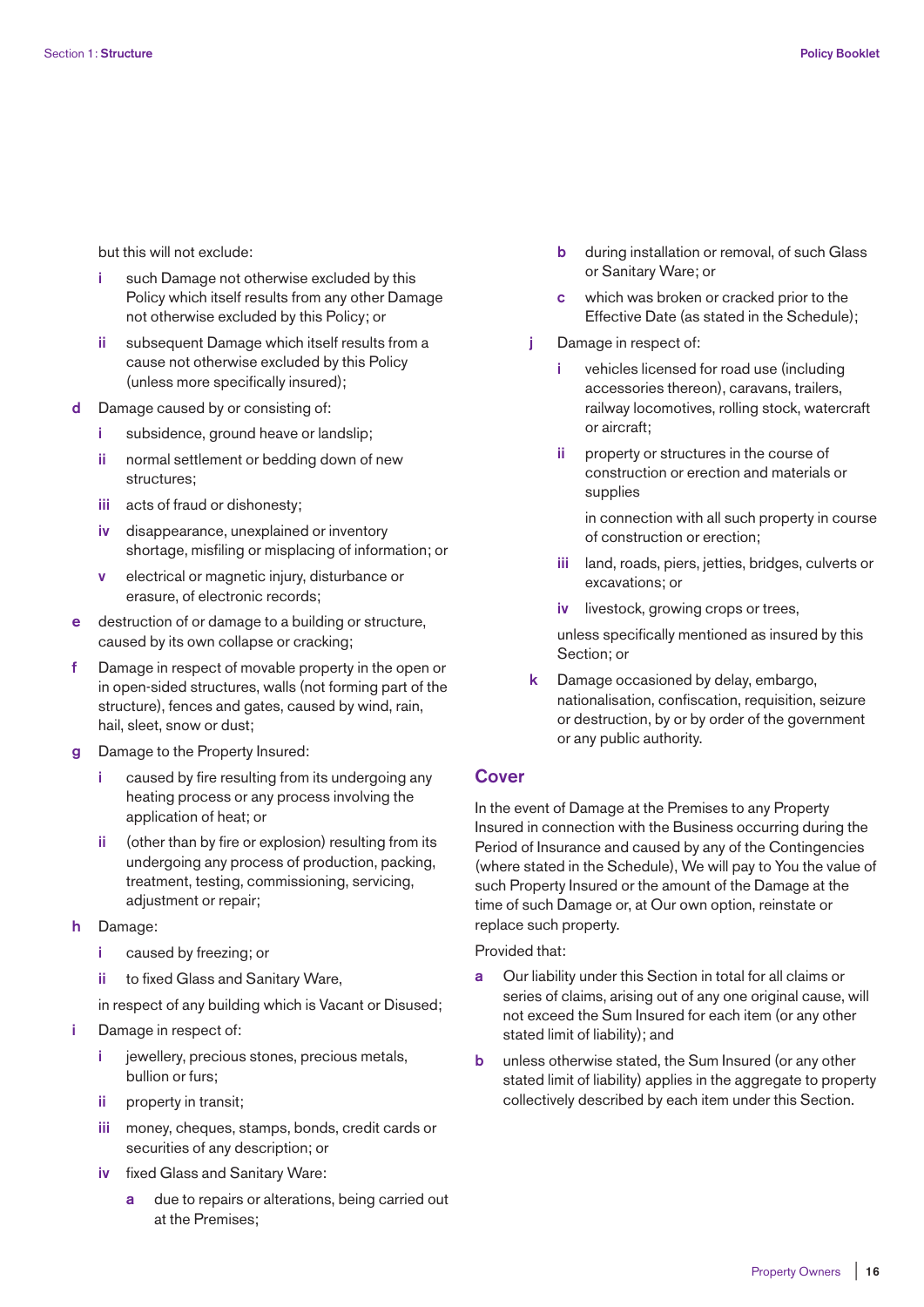# **Extensions**

**The insurance provided by this Section is extended to include the following:**

# **1 Underground Services**

 Damage for which You are legally liable, by any of the Contingencies 1-14 inclusive (whether operative or otherwise under this Section) to underground pipes, cables, drains (and their relevant inspection covers), supplying services to and carrying waste from the premises to the point of junction with the public supply lines, mains and sewers.

# **2 Ground Rent**

 Up to 2 years ground rent if the Premises are rendered temporarily uninhabitable but only during the period necessary for reinstatement and up to a maximum of 10% of the Buildings Sum Insured.

# **3 European Union and Public Authorities**

 The cost of reinstatement of any Damage to the Property insured and portions thereof not subject to Damage (other than foundations), incurred solely by reason of the necessity to comply with European Union legislation, regulations under Acts of Parliament or local authority bye-laws, provided that:

- **a** You receive a notice from the relevant body to comply after the Damage occurs;
- **b** the work of reinstatement is completed within 12 months of the date of the Damage or within such further time as We may allow; and
- **c** the total amount payable under this Extension and this Section, for any item, will not exceed:
	- **i** in respect of the property subject to Damage, its Sum Insured; and
	- **ii** in respect of portions of the property not subject to Damage, 15% of the total amount for which We would have been liable had the property been wholly destroyed,

 subject to the total amount payable in respect of i and ii above under this Extension and this Section, in total for all claims or series of claims, arising out of any one original cause, for any item, not exceeding its Sum Insured.

# **4 Fees**

 Architects Surveyors Legal and Consulting Engineers Fees necessarily and reasonably incurred in the reinstatement or repair of the Property insured consequent upon its Damage but will not include fees which are incurred as part of the managing agents general administrative duties or in the preparation or administration of any claim.

#### **5 Capital Additions**

- **a** any newly acquired and/or newly erected Buildings or Buildings in course of erection (excluding any property for which a building contractor is responsible) insofar as the same are not otherwise insured; and
- **b** alterations, additions and improvements to Buildings but not in respect of any appreciation in value

 anywhere in the United Kingdom the Channel Islands or the Isle of Man

Provided that:

- at any one situation this cover will not exceed 20% of the Buildings Sum Insured or £2,000,000 whichever is the less;
- **ii** You undertake to give particulars of such extension of cover as soon as practicable and to pay any additional premium required; and
- **iii** following payment of such additional premium the provisions of this Extension are fully reinstated.

#### **6 Removal of Debris**

 Costs and expenses necessarily incurred by You with Our consent in:

- **a** removing debris from the site of the Premises and the area immediately adjacent;
- **b** dismantling and/or demolishing; or
- **c** shoring up or propping of the portion or portions of the Property sustaining Damage by any of the Contingencies.

We will not pay for any costs or expenses:

- **i** incurred in removing debris except from the site of such Property sustaining Damage and the area immediately adjacent to such site; or
- **ii** rising from pollution or contamination of Property not insured by this Section.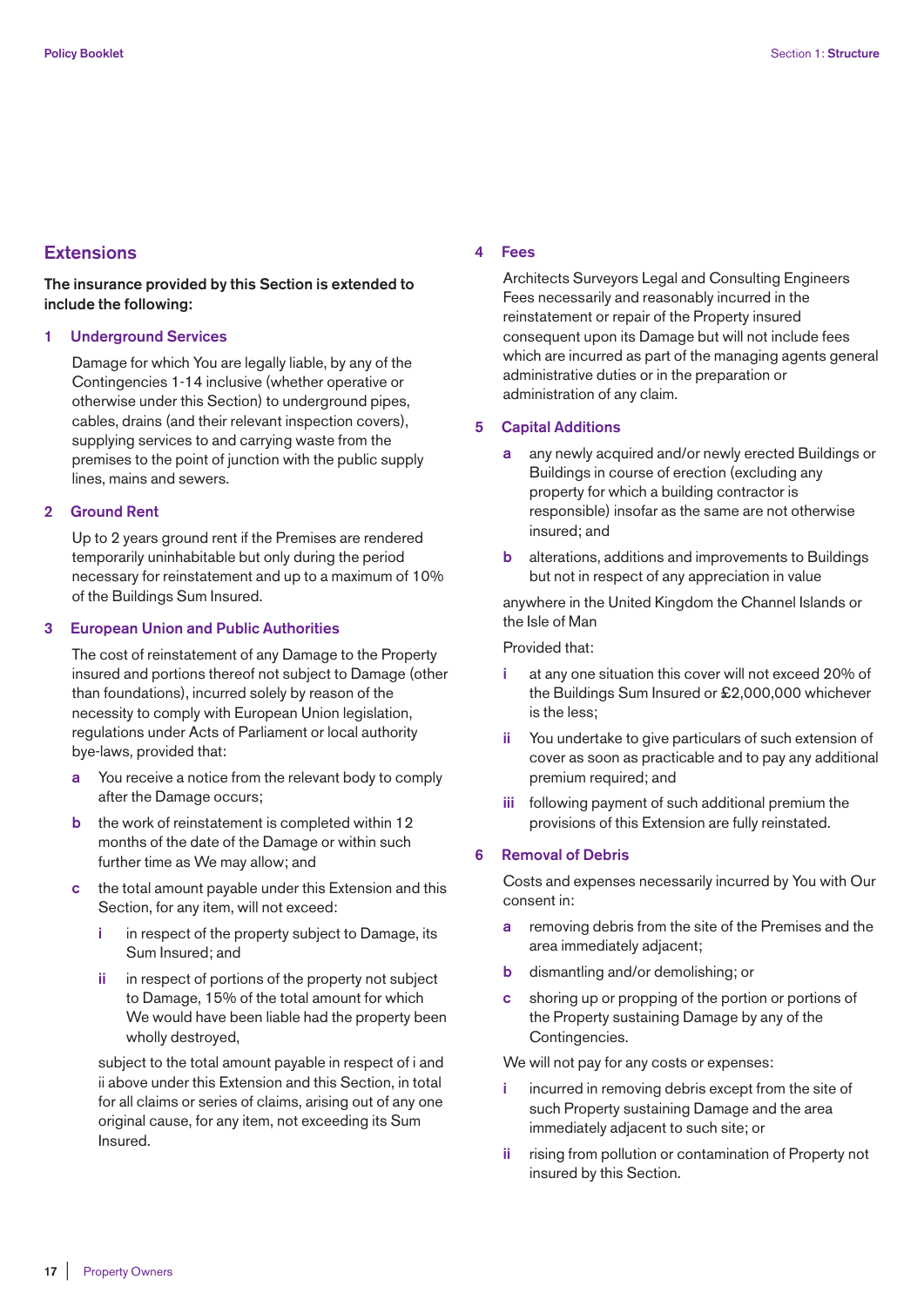# **7 Damage by Emergency Services**

 The cost of restoring any Damage caused to gardens by the Emergency Services in attending the Premises as a result of the operation of any Contingency insured under this Section up to a maximum of £25,000 any one claim.

# **8 Contracting Purchasers Interest**

 If at the time of Damage You have contracted to sell Your interest in any Buildings hereby insured and the purchase is subsequently completed, the purchaser, on completion of the purchase, will be entitled to benefit under this Policy in respect of such Damage (if and so far as the property is not otherwise insured against such Damage by You or on Your behalf) without prejudice to the rights and liabilities of You or Us until completion.

#### **9 Trace and Access**

In the event of Damage by Contingencies 10 or 11 the insurance by this Section extends to include costs necessarily and reasonably incurred in locating the source of the Damage to effect repairs and the costs of making good up to a limit of £25,000 in respect of any one claim.

## **10 Subrogation Waiver**

 In the event of a claim arising under this Section, We agree to waive any rights, remedies or relief to which We may become entitled by subrogation against:

- **a** any Company standing in the relation of Parent to Subsidiary (or Subsidiary to Parent) to You as defined in the Companies Act current at the time of Damage;
- **b** any Company which is a subsidiary of a Parent Company of which You are a subsidiary, in each case within the meaning of the Companies Act current at the time of the Damage;
- **c** any tenant or lessee of the Buildings insured provided that Damage has not been caused by the criminal fraudulent or malicious act of the tenant or lessee.

# **11 Non-Invalidation**

 This insurance will not be invalidated by any act or omission or by any alteration whereby the risk of Damage is increased unknown to You or beyond Your control provided that You immediately give notice to Us as soon as You become aware of the above and pay an additional premium if required.

### **12 Workmen**

 Workmen are allowed on the Premises for the purpose of making minor structural and other alterations from time to time without prejudice to this insurance.

#### **13 Mortgage**

 The act or neglect of any mortgagor, leaseholder, lessee or occupier of any Building insured by this Policy whereby the risk is increased without the authority or knowledge of any mortgagee, freeholder or lessor will not prejudice the interest of the latter parties in this insurance provided they notify Us immediately on becoming aware of such increased risk and pay an additional premium if required.

#### **14 Clearing of Drains**

 Expenses necessarily incurred in clearing, cleaning and/or repairing drains, gutters, sewers and the like in consequence of Damage caused by any of the Contingencies insured occurring at the Premises belonging to You or for which You are responsible.

#### **15 Extinguishment and Alarm Resetting Expenses**

 Costs incurred by You following Damage with Our consent in:

- **a** refilling fire extinguishing appliances;
- **b** recharging gas flooding systems;
- **c** replacing used sprinkler heads;
- **d** refilling sprinkler tanks where costs are metered; and/or
- **e** resetting fire and intruder alarms and closed circuit television equipment.

### **16 Additional Sprinkler Upgrade Costs**

 Costs incurred with Our consent to upgrade an automatic sprinkler installation in order to comply with current Loss Prevention Council (LPC) rules following Damage providing the installation conformed to LPC rules at the time of installation and the system has a complete service record up to the time of the Damage, Our liability under this extension will not exceed £25,000.

#### **17 Metered Water and Heating Oil**

 Cost of metered water and heating oil following Damage provided that Our liability under this extension will not exceed £25,000 in any Period of Insurance.

# **18 Unauthorised Use of Electricity Gas or Water**

 The cost of metered electricity gas or water for which You are legally responsible arising from its unauthorised use by persons taking possession or occupying Your Premises without Your consent provided that Our liability in respect of this extension will not exceed £25,000 for any one claim and You will take all practical steps to terminate such unauthorised use immediately You become aware of it.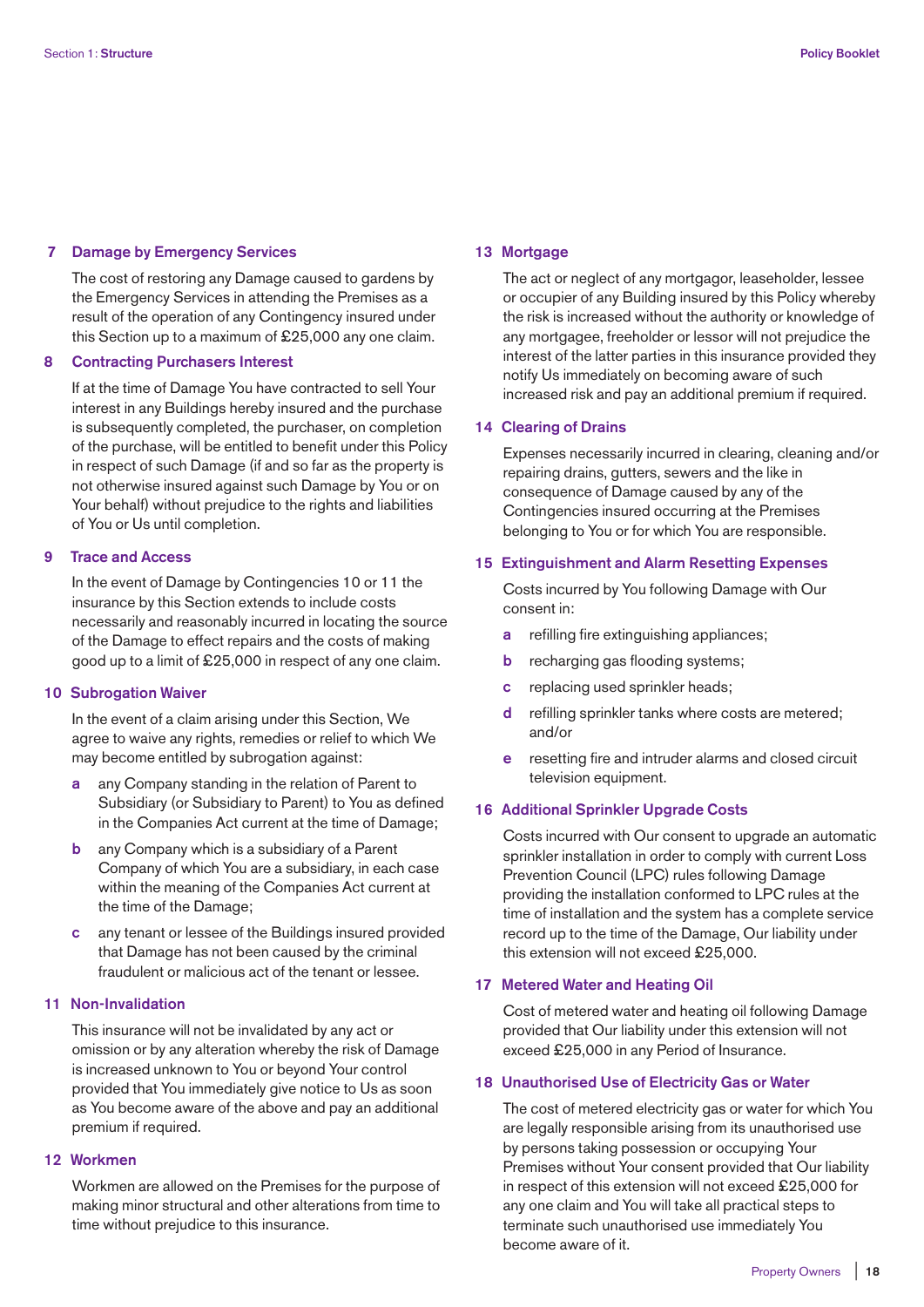### **19 Alternative Accommodation Costs**

 Costs reasonably and necessarily incurred with Our consent in respect of alternative accommodation whilst the Building is uninhabitable following Damage resulting from an insured Contingency provided that the maximum period during which payment will be made under this extension will not exceed 24 months from the date of the Damage and Our liability will not exceed the Sum Insured on the Building that has been damaged.

# **20 Fly Tipping**

 Costs reasonably and necessarily incurred with Our consent in respect of the clearing and removing any property illegally deposited in or around the Premises.

 Provided that Our liability in respect of this Extension will not exceed £25,000 for any one claim.

# **21 Removal of Nests**

 Costs reasonably and necessarily incurred with Our consent in respect of removing bees, wasps and hornets nests from the Premises.

 Provided that Our liability in respect of this Extension will not exceed £1,000 for any one claim.

# **22 Contractors Interest**

 Where You are required to effect insurance on the Property in the joint names of Yourself and the contractor under the terms of a condition in the contract between You and the contractor then the interest of the contractor in the Property as a joint insured is hereby noted provided You will advise Us of details of any single contract valued in excess of £100,000 excluding VAT or 10% of the Sum Insured on the property insured, whichever is the less, and pay any additional premium We may require.

# **23 Further Investigation Expenses**

 Where a Property has suffered Damage and in the opinion of a competent construction professional there is a reasonable possibility of other Damage to portions of the same Property which is not immediately apparent, We will pay the reasonable costs incurred by You with Our prior consent in establishing whether or not such Damage has occurred.

 We will pay the reasonable costs incurred by You in establishing whether or not other Property in the vicinity owned or leased by You or for which You are responsible have suffered Damage in the same incident as that causing Damage to the Property but only if such Property is subsequently found to have suffered such Damage for which We are liable.

#### **24 Removal of Tenants Debris**

 Costs necessarily and reasonably incurred by You following Damage in respect of the removal of tenants debris subject to such costs being agreed with Our consent and not otherwise recoverable by You subject to Our liability not exceeding £25,000 for any one claim.

#### **25 Temporary Removal**

 Any parts of the Buildings temporarily removed for cleaning renovation or repair or display or similar purposes but only to the extent that they are not otherwise insured.

### **26 Loss of or Duplication of Keys**

 The reasonable cost of replacement locks and keys in respect of doors and windows for which You are responsible and which are necessary to maintain the security of the Property:

- **a** following the accidental loss of Keys; or
- **b** where there is reasonable evidence that such Keys have been copied by an unauthorised person;

subject to Our liability not exceeding £15,000 any one claim.

For the purpose of this Extension the definition of Keys is:

 Any device used to open a lock including but not restricted to any electronic device key card or remote control transmitter.

# **Exclusions**

We will not be liable under this Section for:

- **1** Property more specifically insured by You or on Your behalf:
- **2** Damage to Glass and Sanitary Ware as defined under Section 5 of this Policy other than breakage by or arising out of fire, lightning or explosion or salvage operations consequent thereon:
- **3** Damage to any particular piece of plant or fittings of the electrical installation or appliances by self ignition, short circuit, excessive pressure, self heating or leakage of electricity unless more specifically insured under the Policy Extensions.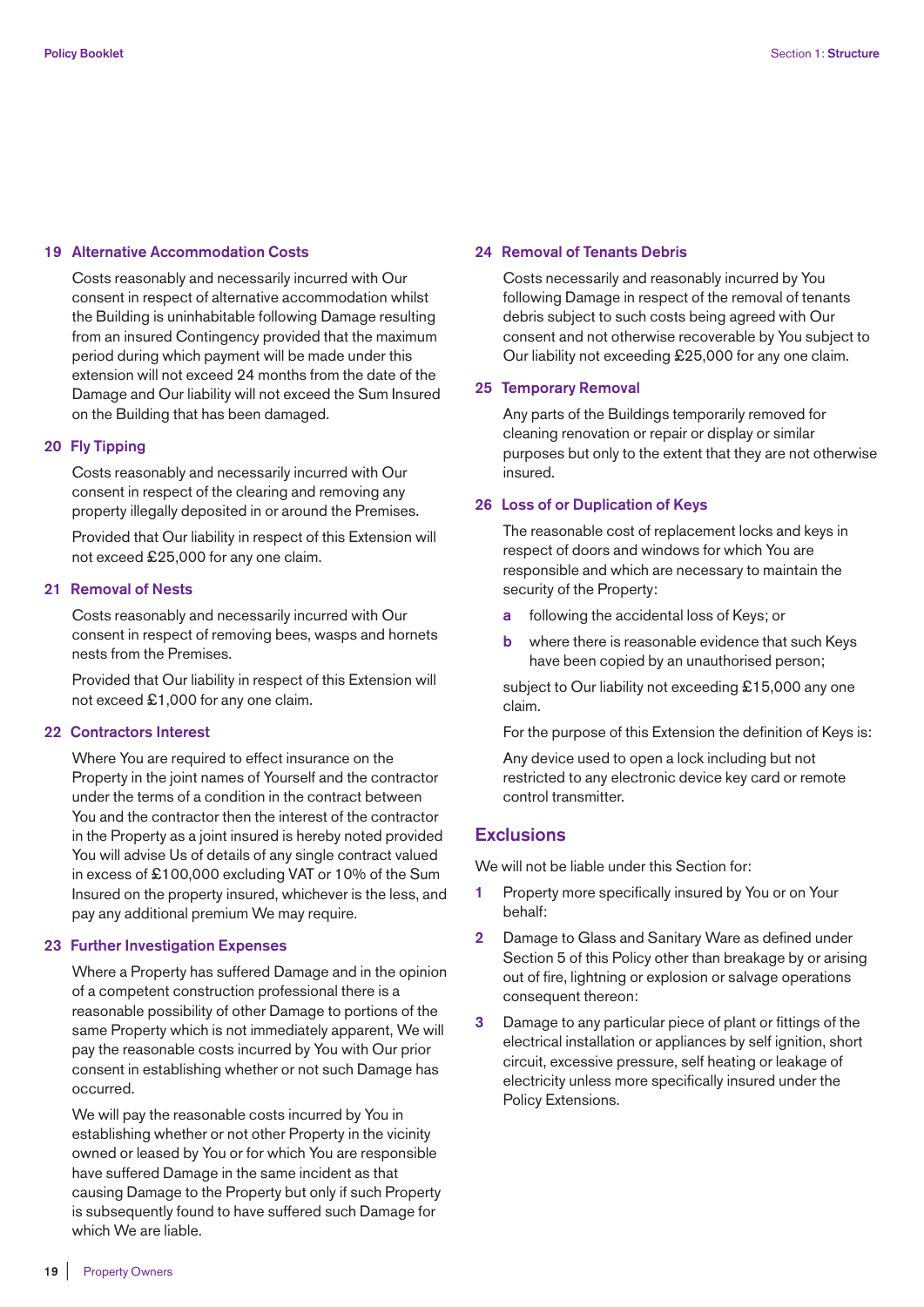# **Conditions**

#### **1 Index Linking**

 The Sum Insured by each item of this Section 1 is subject to Index Linking.

# **2 Limit of Liability**

 The maximum amount payable in respect of any item insured under this Section is the Sum Insured stated in the Schedule for each item plus Index Linking.

# **3 Basis of Claims Settlement**

 The Basis of Settlement for each and every Item under this Section will be on a Reinstatement Basis.

# **4 Designation**

 For the purpose of determining where necessary the heading under which property is insured, We agree to accept the designation under which such property has been entered in Your records.

# **5 Automatic Reinstatement of Sum Insured**

 Unless there is written notice by Us to the contrary in the event of Damage under this Section We will automatically reinstate the Sum Insured provided that You agree to pay the additional premium.

# **6 Excess**

 This Section does not cover and We will not be liable for the amount of the Section Excess stated in the Schedule being the first part of each and every claim, for Damage caused by any of the following Contingencies:

- **a** Contingencies 6, 7, 8, 9, 10, 12 and 15.
- **b** Contingency 14

 All claims or series of claims, arising out of any one original cause, will be treated as one claim.

# **7 Felt/ Flat Roof**

 It is a condition precedent to Our liability that any flat or felt on timber portion of the roof is to be inspected once every 2 years by a competent roofing contractor and any recommendations are implemented immediately.

 Notwithstanding any other Excess applicable under this Section, this Section does not cover and We will not be liable for the first £500 of each and every claim, for Damage to Property Insured under this Section caused by Contingency 8 as defined within this Section, in respect of any portion of the Premises roofed with felt on timber or with a flat roof.

 All claims or series of claims, arising out of any one original cause will be treated as one claim.

#### **8 Subsidence**

It is a condition precedent to Our liability in respect of any Damage insured under this Section caused by Contingency 14, that You will notify Us immediately of any demolition, groundwork, excavation or construction, being carried out on any adjoining site and We will then have the right to vary the terms or cancel this cover.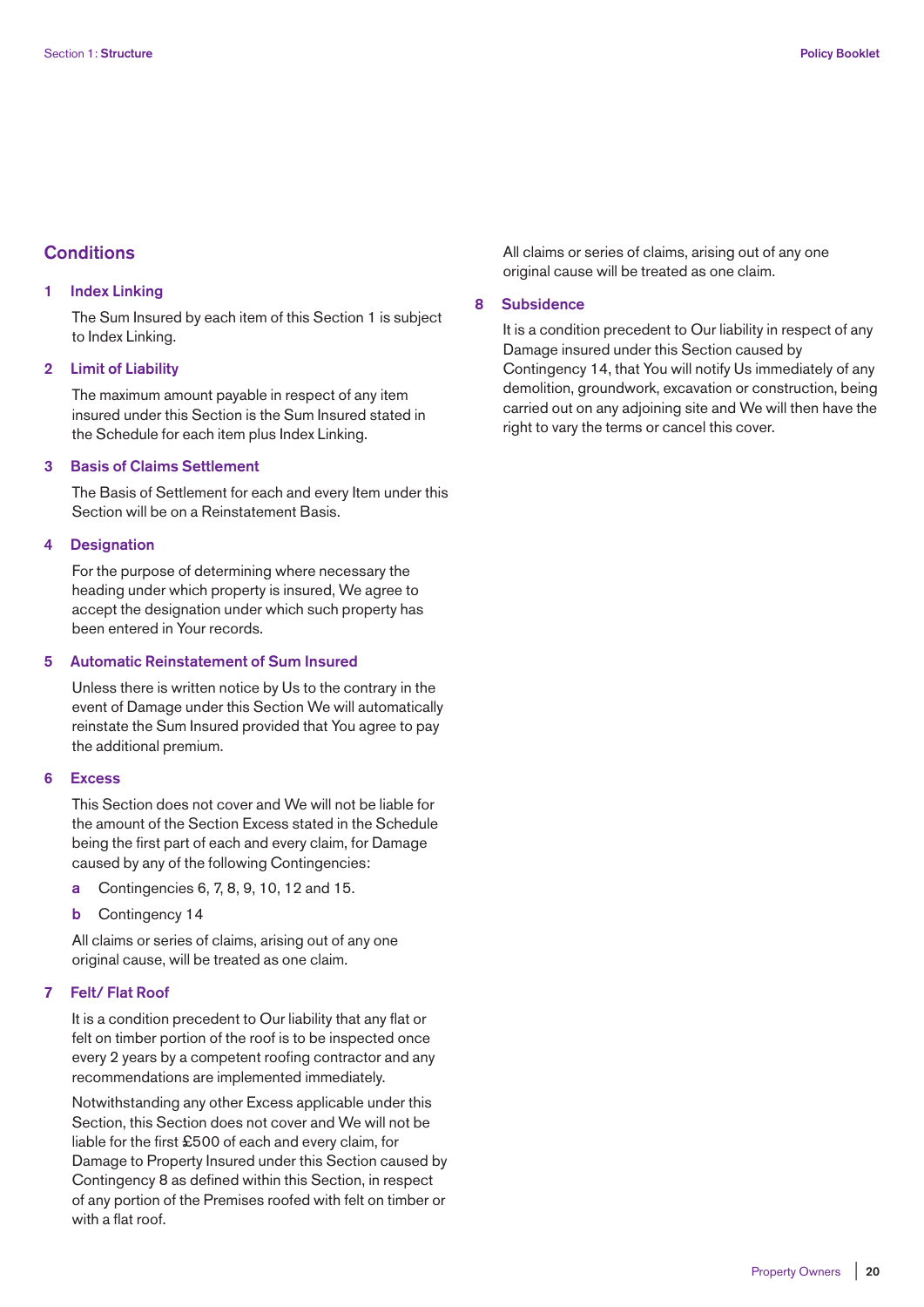# Section 2: **Landlords Contents**

# **Definitions**

**The definitions which apply to this Section are in addition to the General Definitions.**

# **Contingencies**

- **1 a Fire** but excluding Damage caused by:
	- **i** explosion resulting from fire;
	- **ii** earthquake or subterranean fire;
	- **iii a** its own spontaneous fermentation or heating; or
		- **b** it undergoing any heating process or any process involving the application of heat; or
	- **b Lightning.**
- **2 Explosion**
	- **a** of boilers or of gas, used for domestic purposes only but excluding Damage caused by earthquake or subterranean fire; or
	- **b** otherwise but excluding Damage caused by or consisting of the bursting by steam pressure, of a boiler, economiser or other vessel, machine or apparatus, in which internal pressure is due to steam only and belonging to or under Your control.
- **3 Aircraft** or other aerial devices, or articles dropped therefrom.
- **4 Earthquake, Subterranean Fire.**
- **5 Riot, civil commotion,** strikers, locked out workers, persons taking part in labour disturbances or malicious persons acting on behalf of or in connection with any political organisation, excluding Damage:
	- **a** caused by cessation of work; or
	- **b** due to confiscation, requisition or destruction, by or by order of the government or any public authority.
- **6 Malicious Persons** or vandals, excluding Damage:
	- **a** caused by such malicious persons or vandals, acting on behalf of or in connection with any political organisation;
	- **b** caused by cessation of work;
	- **c** due to confiscation, requisition or destruction by or by order of the government or any public authority;
	- **d** caused by Theft as defined in Contingency 7 below;
	- **e** when the Premises are Vacant or Disused;
	- **f** in respect of property in the open unless agreed otherwise by Us;
- **g** in respect of property in any structure which is incapable of being locked; or
- **h** caused by Your Employees, tenants or any other persons lawfully in Your premises.

# **7 Theft or any attempt thereat**

excluding Damage:

- **i** in respect of property in the open unless agreed otherwise by Us;
- **ii** when the Premises are Vacant or Disused;
- **iii** in respect of property in any outbuilding detached from the main Building;
- **iv** caused by Your Employees, tenants or any other persons lawfully in Your premises; or
- **v** which You are able to recover from another source or which is more specifically insured.
- **8 Storm, Tempest**, excluding Damage:
	- **a** caused by the escape of water from the normal confines of any natural or artificial water course, lake, reservoir, canal or dam;
	- **b** caused by inundation from the sea whether resulting from storm or otherwise;
	- **c** caused by frost, subsidence, ground heave or landslip;
	- **d** attributable solely to change in the water table level; or
	- **e** to walls (not forming part of the structure), fences, gates or moveable property in the open or in open sided structures.
- **9 Flood** excluding Damage:
	- **a** caused by storm or tempest;
	- **b** caused by escape of water from any tank, apparatus or pipe;
	- **c** caused by frost, subsidence, ground heave or landslip;
	- **d** attributable solely to change in the water table level;
- or
- **e** to walls (not forming part of the structure), fences, gates or moveable property in the open or in open sided structures.
- **10 Escape of Water** from any tank, apparatus or pipe or escape of oil from any oil-fired heating installation, excluding Damage:
	- **a** caused by water discharged or leaking, from any automatic sprinkler installations;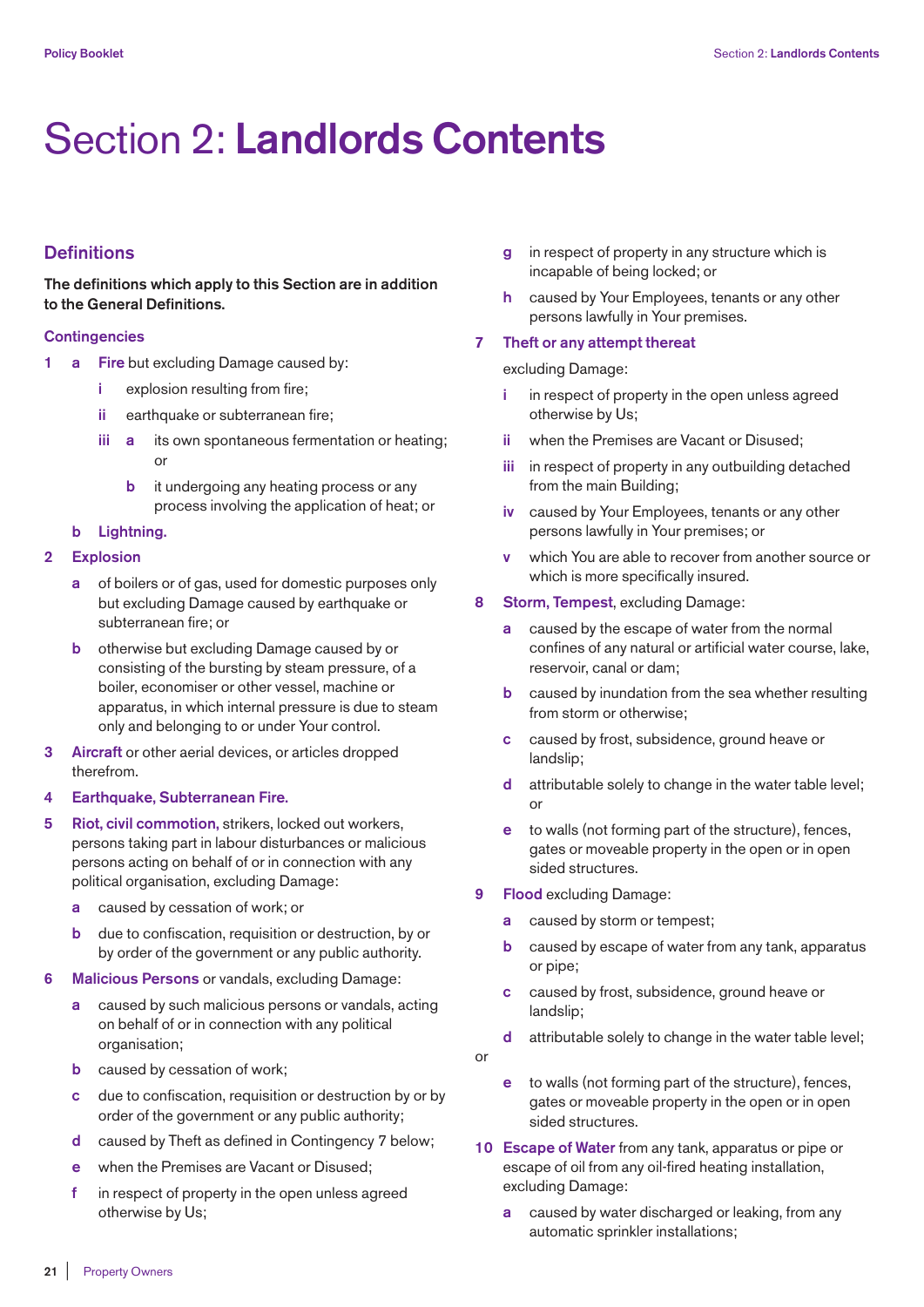- **b** when the Premises are Vacant or Disused; or
- **c** from any portable oil-fired heating installation.
- **11 Leakage of beverages** from storage containers pipes and apparatus but excluding Damage:
	- **a** occasioned by leakage of beverages from bottled stock; or
	- **b** to Property in any portion of the Premises which is Vacant or Disused.
- **12 Impact** by:
	- **a** falling trees or boughs, excluding Damage caused by lopping, pruning or felling;
	- **b** collapse or breakage of television or radio receiving aerials or satellite dishes; or
	- **c** vehicles or animals.

# **13 Accidental Discharge or Leakage of Automatic Sprinkler Installations,** excluding

Damage caused by or attributable to:

- **a** heat caused by fire;
- **b** freezing when the Premises are Vacant or Disused;
- **c** repairs, alterations or extensions to the structures and/or sprinkler installations; or
- **d** defects in construction or condition, of which You are aware.

# **14 Subsidence, Ground Heave and Landslip**

 Subsidence or ground heave, of any part of the site on which the Premises stand and landslip, but excluding:

- **a** Damage to yards, car parks, roads, pavements, swimming pools, walls, gates and fences, unless also affecting a structure insured hereby;
- **b** Damage caused by or consisting of:
	- **i** the normal bedding down or settlement of new structures;
	- **ii** the settlement or movement of made-up ground;
	- **iii** coastal or river erosion;
	- **iv** defective, design or workmanship or the use of defective materials; or
	- **v** fire, subterranean fire, explosion, earthquake or the escape of water from any tank, apparatus or pipe;
- **c** Damage which commenced prior to the Effective Date (as stated in the Schedule); or
- **d** Damage resulting from:
	- **i** demolition, construction, structural alteration or repair of any property; or

**ii** groundworks or excavation,

at the same Premises.

# **15 Any Accidental Cause** excluding:

- **a** Damage:
	- **i** caused by or specifically excluded in the Contingencies 1-14; or
	- **ii** caused by theft or any attempt thereat, not involving;
		- **a** entry to or exit from structures, at the Premises by forcible and violent means; or
		- **b** violence or threat of violence, to You or any director of or any partner of or Employee of Yours, or their families;
- **b** Damage to the Property Insured caused by or consisting of:
	- **i** inherent vice, latent defect, gradual deterioration, wear and tear, frost, change in water table level, its own faulty or defective design or materials; or
	- **ii** faulty or defective workmanship, operational error or omission, on the part of You or any of their Your Employees,

 but this will not exclude subsequent Damage which results from a cause not otherwise excluded by this Policy;

- **c** Damage caused by or consisting of:
	- **i** corrosion, rust, wet or dry rot, shrinkage, evaporation, leakage, loss of weight, dampness, contamination, fermentation, dryness, marring, scratching, vermin or insects; or
	- **ii** change in temperature, colour, flavour, texture or finish, action of light,

Damage consisting of:

- **iii** joint leakage, failure of welds, cracking, fracturing, collapse or overheating, of boilers, economisers, superheaters, pressure vessels, or any range of steam and feed piping in connection therewith; or
- **iv** mechanical or electrical breakdown or derangement, in respect of the particular machines, apparatus or equipment, in which such breakdown or derangement originates,

# but this will not exclude:

- **i** such Damage not otherwise excluded by this Policy which itself results from any other Damage not otherwise excluded by this Policy; or
- **ii** subsequent Damage which itself results from a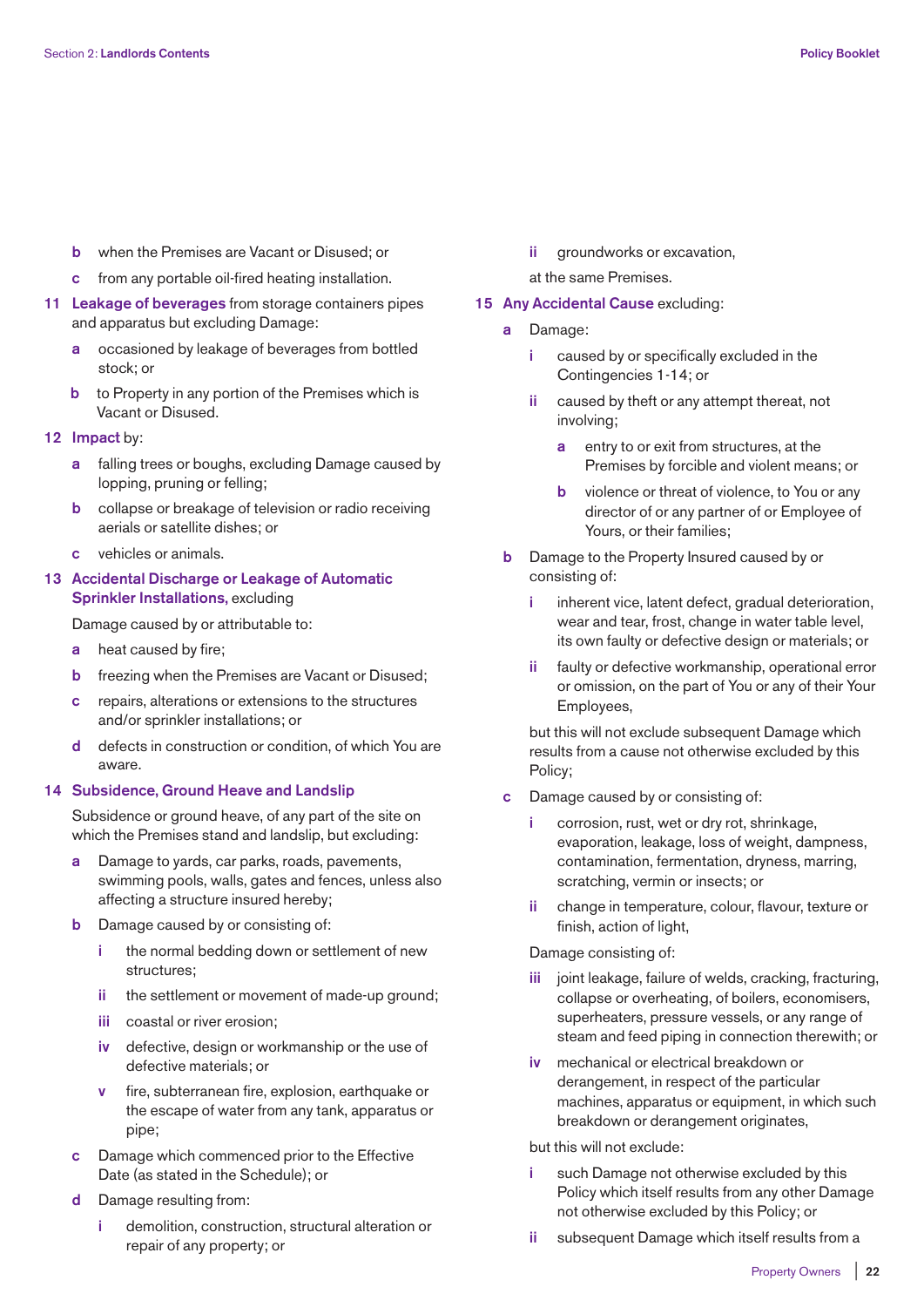cause not otherwise excluded by this Policy (unless more specifically insured);

- **d** Damage caused by or consisting of:
	- **i** subsidence, ground heave or landslip;
	- **ii** normal settlement or bedding down of new structures;
	- **iii** acts of fraud or dishonesty;
	- **iv** disappearance, unexplained or inventory shortage, misfiling or misplacing of information; or
	- **v** electrical or magnetic injury, disturbance or erasure, of electronic records;
- **e** destruction of or damage to a building or structure, caused by its own collapse or cracking;
- **f** Damage in respect of movable property in the open or in open-sided structures, walls (not forming part of the structure), fences and gates, caused by wind, rain, hail, sleet, snow or dust;
- **g** Damage to the Property insured:
	- **i** caused by fire resulting from its undergoing any heating process or any process involving the application of heat; or
	- **ii** (other than by fire or explosion) resulting from its undergoing any process of production, packing, treatment, testing, commissioning, servicing, adjustment or repair;
- **h** Damage:
	- **i** caused by freezing; or
	- **ii** to fixed glass and sanitary ware,
	- in respect of any building which is Vacant or Disused;
- **i** Damage in respect of:
	- **i** jewellery, precious stones, precious metals, bullion or furs;
	- **ii** property in transit;
	- **iii** money, cheques, stamps, bonds, credit cards or securities of any description; or
	- **iv** fixed Glass and Sanitary Ware:
		- **a** due to repairs or alterations, being carried out at the Premises;
		- **b** during installation or removal, of such Glass or Sanitary Ware; or
		- **c** which was broken or cracked prior to the Effective Date (as stated in the Schedule);
- **j** Damage in respect of:
	- **i** vehicles licensed for road use (including accessories thereon), caravans, trailers, railway locomotives, rolling stock, watercraft or aircraft;
	- **ii** property or structures in the course of construction or erection and materials or supplies in connection with all such property in course of construction or erection;
	- **iii** land, roads, piers, jetties, bridges, culverts or excavations; or
	- **iv** livestock, growing crops or trees,

 unless specifically mentioned as insured by this Section; or

 **k** Damage occasioned by delay, embargo, nationalisation, confiscation, requisition, seizure or destruction, by or by order of the government or any public authority.

# **Landlords Contents**

Fixtures and fittings (not forming a permanent part of the structure) furniture, furnishings, utensils and domestic appliances belonging to You or for which You are responsible as Landlord excluding:

- **a** stock and materials in trade;
- **b** bills of exchange, promissory notes, money, securities, stamps, deeds, bonds or documents of any description;
- **c** business books, plans, specifications, designs and computer records;
- **d** jewellery, watches, furs, precious metals, precious stones or articles made from them;
- **e** curios, works of art, antiques, sculptures or rare books where the value of any one article exceeds £5,000; or
- **f** property more specifically insured.

# **Contents of Common Parts**

Landlords Contents in the common parts of the Buildings to which all tenants have access.

# **Floor Coverings**

Materials used to cover entire floors within rooms and other internal areas of the Premises.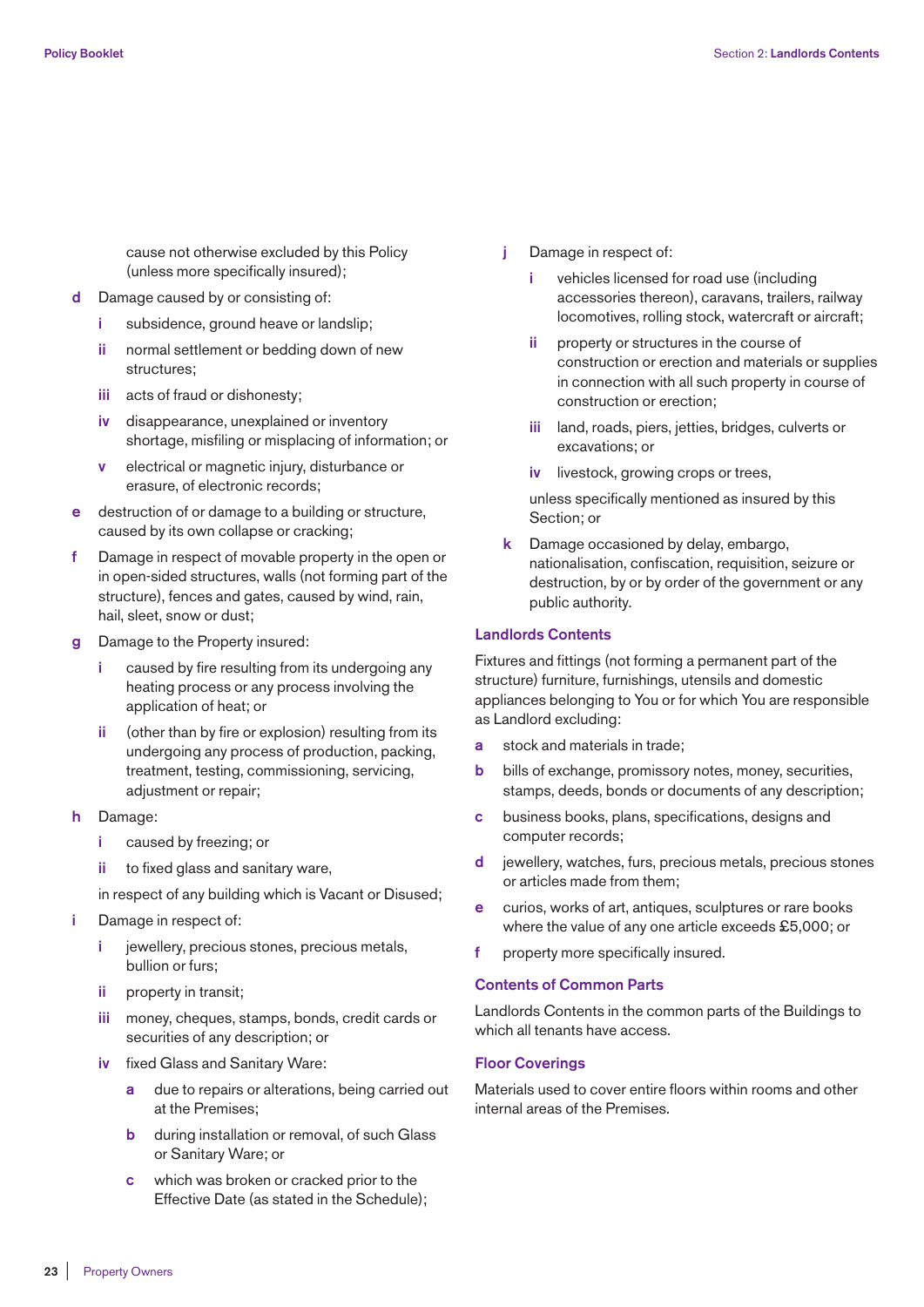# **Cover**

In the event of Damage to the Landlords Contents, Contents of Common Parts and Floor Coverings insured at the Premises occurring during the Period of Insurance and caused by any of the Contingencies (where stated in the Schedule), We will pay to You the value of such Property Insured or the amount of the Damage at the time of such Damage or, at Our own option, reinstate or replace such property.

Provided that:

- **a** Our liability under this Section in total for all claims or series of claims, arising out of any one original cause, will not exceed the Sum Insured for each item (or any other stated limit of liability); and
- **b** unless otherwise stated, the Sum Insured (or any other stated limit of liability) applies in the aggregate to property collectively described by each item under this Section.

# **Extensions**

# **The insurance provided by this Section is extended to include the following:**

# **1 Temporary Removal**

 Contents of Common Parts whilst temporarily removed from or in transit to or from the Premises for cleaning renovation repair or similar purposes but remaining in the United Kingdom, the Republic of Ireland, the Channel Islands or the Isle of Man but excluding:

- **a** any amount exceeding £25,000; or
- **b** property otherwise insured.

### **2 Replacement Locks**

 The cost of changing locks on doors, windows, safes and strongrooms, at the Premises following theft, where insured by this Section, of keys from the Premises or from Your home or that of any of Your partners or any of Your directors or any Employee entrusted with keys, provided that Our maximum liability under this Extension as a result of any one event of such theft will not exceed £25,000 in the Aggregate.

#### **3 Removal of Debris of Tenants Contents**

 Irrecoverable costs and expenses necessarily incurred by You with Our consent in removing from the Premises the debris of contents (not being Your property) sustaining Damage by any of the Contingencies insured up to a limit of £25,000 in respect of any one Premises.

We will not pay for any costs or expenses:

- **a** incurred in removing debris except from the site of such Property sustaining Damage and the area immediately adjacent to such site; or
- **b** arising from pollution or contamination of Property not insured by this Section.

# **4 Metered Water and Heating Oil**

 The loss of metered water or heating oil contained in a fixed installation at the Premises following Damage up to a limit of £25,000 in any one Period of Insurance.

# **5 Alternative Accommodation Costs**

 Costs reasonably and necessarily incurred with Our consent in respect of alternative accommodation whilst the Building is uninhabitable following Damage resulting from an insured Contingency provided that the maximum period during which payment will be made under this extension will not exceed 24 months from the date of the Damage and Our liability will not exceed £100,000 in total for all claims or series of claims, arising out of any one original clause.

# **Exclusions**

This Section does not cover:

- **1** Property more specifically insured by You or on Your behalf;
- **2** Damage due to cessation of work or by confiscation or detention by customs or other officials or authorities;
- **3** Damage to any particular piece of plant or fittings of the electrical installation or appliances by self ignition, short circuit, excessive pressure, self heating or leakage of electricity unless more specifically insured under the Policy Extensions;
- **4** Damage to Glass and Sanitary Ware as defined under Section 5 of this Policy other than breakage by or arising out of fire, lightning or explosion or salvage operations consequent thereon; or
- **5** Damage to any electrical sign or its installation.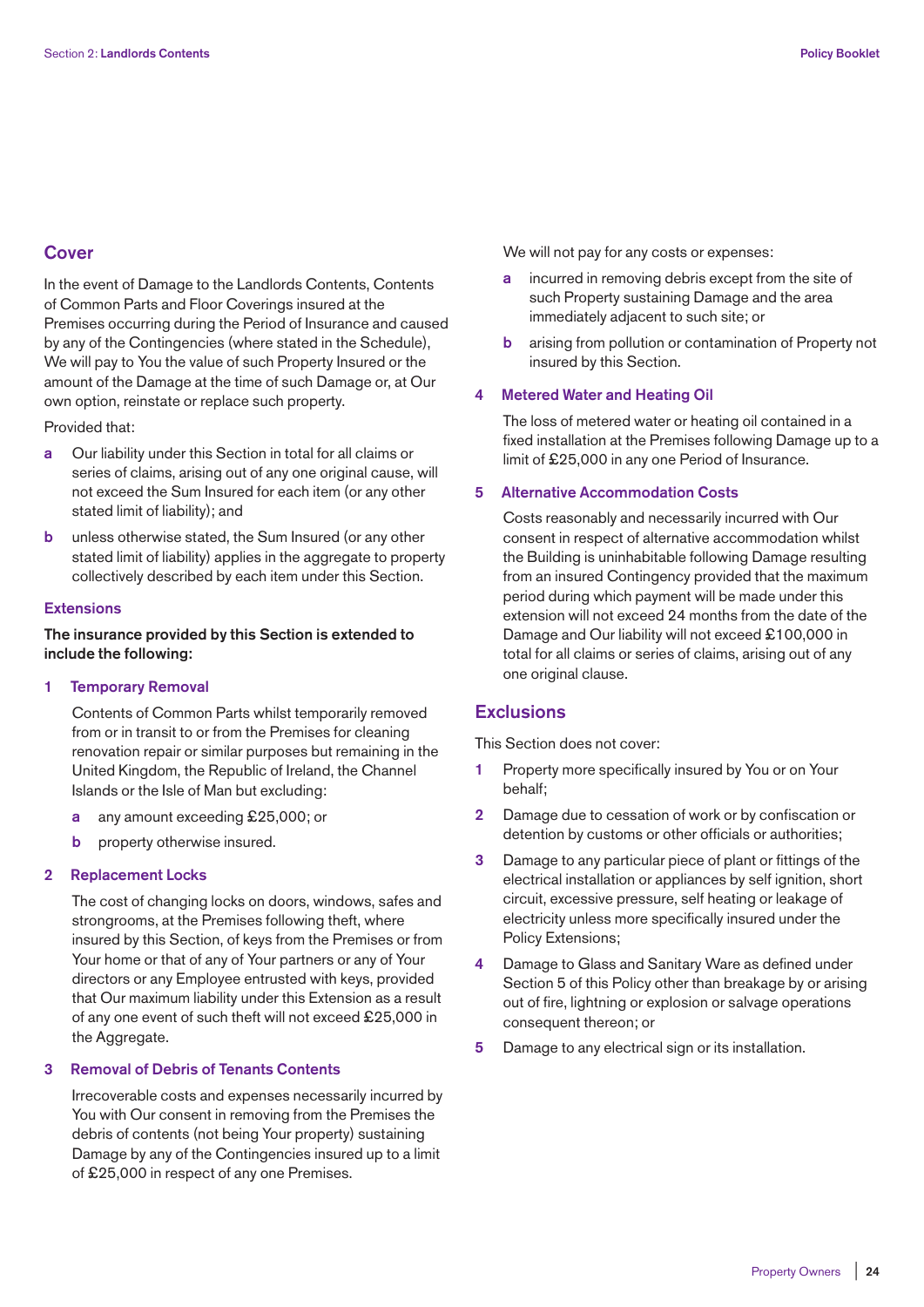# **Conditions**

#### **1 Index Linking**

 The Sums Insured by this Section are subject to Index Linking.

#### **2 Limit of Liability**

 The maximum amount payable in respect of any Item insured under this Section is the Sum Insured stated in the Schedule for each item plus Index Linking.

# **3 Basis of Claims Settlement**

 The Basis of Settlement for each and every Item under this Section will be on a Reinstatement Basis. We may at Our option reinstate or replace the property or any part thereof.

## **4 Automatic Reinstatement of Sum Insured**

 We will in the event of Damage under this Section automatically reinstate the Sum Insured unless there is written notice by Us to the contrary provided that:

- **a** You agree to pay the appropriate additional premium; and
- **b** You will take immediate steps to carry out any alterations to the protections of the Premises which We may require.

# **5 Excess**

 This Section does not cover and We will not be liable for the amount of the Section Excess stated in the Schedule being the first part of each and every claim, for Damage caused by any of the following Contingencies:

- **a** Contingencies 6, 7, 8, 9, 10,12, and 15.
- **b** Contingency 14

 All claims or series of claims, arising out of any one original cause, will be treated as one claim.

#### **6 Flat Roof Condition**

 It is a condition precedent to Our liability that any flat or felt on timber portion of the roof is to be inspected once every 2 years by a competent roofing contractor and any recommendations are implemented immediately.

 Notwithstanding any other Excess applicable under this Section, this Section does not cover and We will not be liable for the first £500 of each and every claim, for Damage to Property Insured under this Section caused by Contingency 8 as defined within this Section, in respect of any portion of the Premises roofed with felt on timber or with a flat roof.

 All claims or series of claims, arising out of any one original cause will be treated as one claim.

# **7 Subsidence**

It is a condition precedent to Our liability in respect of any Damage insured under this Section caused by Contingency 14, that You will notify Us immediately of any demolition, groundwork, excavation or construction, being carried out on any adjoining site and We will then have the right to vary the terms or cancel this cover.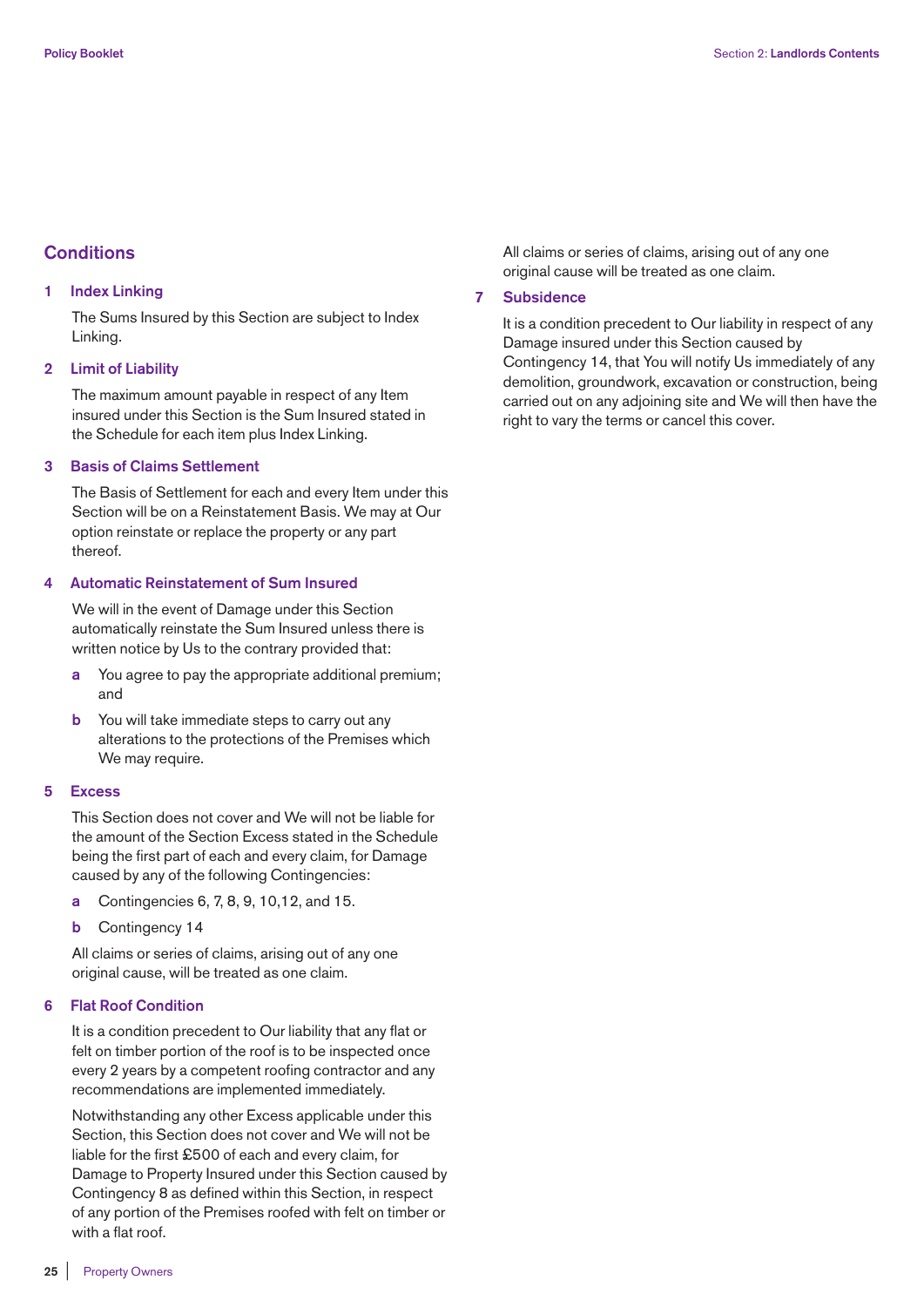# **Section 3: Public Liability**

# **Definitions**

**The definitions which apply to this Section are in addition to the General Definitions.**

#### **Business**

The Business as shown in the Schedule includes:

- **a** ownership, maintenance and repair of the premises;
- **b** the provision and management of canteen sports social or welfare organisations for the benefit of Employees and fire, security, first aid, medical and ambulance services;
- **c** private work undertaken with Your prior consent by Employees for any of Your directors or senior officials; and
- **d** participation in trade shows or exhibitions.

#### **Employee**

Any person while working for You in connection with the Business who is:

- **a** under a contract of service or apprenticeship with You;
- **b** a person under a contract of service or apprenticeship with some other employer and who is hired to or borrowed by You;
- **c** a labour master or person supplied by a labour master;
- **d** a person engaged by a labour only sub contractor;
- **e** a self employed person performing work under a similar degree of control and direction by You as a person under a contract of service or apprenticeship with You;
- **f** a driver or operator of hired in plant;
- **g** a trainee or person undergoing work experience; or
- **h** a voluntary helper.

# **Territorial Limits**

- **a** The United Kingdom, the Channel Islands and the Isle of Man; and
- **b** elsewhere in the world for visits in connection with the Business undertaken by You or any of Your directors or Employees normally resident in **a** above, in respect of the performance of non manual work other than the collection and delivery of goods or the erection and dismantling of estate agency boards and signs.

# **Cover**

In the event of the Contingency described below We will indemnify You against the following:

- **a** all sums which You become legally liable to pay for compensation and claimants costs and expenses in respect of the Contingency in connection with the Business;
- **b** all costs and expenses of litigation incurred with Our prior written consent in respect of a claim against You to which the indemnity expressed in this Section applies; and
- **c** the payment of the solicitors fee incurred with Our written consent for representing You at proceedings in any Court of Summary Jurisdiction arising out of any alleged breach of statutory duty resulting in the Contingency which may be the subject of indemnity under this Section or at any Coroners Inquest or Fatal Accident Inquiry in respect of such Contingency.

# **Contingency**

# **1 Public Liability and Property Owners Liability**

- **a** accidental Bodily Injury to any person other than an Employee if such injury arises out of and in the course of their employment by You;
- **b** accidental Damage to Property not belonging to You or in Your charge or under Your control or that of any Employee;
- **c** accidental obstruction, trespass, nuisance or interference with any easement of air, light, water or way; or
- **d** wrongful arrest, detention, imprisonment or eviction of any person, malicious prosecution or invasion of the right of privacy

 occurring in connection with the Business during the Period of Insurance and within the Territorial Limits.

 Our liability for all compensation (excluding costs) payable under Contingency 1 (Public Liability and Property Owners Liability) to any claimant or number of claimants in respect of or arising out of any one event or all events of a series consequent on one original cause will not exceed the Indemnity Limit stated in Section 3 of the Schedule.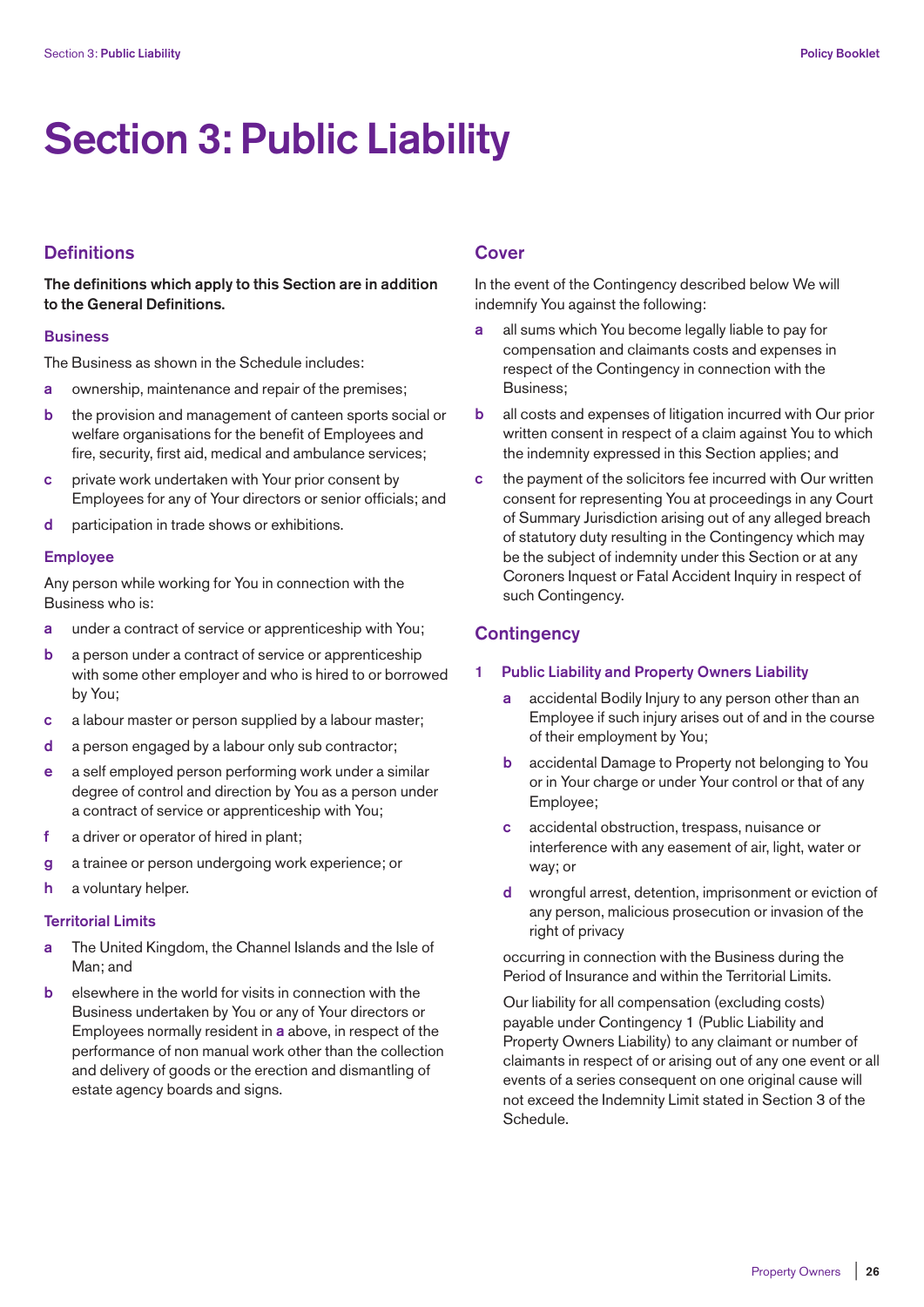# **Extensions**

# **1 Cross Liabilities**

 Where You comprise more than one party, We will treat each party as if a separate Policy had been issued to each provided that nothing in this Extension will increase Our liability beyond the amount for which We would have been liable had this Extension not applied.

# **2 Motor Contingent Liability**

 Despite Exclusion 4 of this Section We will indemnify You in respect of liability arising out of the use of any motor vehicle not belonging to or provided by You and being used in the course of the Business anywhere in The United Kingdom, the Channel Islands and the Isle of Man:

Provided that this indemnity will not apply:

- **a** in respect of Damage to the vehicle or any property contained therein;
- **b** whilst the vehicle is being driven
	- **i** by You;
	- **ii** with Your consent by any person who does not hold a licence to drive such a vehicle;
	- **iii** to liability which is insured or would but for the existence of this Section be insured under any other insurance.

# **3 Defective Premises Act 1972**

 The indemnity provided by this Section is extended to indemnify You under this Section in respect of legal liability incurred by You under Section 3 of the Defective Premises Act 1972 or Section 5 of the Defective Premises (Northern Ireland) Order1975, in connection with any business premises or land, disposed of by You.

Provided that this Extension will not apply to:

- **a** the cost of rectifying and damage or defect, in the premises or land disposed of; or
- **b** legal liability for which You are entitled to indemnity under any other policy.

# **4 Compensation for Court Attendance**

 In the event of any of the undernoted persons attending court as a witness at Our request in connection with a claim in respect of which You are entitled to indemnity under this Section We will provide compensation to You at the following rates per day for each day on which attendance is required:

- **a** £500 for You or any of Your directors or Your partners;
- **b** £250 for any Employee.

# **5 Additional Persons Insured**

We will subject to the terms of this Section indemnify:

- **a** in the event of the death of any person entitled to indemnity under this Section the deceaseds legal personal representatives but only in respect of liability incurred by such deceased person;
- **b** at Your request:
	- **i** any principal in respect of liability arising out of the performance by You of any agreement entered into by You with the principal to the extent required by such agreement;
	- **ii** any of Your directors Your partners or Employees in respect of liability arising in connection with the Business

 provided that You would have been entitled to indemnity under this Section if the claim had been made against You.

- **iii** any officer committee or member of Your canteen sports social or welfare organisations, fire, security, first aid, medical or ambulance services in their respective capacities as such;
- **iv** any of Your directors or senior officials in respect of private work undertaken by any Employee for that director or senior official.

Provided that:

- **i** such persons are not entitled to indemnity under any other policy covering such liability;
- **ii** each person will as though they were You observe fulfil and be subject to the terms of this Policy insofar as they can apply;
- **iii** We will retain sole conduct and control of any claim; or
- **iv** where We are required to indemnify more than one party Our total liability will not exceed the relevant Indemnity Limit.

# **6 Worldwide Personal Liability**

 We will subject to the terms of this Section indemnify any person mentioned in Extension 5 paragraph **b** above or his or her spouse/civil partner during temporary visits anywhere in the world in connection with the Business but excluding liability arising from such a person owning or occupying land or buildings, or carrying on any trade or profession.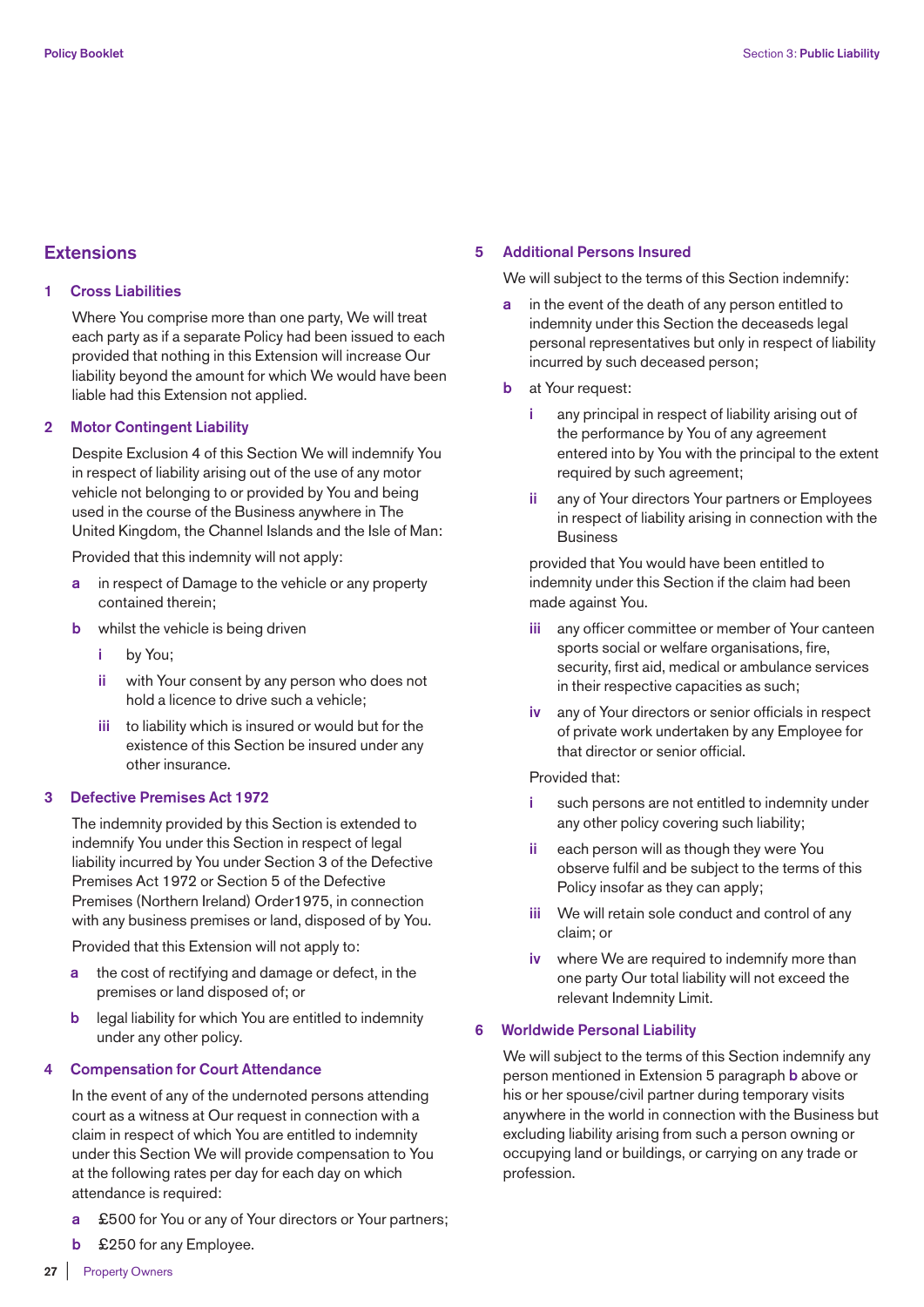# **7 Contractors Contingent Liability**

 We will subject to the terms of this Section indemnify You in respect of liability arising out of minor work carried out by bona fide contractors in the form of decorations, repairs and routine maintenance p

Provided that:

- **a** such persons are not entitled to indemnity under any other policy covering such liability; and
- **b** Our maximum liability will not exceed the Indemnity Limit stated in Section 3 of the Schedule.

# **8 Contractual Liability**

 If You, by agreement, assume liability which would not otherwise have attached, the cover under this Section will only apply if We have sole conduct and control of all claims but excluding liability:

- **a** for liquidated damages or under any penalty clause;
- **b** arising from any contract which involves work outside the United Kingdom, the Channel Islands and the Isle of Man; or
- **c** for Damage to property caused by those risks against which You are required to effect insurance by reason of Clause 21.2.1.of the Standard Form of Building Contract issued by the Joint Contracts Tribunal or any subsequent revision or substitution or any other contract condition incorporating a similar requirement.

# **9 Health and Safety at Work etc. Act 1974**

 We will indemnify You and at Your request any of Your directors or Your partners or any Employee against legal costs and expenses incurred in defending prosecutions for a breach of the Health and Safety at Work etc. Act 1974 or similar legislation in Northern Ireland, the Channel Islands or the Isle of Man committed or alleged to have been committed in the course of the Business during the Period of Insurance. We will also pay the prosecution costs awarded and the costs incurred with its written consent in appealing against any judgement given. Provided that:

- **a** this indemnity will not apply to the payment of fines or penalties;
- **b** the prosecution relates to the health safety and welfare of any person other than an Employee; and
- **c** proceedings arise from an incident which relates to a claim or potential claim under this Section.

# **10 Data Protection Act 1998**

 We will indemnify You and at Your request any of Your directors or partners or any Employee against the sums which You or any of Your directors or partners or any Employee become(s) legally liable to pay as damages under Section 13 of the Data Protection Act 1998 for Damage or distress caused in connection with the Business during the Period of Insurance provided that You are:

- **a** registered in accordance with the terms of the Data Protection Act 1998; and
- **b** not in business as a computer bureau.

 The total amount payable including all costs and expenses under this Extension in respect of all claims occurring during any one Period of Insurance is limited to £1,000,000.

The indemnity provided by this Extension will not apply to:

- **i** any damage or distress, caused by any deliberate act or omission, by You , the result of which could reasonably have been expected by You having regard to the nature and circumstances of such act or omission;
- **ii** any damage or distress, caused by any act of fraud or dishonesty;
- **iii** the costs and expenses of rectifying rewriting or erasing data;
- **iv** liability arising from the recording processing or provision of data for reward or to determine the financial status of any person; or
- **v** the payment of fines or penalties.

# **11 Corporate Manslaughter and Corporate Homicide Act 2007**

 We will indemnify You against legal costs and expenses, incurred with Our prior written consent, in defence of any criminal proceedings (including any appeal against conviction arising from such proceedings) brought in respect of a charge, or investigations in connection with a charge, of corporate manslaughter or corporate homicide, under the Corporate Manslaughter and Corporate Homicide Act 2007 or any equivalent legislation in the Isle of Man or the Channel Islands, committed or alleged to be committed in the course of the Business during the Period of Insurance.

#### Provided that:

 **a** Our liability under this Extension will be limited to a maximum amount of £1,000,000 in the aggregate and in any one Period of Insurance;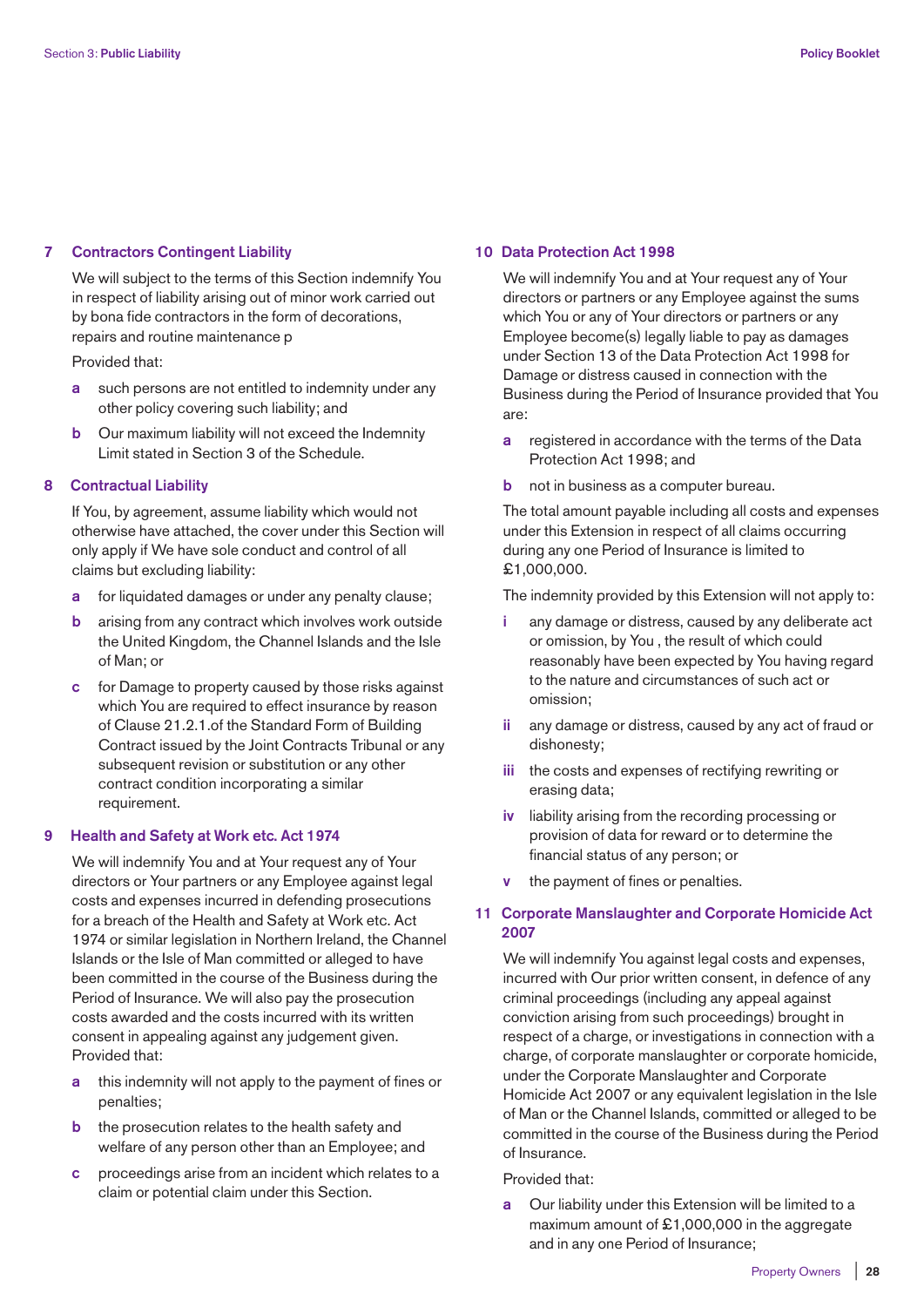- **b** this Extension will only apply to proceedings brought in Great Britain, Northern Ireland, the Isle of Man or the Channel Islands;
- **c** We must consent to the appointment of any solicitor or counsel, acting on Your behalf;
- **d** You must immediately notify Us of receipt of any summons or other process, served upon You, which may give rise to proceedings arising from the cover under this Extension; and
- **e** before We consent to fund any appeal, advice must have been received from Counsel that there is a strong probability that the appeal will be successful. Any information in support of this assertion requested by Us will be supplied by You.

 It is understood that We will have no liability under this Extension:

- **i** if You have committed any deliberate or intentional criminal act that gives rise to a charge of corporate manslaughter or corporate homicide;
- **ii** for any fines or penalties, of any kind; or
- **iii** where You can obtain indemnity for the costs of defending a criminal proceeding in relation to corporate manslaughter or corporate homicide, from any other source or insurance or where but for the existence of this Extension You would have obtained indemnity from any other source or insurance.

# **Exclusions**

This Section will not apply to liability in respect of:

- **1** the ownership, possession or use by You of any buildings not insured under Section 1 of this Policy unless otherwise stated in the Schedule;
- **2** the ownership, possession or use by You of any land unless We have agreed to provide cover in respect of such land;
- **3** accidental Bodily Injury or Damage arising out of manual work away from Your Premises, other than collection or delivery or the erection and dismantling of estate agency boards and signs;
- **4** accidental Bodily Injury or Damage arising from the ownership, possession or use by You or on Your behalf of:
	- **a** any mechanically propelled vehicle (including any type of machine on wheels or caterpillar tracks) licensed for road use or for which compulsory insurance or security is required by any road traffic legislation (except the loading or unloading of such vehicle or trailer or the delivery or collection of goods in

connection with such vehicle or trailer when You are not entitled to indemnity under any other policy); or

- **b** any vessel or craft (other than hand propelled boats) made or intended to float on or in or travel through water or air or space or the loading or unloading of such vessel or craft;
- **5** accidental Bodily Injury or Damage arising from or caused by any professional negligence, wrongful or inadequate treatment, examination, prescription, advice by You or anyone acting on Your behalf;
- **6** any goods which You supply, install, erect, repair, alter or treat;
- **7** the cost of rectifying or replacing defective work;
- **8** pollution or contamination other than caused by a sudden identifiable; unintended and unexpected incident which takes place in its entirety at a specific time and place during the Period of Insurance.

 All pollution or contamination which arises out of one incident will be deemed to have occurred at the time such incident takes place.

 Our liability in respect of all pollution or contamination which is deemed to have occurred during the Period of Insurance will not exceed in the aggregate the Indemnity Limit shown in the Schedule.

 For the purpose of this Exclusion "pollution or contamination" means:

- **a** all pollution or contamination of buildings or other structures or of water or land or the atmosphere; and
- **b** all Damage or Bodily Injury directly or indirectly caused by such pollution or contamination;
- **9** Damage to any commodity article or thing supplied installed or erected by You if such Damage is attributable to any defect therein or the harmful nature or unsuitability thereof;
- **10** We will not be liable for the amount of the Excess stated in the Schedule for each and every claim in respect of Damage to Property.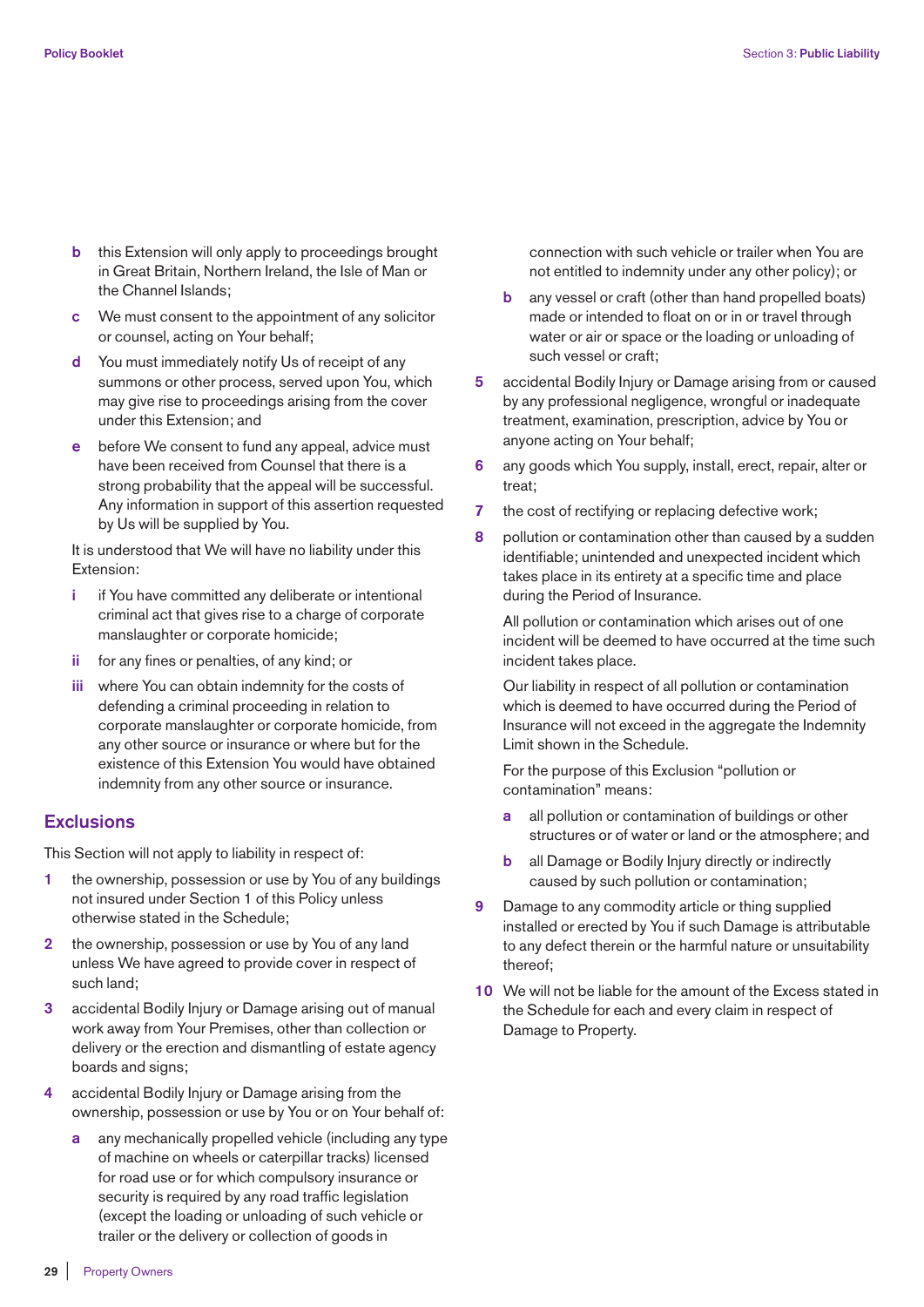# Section 4: **Rent Receivable**

# **Definitions**

**The definitions which apply to this Section are in addition to the General Definitions.**

# **Indemnity Period**

The period beginning with the occurrence of the Damage and ending not later than the number of months stated in the Schedule during which the Rent Receivable is affected as a result of the Damage.

# **Rent Receivable**

The money including service charges paid or payable to You from the letting of Premises specified in the Schedule.

#### **Additional Expenditure**

The additional expenditure necessarily and reasonably incurred with Our consent.

# **Outstanding Debit Balances**

The money owed to You by Your customers at the date of the Damage taking into account:

- **a** bad debts;
- **b** debit and credit amounts owed and not passed through the books during the period between the last record and the date of the Damage;
- **c** abnormal trading conditions affecting the Business;
- **d** Your last record of amounts owed by customers.

### **Cover**

# **1 Loss of Rent**

 If any property owned by You or for which You are responsible sustains Damage, for which liability has been admitted under Sections 1 or 2, causing an interruption of the Business which results in loss of Rent Receivable We will indemnify You for the:

- **a** amount by which the Rent Receivable during the Indemnity Period, as a result of Damage, falls short of the Rent Receivable which would have been received during the Indemnity Period had no Damage occurred;
- **b** Additional Expenditure for the sole purpose of avoiding or diminishing the reduction in Rent Receivable during the Indemnity Period as a result of the Damage, not exceeding the amount of [the reduction in] Rent Receivable thereby avoided;

 less any sum saved during the Indemnity Period in respect of charges or expenses payable out of Rent Receivable which cease or are reduced as a result of the Damage and provided that Our liability in respect of each Item on Rent Receivable will not exceed 200% of the Sum Insured;

#### **Extensions**

Any loss in respect of Rent Receivable as insured by this Section is extended to include interruption of the Business as a result of:

# **1 Boiler Explosion**

 Damage resulting from the explosion of any boiler or economiser on the Premises belonging toYou or under Your control.

# **2 Prevention of Access**

Damage to property:

- **a** in the vicinity of the Premises caused by any of the Contingencies insured under Section 1 or Section 2 which prevents or hinders use of or access to the Premises;
- **b** at the premises of Your managing agents in the United Kingdom, the Channel Islands or the Isle of Man.

# **4 Loss of Book Debts**

 If Your account books or other Business books or records whilst on Your Premises or temporarily removed to any premises in the United Kingdom, Republic of Ireland, the Isle of Man or the Channel Islands or in transit between them, sustain Damage from any of the Contingencies insured under Section 1 of this Policy which results in Your inability to trace or establish the Outstanding Debit Balances We will pay You:

- **a** the difference between the Outstanding Debit Balances and the total of the amounts received or traced in respect thereof; and
- **b** the additional expenditure incurred with Our consent in tracing and establishing customers debit balances after the Damage.

 Provided that if the Sum Insured stated in the Schedule is less than the Outstanding Debit Balances the amount payable will be proportionately reduced.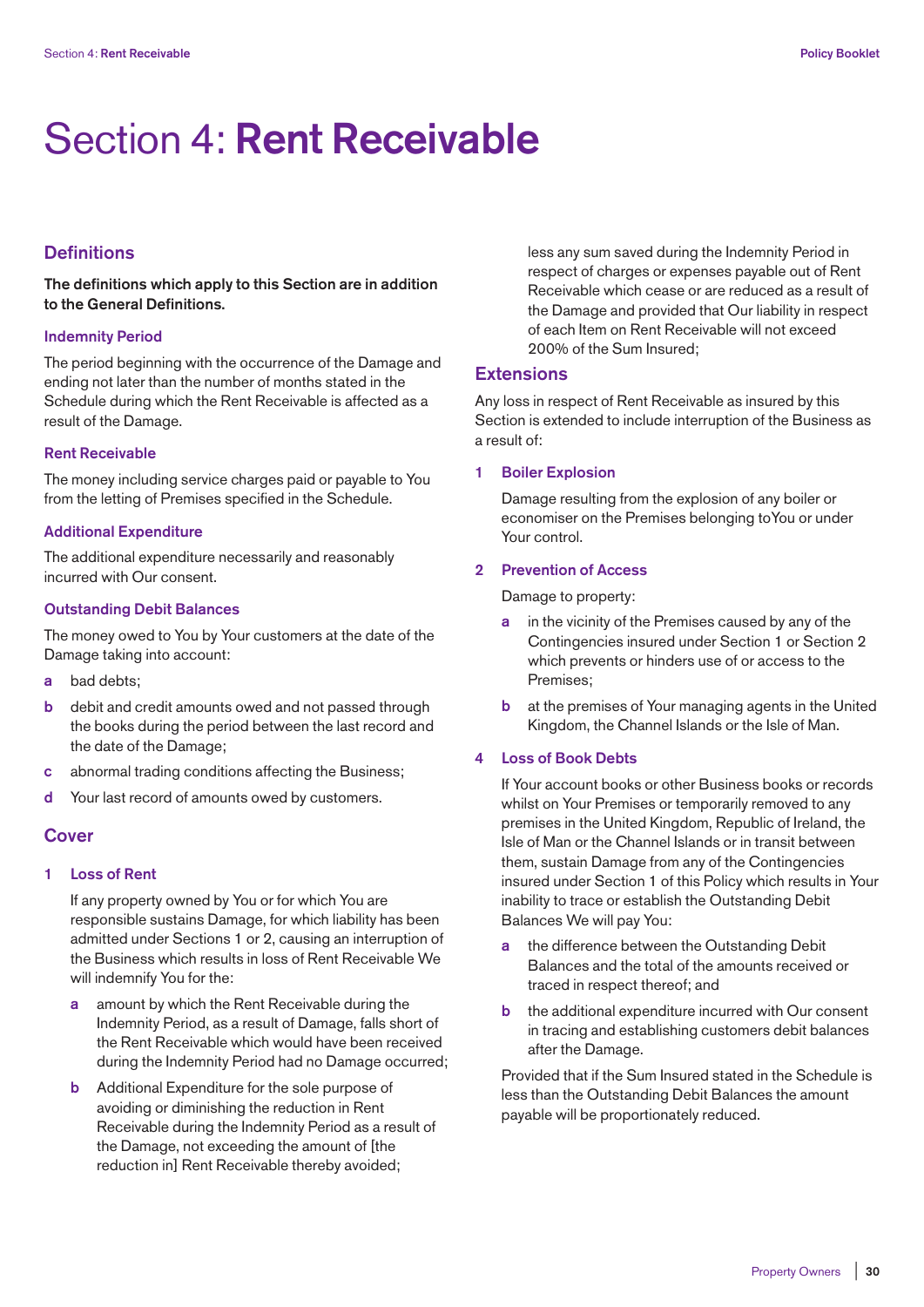This loss of Book Debts Extension does not cover loss as a result of:

- **i** erasure or distortion of information on computer systems or other records:
	- **a** due to the presence of a magnetic flux or whilst mounted in or on any machine or data processing apparatus unless caused by Damage to said machine or apparatus;
	- **b** due to defects in such records
- **ii** deliberate falsification of business records;
- **iii** mislaying or misfiling of tapes and records;
- **iv** the deliberate act of the public supply undertaking in restricting or withholding electricity supply;
- **v** wear and tear and gradual deterioration vermin rust damp or mildew; or
- **vi** dishonest or fraudulent acts by any of Your employees.

# **Condition applicable to this Extension**

 You will record the total amount of Outstanding Debit Balances at least once every seven days and keep a copy;

- **a** in a locked, fire resistant safe or cabinet at the Premises; or
- **b** away from the Premises.

# **5 Public Utilities**

- **a** accidental failure of public supplies of electricity gas or water at the terminal ends of the utilities service feeders to the Premises not occasioned by:
	- **i** Your wilful act or neglect;
	- **ii** a deliberate act of the supply undertaking unless for the sole purpose of safeguarding life or protecting any part of the supply undertaking system;
	- **iii** a scheme of rationing unless solely necessitated by accidental Damage to the supply undertakings generating or supply equipment;
	- **iv** any industrial action or drought;
	- **v** any failure of supply lasting for less than thirty minutes;
- **b** Damage to Property at any land based premises of the public telecommunications undertaking from which You obtain telecommunications services.

#### **6 Professional Accountants Charges**

 Any particulars or details in Your books of account or other information or evidence which We may require under the conditions of this Policy for the purpose of investigating or verifying any claim may be produced by professional accountants if, at any time, they are regularly acting as such for You and their report will be prima facie evidence of the particulars and details to which such report relates.

 We will pay the reasonable charges payable by You to the accountants for producing such information.

# **7 Automatic Rent Review**

 Where the Rent Receivable is subject to a rent review during the Period of Insurance the relevant Sum Insured will be automatically increased to reflect the revised Rent Receivable earned up to a maximum increase of 100% of the Loss of Rent Sum Insured stated on the Schedule.

 No additional premium will be charged for this increase in cover during the Period of Insurance provided that You advise Us, prior to renewal, of the revised Rent Receivable for the next Period of Insurance.

## **8 Waiver of Subrogation Rights**

 In the event of a claim arising under this Section We agree to waive any rights, remedies or relief to which We might become entitled by subrogation against:

- **a** any company standing in the relation of parent to subsidiary (or subsidiary to parent) to You;
- **b** Any company which is a subsidiary of a parent company of which You are a subsidiary;

In each case as defined by current legislation:

- **c** any tenant of the Buildings unless the Damage:
	- **i** has been occasioned or contributed to the fraudulent or criminal or malicious act of such tenant;
	- **ii** has been caused by impact by any road vehicle belonging to or under the control of the tenant or his employees; or
	- **iii** has occurred to parts of the Premises not leased or rented by such tenant (other than common parts which may be used by all tenants).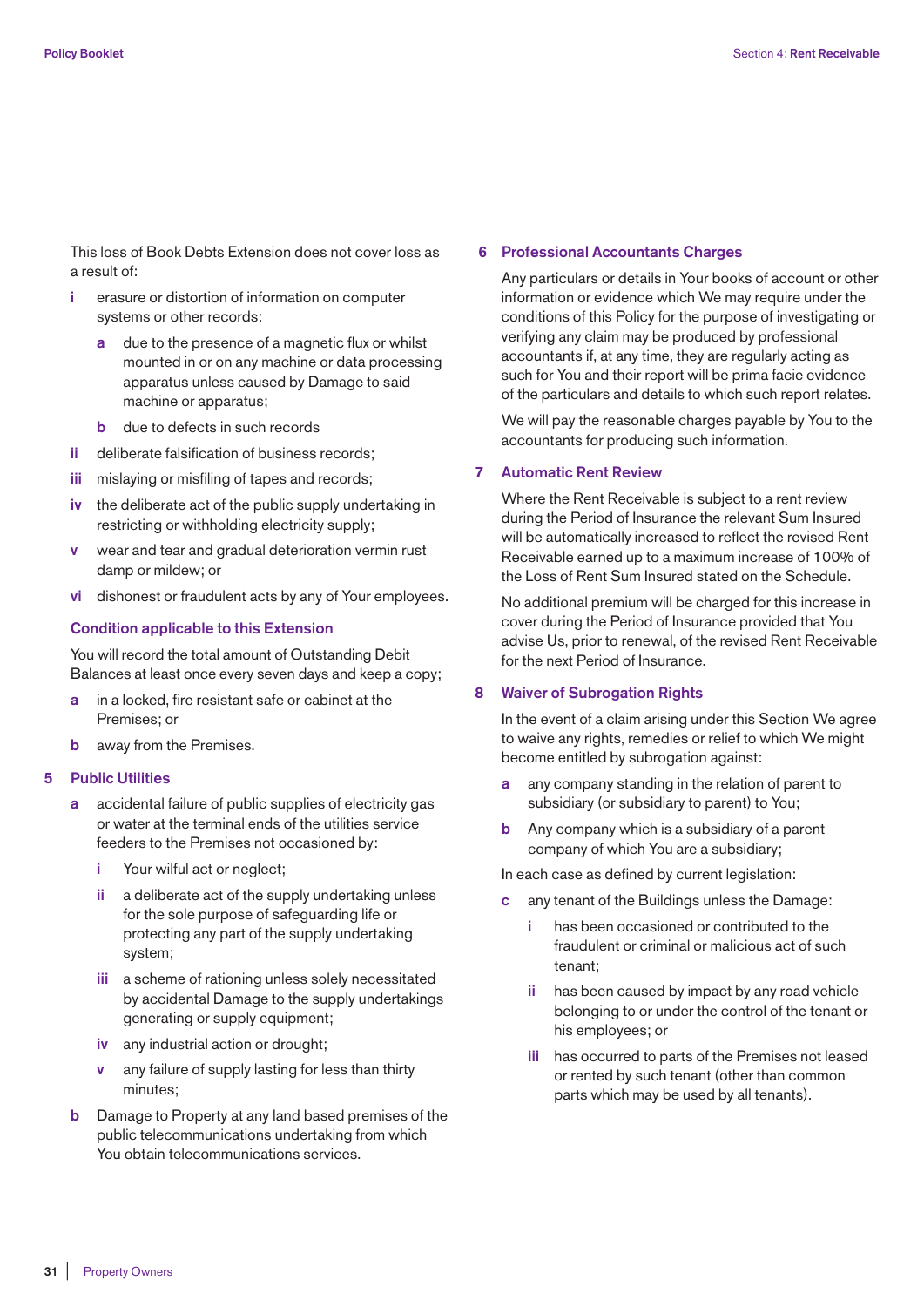# **9 Contingency Rent Extensions for Landlords Protection**

 Where there is provision in the lease agreed between You and lessee of the Premises for an abatement of rent in the event of any loss as described below or where the Rent Receivable is reduced as a direct consequence of the turnover of the lessees business being reduced by any such loss or in respect of any Premises where there are no leases or licences in force at the date of any such loss the insurance by the item on Rent Receivable is extended to include the following subject to Our liability not exceeding £500,000 for all losses or series of losses arising directly from the same originating cause:

# **a Denial of Access**

 Loss as insured caused by prevention or hindrance of access to the Premises or prevention of use of the Premises in consequence of any property or rights of way in the immediate vicinity of the Premises being:

- **i** occupied by terrorists or persons thought to be terrorists;
- **ii** unlawfully occupied by third parties except in the course of a dispute between any employer and employee or group of workers;
- **iii** thought to contain or actually containing a harmful device, provided that the police are immediately informed; or
- **iv** closed down or sealed off in accordance with instructions issued by the police or by any other statutory body except where the cause of such closure or sealing is due to the condition of the Premises or the business carried on within the Premises; Your or lessees non compliance with a prior order of the police or any statutory body; action taken as a result of drought or diseases or other hazards to health.

#### Provided that:

- **i** We will not be liable for loss arising from any cause within Your control or lessee or loss which is the direct result of repairs or maintenance being carried out to property as a result of inherent defect or wear and tear;
- **ii** the cover provided by items i of this Extension is not subject to General Exclusion 1 of this Policy in respect of terrorism; and
- **iii** where Denial of Access is caused by the threat of terrorism Our limit of liability is £100,000 for all losses or series of losses arising directly from the same originating cause;

# **b Disease, Vermin, Defective Sanitary Arrangements, Murder and Suicide**

 Loss as insured arising from the closure of the Premises or any part thereof on the order or advice of any local or governmental public authority due to any occurrence of the following at the Premises:

- **i a** acute encephalitis, acute poliomyelitis, anthrax, chickenpox, cholera, diphtheria, dysentery, legionellosis, legionnaires disease, leprosy, leptospirosis, malaria, measles meningococcal infection, mumps, opthalmia neonatorum, paratyphoid fever, bubonic plague, rabies, rubella, scarlet fever, smallpox, tetanus, typhoid fever, viral hepatitis, whooping cough or yellow fever;
	- **b** any discovery of an organism likely to result in the occurrence of a disease listed in a above; or
	- **c** a disease listed in **a** above attributable to food or drink supplied from the Premises;
- **ii** the discovery of vermin or pests;
- **iii** any accident causing defects in the drains or other sanitary arrangements; or
- **iv** any occurrence of murder or suicide;

### Provided that:

- **i** for the purposes of this Extension the Indemnity Period will commence from the date on which the Premises or any part thereof is closed on the order or advice of the local or governmental public authority; and
- **ii** We will not be liable under this Extension:
	- **a** for any costs incurred in the cleaning, repair, replacement, recall or checking of property;
	- **b** for loss arising at Premises which are not wholly or partially closed on the order or advice of the local governmental public authority;

# **c Failure of Utilities**

Loss as insured caused by the failure of the supply of:

- **i** electricity at the terminal ends of the supply authoritys service feeders at the Premises;
- **ii** gas at the supply authoritys meters at the Premises;
- **iii** water at the supply authoritys main stop cock serving the Premises; or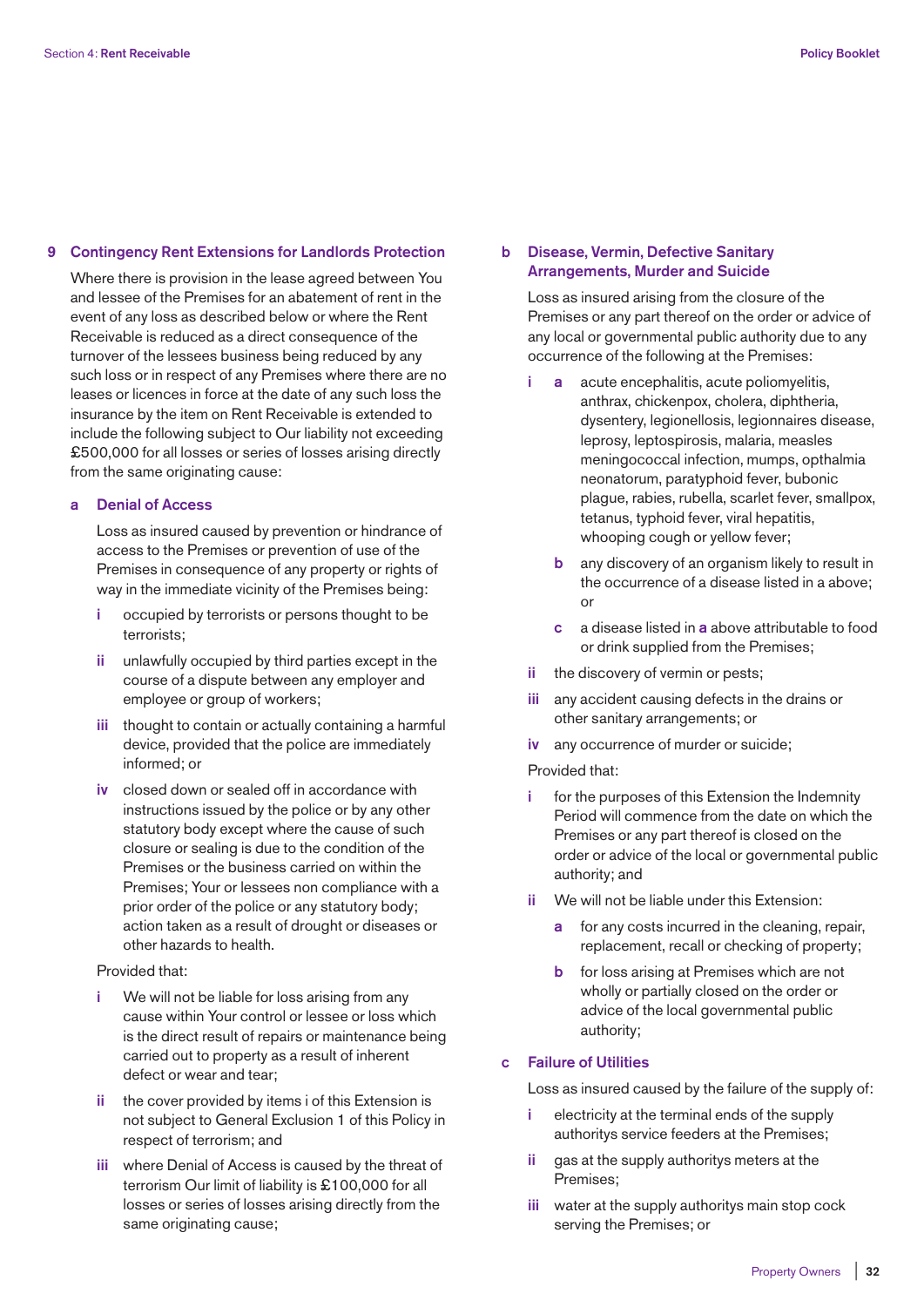**iv** land based telecommunications

 by any accidental cause other than the deliberate act of any supply authority or by any such authority exercising its power to withhold or restrict supply or by drought.

## **10 Loss of Attraction**

 Damage to buildings or other property in the immediate vicinity of the Premises which would have such an effect on the business carried on at the Premises that:

- **a** an agreement to lease the Premises or any part of the Premises in course of negotiation or review is avoided or amended and the Rent Receivable is reduced; or
- **b** the turnover of any lessees business is affected and Rent Receivable is reduced;

subject to Our liability not exceeding £250,000 for all losses or series of losses arising directly from the same originating cause.

# **Conditions**

### **1 Limit of Liability**

 The maximum amount payable in any one Period of Insurance in respect of any item insured under this Section is the Sum Insured stated under Section 4 in the Schedule for each item.

# **2 Automatic Reinstatement of Sum Insured**

 Unless there is written notice by Us to the contrary in the event of Damage under this Section We will automatically reinstate the Sum Insured provided that You undertake to pay the appropriate additional premium.

#### **3 First Financial Year**

 In the event of Damage occurring before the first financial year of the Business the results of the Business to date of the Damage will be used as a basis on which to assess what the Rental Income for the first financial year would have been had the Damage not occurred.

#### **4 Payment on Account**

 In the event of Damage We will if requested by You make payments on account during the Indemnity Period.

#### **5 Unoccupied Buildings**

 Where the Buildings or any part of them are unoccupied and sustain Damage during the Period of Insurance Our maximum liability will be the loss of Rent Receivable during the period of reinstatement or repair and will be calculated based solely on any tenancy agreement in respect of such Building in existence at the time of the Damage occurring.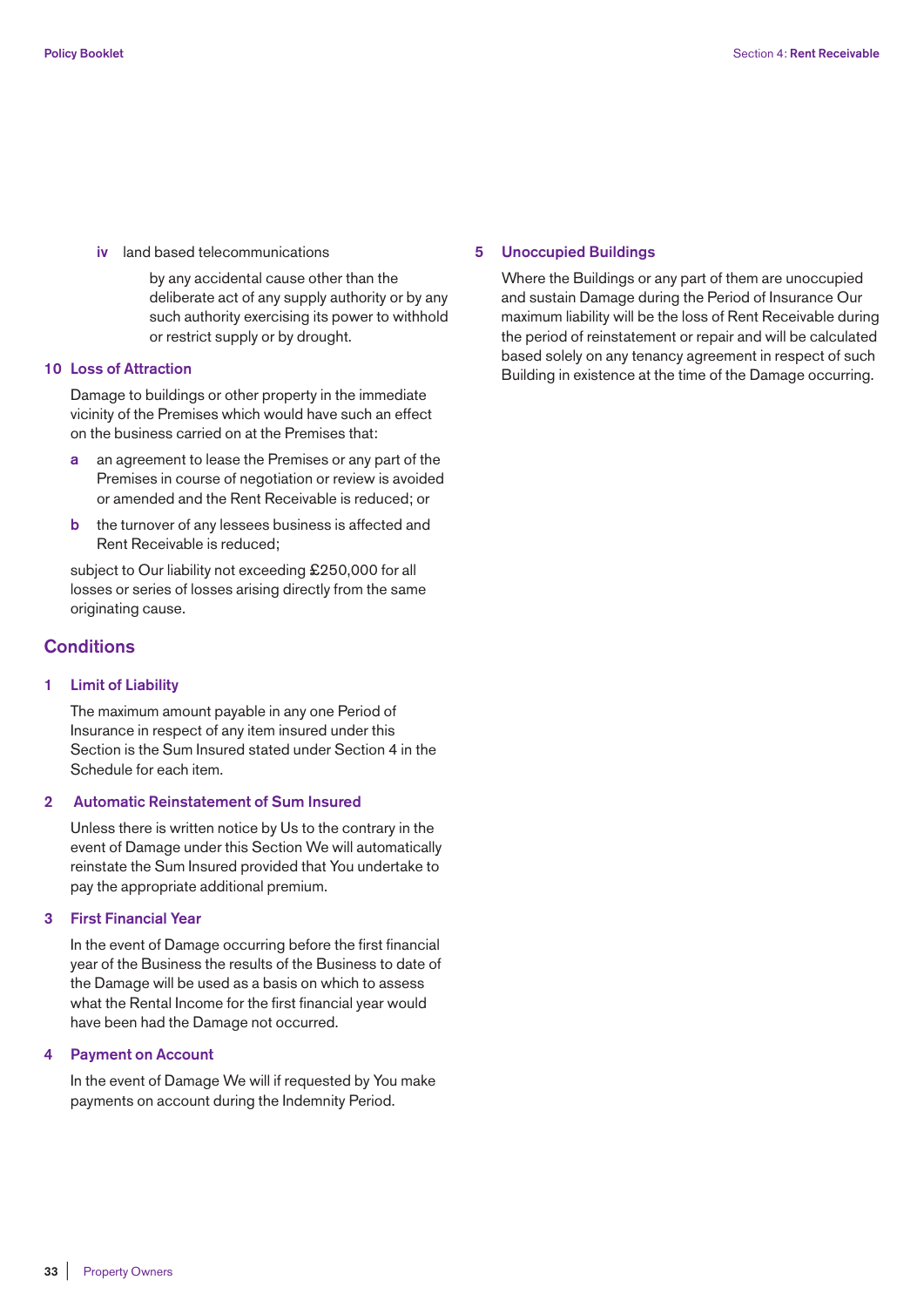# Section 5: **Glass and Sanitary Ware**

## **Sub Section 1 Glass and Sanitary Ware**

# **Definitions**

**The definitions which apply to this Sub-Section are in addition to the General Definitions.**

#### **Glass**

All fixed external and internal glass (including shelves showcases and mirrors) forming part of the structure of the Premises excluding any such glass in shop, showroom, or office fronts.

# **Sanitary Ware**

Fixed baths, washbasins, pedestals, bidets, shower trays, sinks, lavatory pans and cisterns.

# **Cover**

In the event of breakage of Glass or Sanitary Ware for which You are responsible at the Premises We will replace such property or at Our option pay You the cost of replacement.

We will not be liable to replace or pay for the replacement of such property exactly but only as nearly as circumstances permit.

# **Sub Section 2 Glass in Shop Fronts**

# **Definitions**

**The definitions which apply to this Sub-Section are in addition to the General Definitions.**

# **Shop Front Glass**

All fixed external glass forming part of shop, showroom, or office fronts of the Premises.

# **Cover**

In the event of breakage of Shop Front Glass for which You are responsible at the Premises We will:

- **a** replace such broken Shop Front Glass with glass of a similar manufacture and quality; or
- **b** where required by legislation with glass of a superior quality in accordance with the appropriate British Standard; or
- **c** at Our option pay You the cost of replacement.

# **Extensions to Sub Sections 1 & 2**

We will also indemnify You in respect of:

- **1** any boarding up costs reasonably incurred following breakage of Glass;
- **2** damage to frames or framework following breakage of Glass;
- **3** the cost of removal or replacement of fixtures and fittings necessarily incurred to effect replacement of Glass as a result of breakage;
- **4** the cost of replacing alarm foil lettering painting embossing silvering or other ornamental work on Glass following breakage of Glass; and
- **5** accidental damage to goods incidental to the Business caused by breakage of Glass in display windows.

Provided that Our total liability under Extensions 2, 3, 4 and 5 will not exceed the Sum Insured shown in the Schedule for any one incident.

# **Exclusions to Sub Sections 1 & 2**

These Sub Sections do not cover breakage or Damage:

- **1** by or arising out of fire lightning or explosion or preventive or salvage operations consequent thereon;
- **2** occurring during removal or installation or arising out of repairs or alterations being carried out at the Premises;
- **3** caused in connection with theft of property from the Premises unless We have agreed to indemnify You in respect of such theft under Section 1 or Section 2 of this Policy;
- **4** of any item flawed or broken at the commencement of this insurance; or
- **5** in any portion of the Building which is Vacant or Disused.

# **Condition Applicable to Sub Sections 1&2**

**1** We will not be liable for the amount of the Excess stated in the Schedule for each and every claim.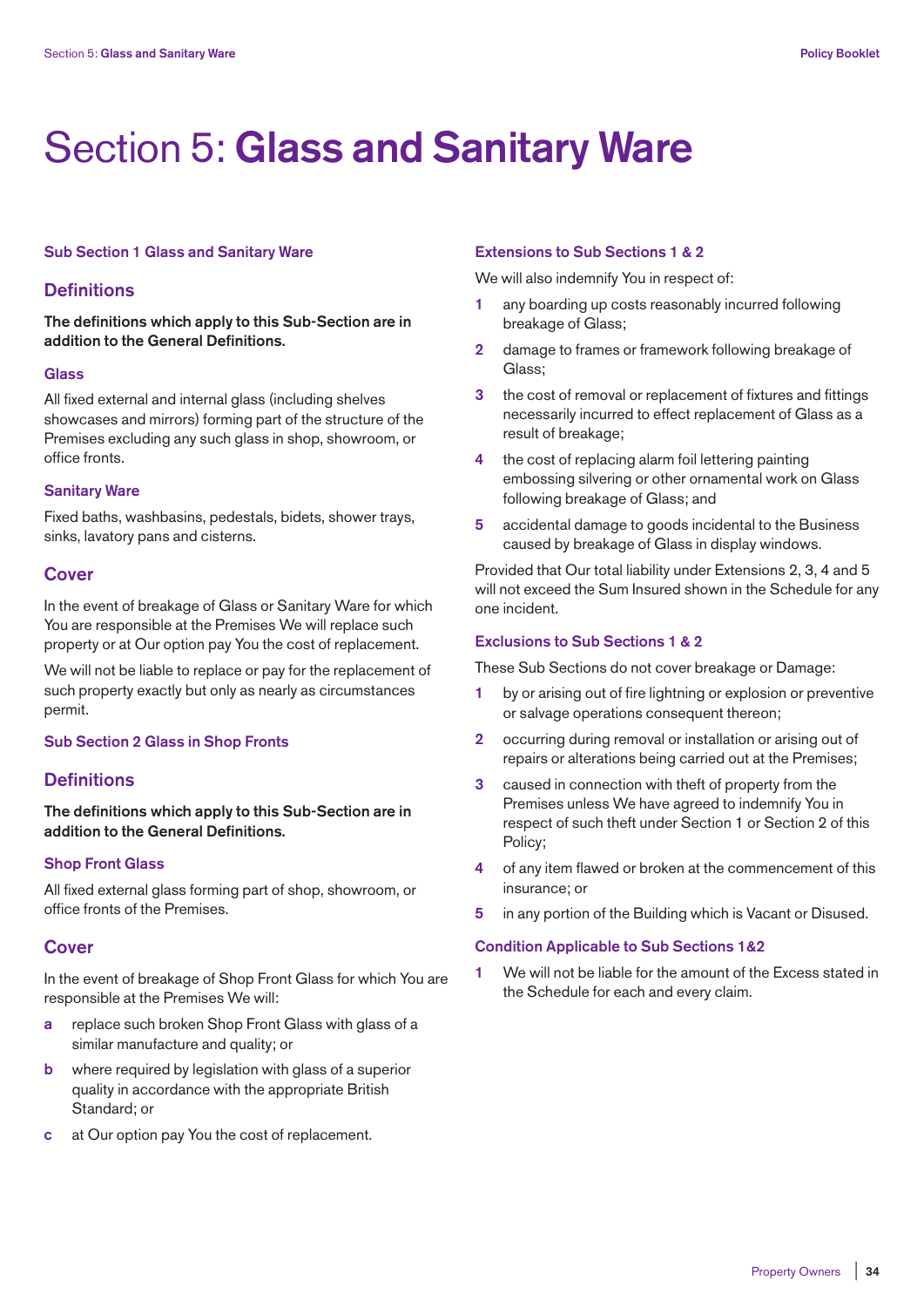# Section 6: **Employers Liability**

# **Definitions**

### **Business**

The Business as shown in the Schedule includes:

- **a** ownership, maintenance and repair of the premises;
- **b** the provision and management of canteen sports social; or welfare organisations for the benefit of Employees and fire, security, first aid, medical and ambulance services;
- **c** private work undertaken with Your prior consent by Employees for any of Your directors or senior officials; and
- **d** participation in trade shows or exhibitions.

# **Territorial Limits**

- **a** The United Kingdom, the Channel Islands and the Isle of Man; and
- **b** elsewhere in the world for visits in connection with the Business undertaken by You or any of Your directors or Employees normally resident in **a** above, in respect of the performance of non manual work other than the collection and delivery of goods or the erection and dismantling of estate agency boards and signs.

# **Employee**

Any person while working for You in connection with the Business who is:

- **a** under a contract of service or apprenticeship with You;
- **b** a person under a contract of service or apprenticeship with some other employer and who is hired to or borrowed by You;
- **c** a labour master or person supplied by a labour master;
- **d** a person engaged by a labour only sub contractor;
- **e** a self employed person performing work under a similar degree of control and direction by You as a person under a contract of service or apprenticeship with You;
- **f** a driver or operator of hired in plant;
- **g** a trainee or person undergoing work experience; or
- **h** a voluntary helper.

# **Cover**

In the event of the Contingency described below We will indemnify You against the following:

**a** all sums which You become legally liable to pay for compensation and claimants costs and expenses in respect of the Contingency in connection with the Business;

- **b** all costs and expenses of litigation incurred with Our written consent in respect of a claim against You to which the indemnity expressed in this Section applies; and
- **c** the payment of the solicitors fee incurred with Our written consent for representing You at proceedings in any Court of Summary Jurisdiction arising out of any alleged breach of statutory duty resulting in the Contingency which may be the subject of indemnity under this Section or at any Coroners Inquest or Fatal Accident Inquiry in respect of such Contingency.

# **Contingency**

# **1 Employers Liability**

 Bodily Injury caused during the Period of Insurance to any Employee if such Bodily Injury arises out of and in the course of their employment by You.

 Our liability for all compensation, legal costs and expenses and solicitors fees payable under Contingency 1 (Employers Liability) to any claimant or number of claimants in respect of or arising out of any one event or all events of a series consequent on one original cause will not exceed the Indemnity Limit stated in Section 6 of the Schedule.

# **Extensions**

# **1 Additional Persons Insured**

We will subject to the terms of this Section indemnify:

- **a** in the event of the death of any person entitled to indemnity under this Section the deceaseds legal personal representatives but only in respect of liability incurred by such deceased person;
- **b** at Your request:
	- **i** any principal in respect of liability arising out of the performance by You of any agreement entered into by You with the principal to the extent required by such agreement;
	- any of Your directors Your partners or Employees in respect of liability arising in connection with the **Business**

 provided that You would have been entitled to indemnity under this Section if the claim had been made against You.

 **iii** any officer committee or member of Your canteen, sports, social or welfare organisations, fire, security, first aid, medical or ambulance services in their respective capacities as such;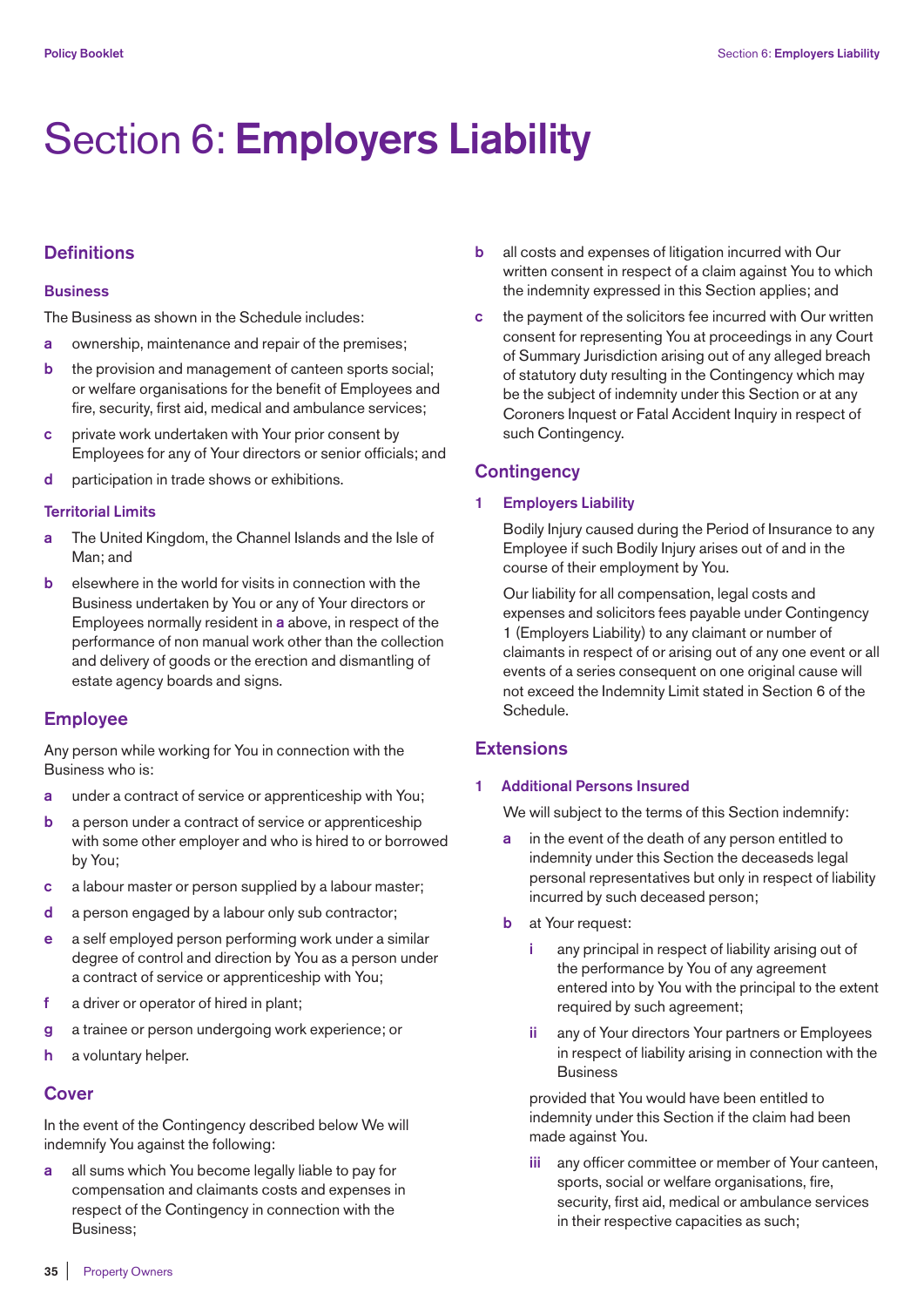**iv** any of Your directors or senior officials in respect of private work undertaken by any Employee for that director or senior official.

# Provided that:

- **i** such persons are not entitled to indemnity under any other policy covering such liability;
- each person will as though they were You observe fulfil and be subject to the terms of this Policy insofar as they can apply;
- **iii** We will retain sole conduct and control of any claim; or
- **iv** where We are required to indemnify more than one party Our total liability will not exceed the relevant Indemnity Limit.

# **3 Health and Safety at Work, etc. Act 1974**

 We will indemnify You and at Your request any of Your directors or partners or any Employee against legal costs and expenses incurred in defending prosecutions for a breach of the Health and Safety at Work etc. Act 1974 or similar legislation in Northern Ireland, the Channel Islands or the Isle of Man committed or alleged to have been committed in the course of the Business during the Period of Insurance. We will also pay the prosecution costs awarded and the costs incurred with its written consent in appealing against any judgement given.

Provided that:

- **a** this indemnity will not apply to the payment of fines or penalties;
- **b** the prosecution relates to the health safety and welfare of Employee(s); and
- **c** proceedings arise from an incident which relates to a claim or potential claim under this Section.

# **4 Unsatisfied Court Judgements**

 In the event of a judgement for damages being obtained by any Employee in respect of Bodily Injury caused during any Period of Insurance and arising out of and in the course of employment by You in the Business against any company or individual operating from premises within the United Kingdom, the Channel Islands or the Isle of Man in any Court situate in those territories and remaining unsatisfied in whole or in part six months after the date of such judgement We will at Your request indemnify up to the Indemnity Limit the said Employee or their personal representative up to the amount of any such damages and any awarded costs to the extent that they remain unsatisfied.

Provided that:

- **a** there is no appeal outstanding; and
- **b** if any payment is made hereunder the Employee or the personal representative of the Employee will assign the judgement to Us.

### **5 Injury to Working Partners**

 In respect of Injury sustained by any working partner We will deem such partner to be an Employee provided that We will only be liable under this Extension where:

- **a** the Injury is sustained whilst such partner is working in connection with the Business; and
- **b** the Injury is caused by the negligence of another partner or Employee whilst working in the Business.

# **6 Compensation for Court Attendance**

 In the event of any of the undernoted persons attending court as a witness at Our request in connection with a claim in respect of which You are entitled to indemnity under this Section We will provide compensation to You at the following rates per day for each day on which attendance is required:

- **a** £500 for You or any of Your directors or Your partners;
- **b** £250 for any Employee.

# **7 Corporate Manslaughter and Corporate Homicide Act 2007**

 We will indemnify You against legal costs and expenses, incurred with Our prior written consent, in defence of any criminal proceedings (including any appeal against conviction arising from such proceedings) brought in respect of a charge, or investigations in connection with a charge, of corporate manslaughter or corporate homicide, under the Corporate Manslaughter and Corporate Homicide Act 2007 or any equivalent legislation in the Isle of Man or the Channel Islands, committed or alleged to be committed in the course of the Business during the Period of Insurance.

# Provided that:

- **a** Our liability under this Extension will be limited to a maximum amount of £1,000,000 in the aggregate and in any one Period of Insurance;
- **b** this Extension will only apply to proceedings brought in Great Britain, Northern Ireland, the Isle of Man or the Channel Islands;
- **c** We must consent to the appointment of any solicitor or counsel, acting on Your behalf;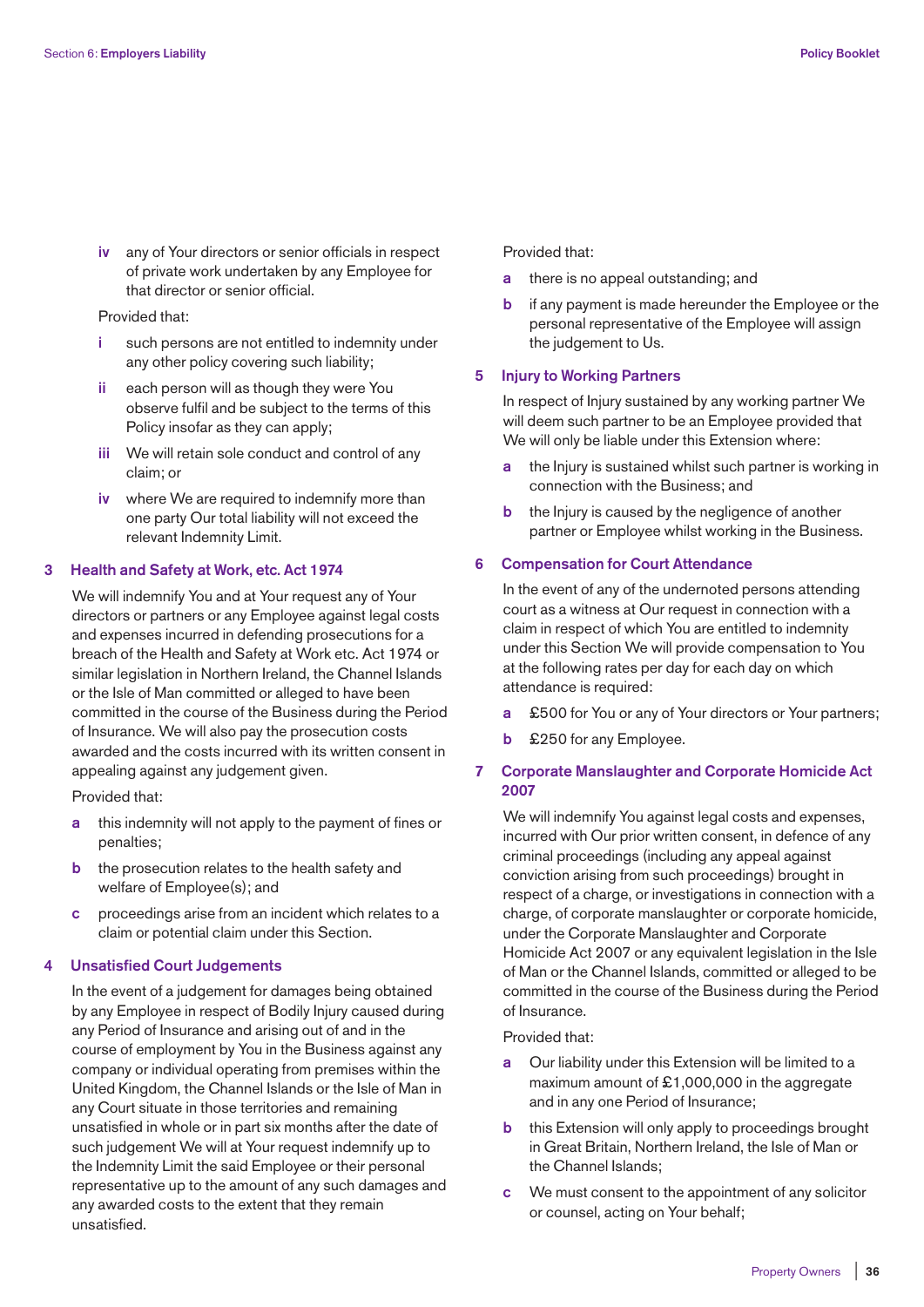- **d** You must immediately notify Us of receipt of any summons or other process, served upon You, which may give rise to proceedings arising from the cover under this Extension; and
- **e** before We consent to fund any appeal, advice must have been received from Counsel that there is a strong probability that the appeal will be successful. Any information in support of this assertion requested by Us will be supplied by You.

 It is understood that We will have no liability under this Extension:

- **i** if You have committed any deliberate or intentional criminal act that gives rise to a charge of corporate manslaughter or corporate homicide;
- **ii** for any fines or penalties, of any kind; or
- **iii** where You can obtain indemnity for the costs of defending a criminal proceeding in relation to corporate manslaughter or corporate homicide, from any other source or insurance or where but for the existence of this Extension You would have obtained indemnity from any other source or insurance.

# **Conditions**

### **1 Right of Recovery**

 The Indemnity granted by this Section is deemed to be in accordance with the provisions of any law relating to compulsory insurance of liability to Employees in the United Kingdom, the Channel Islands or the Isle of Man.

 However, You will repay Us all sums paid by Us which We would not have been liable to pay but for the provisions of such law.

# **2 Certificate of Employers Liability Insurance**

 If this Policy or Section is cancelled, any Certificate of Employers Liability Insurance will be cancelled from the same date.

# **Exclusions**

We will not be liable under this Section in respect of Bodily Injury:

**1** caused to any Employee (other than the driver) being carried in or upon a vehicle or entering or getting onto or alighting from a vehicle where Bodily Injury is caused by or arises out of the use by You of a vehicle on a road. For the purpose of this Exclusion the expressions "vehicle", "use" and "road" will have the same meanings as in Part VI of the Road Traffic Acts 1988; or

**2** arising in connection with any visits to or work on any offshore rig or platform. A visit to or work on any offshore rig or platform will be deemed to commence at the time of embarkation onto a conveyance at the point of final departure to such rig or platform and continue until the time of disembarkation from a conveyance onto land on return from an offshore rig or platform.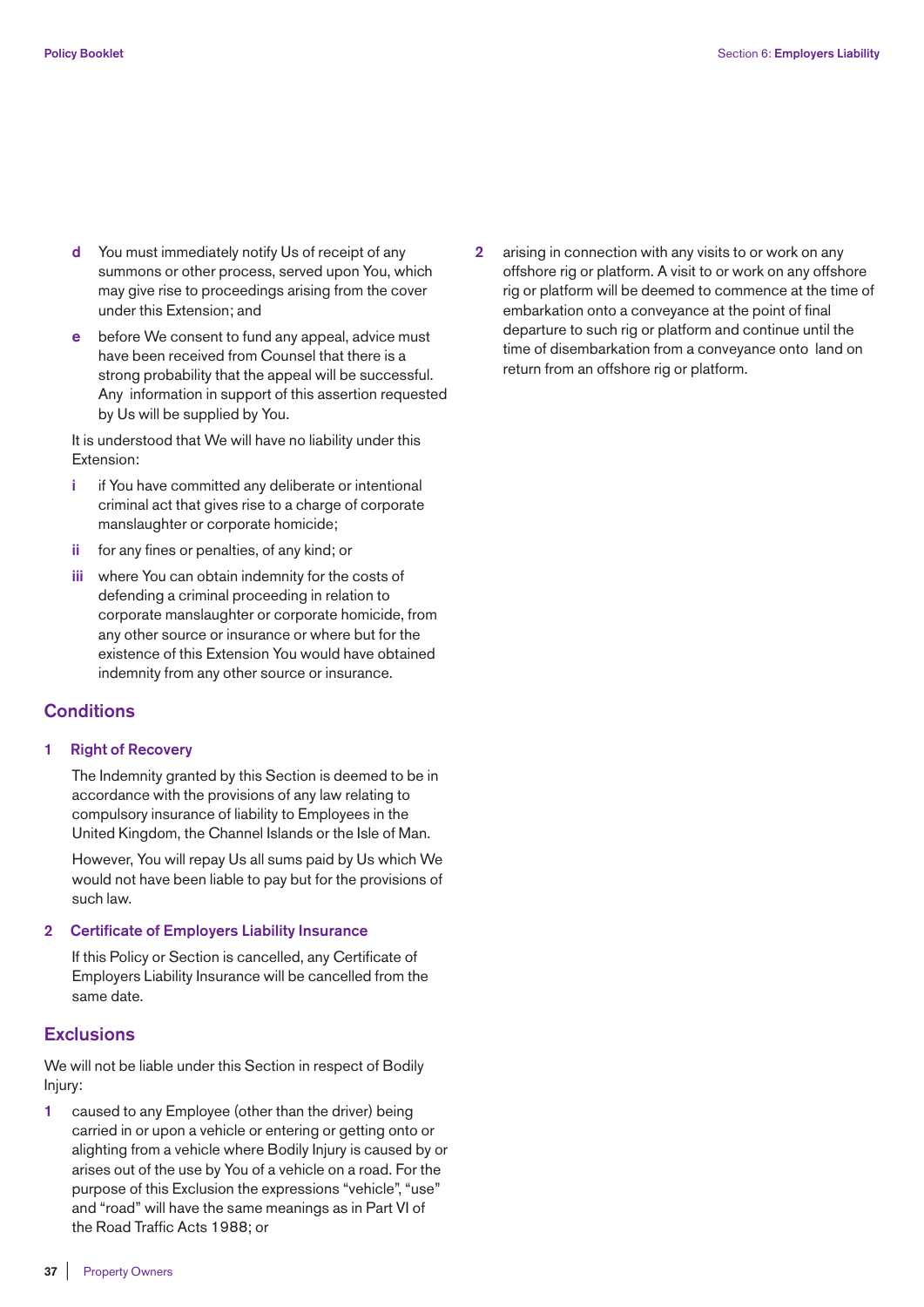# Section 7: **Personal Accident**

# **Definitions**

### **Permanent Total Disablement**

A disablement which permanently and continuously disables the Person Insured totally and absolutely from attending to their usual occupation, not being disablement following Loss of Limbs or Loss of Sight.

# **Temporary Total Disablement**

A disablement which prevents the Person Insured from continuously attending to their usual occupation.

# **Person Insured**

You or Your partners or Your directors or employees aged not less than 16 years nor more than 75 years when named in the Schedule.

# **Accident**

Accidental bodily injury caused solely by violent accidental external and visible means

# **Cover**

In the event of any Accident happening to any Person Insured during the Period of Insurance which within 24 months of such Accident is the sole cause of any of the Contingencies, We will pay under this Section the benefit stated in the Schedule (unless otherwise stated in this Section), to the Person Insured or their legal representative.

# **Contingencies**

- **1** Death (which will not be presumed by disappearance of the Person Insured)
- **2** Permanent Disablement being:
	- **a** Total loss by permanent loss of all sight in one or both eyes;
	- Total loss by physical severance or total and permanent loss of use of one or both hands or feet;
	- **c** Total Permanent Disablement
- **3** Temporary Total Disablement.

# **Conditions**

# **1 Limit of Liability**

Compensation for Contingency 3 will:

- **a** not exceed normal weekly net earnings;
- **b** be payable for a period not exceeding 104 weeks from the beginning of the second week after the commencement of the Contingency; or
- **c** be payable when the total amount has been agreed or at Your request at intervals of not less than four weeks (but not in advance) commencing eight weeks after receipt by Us of Your written notice of the Accident.

 When Compensation is payable for Contingency **c** We will also pay up to 15% of the amount of such Compensation is respect of charges of a qualified and registered medical practitioner for professional treatment reasonably incurred by the Person Insured

 Compensation will not be payable for more than one of the Contingencies described under 1 or 2 and when payable for one of those Contingencies will not be payable for Contingency 3 caused by the same Accident nor for any of the Contingencies caused by any subsequent Accident.

- **2** In the event of death of a Person Insured, We will be entitled to have a post mortem examination at Our expense.
- **3** In the event of disablement of a Person Insured, the Person Insured must immediately place himself under the care of a qualified medical practitioner and, as often as may be required, submit to medical examination at Our expense.
- **4** All certificates, information and evidence, required by Us, will be furnished at Your expense, under this section and will be in such form and of such nature as We prescribe.
- **5** Change in Circumstances

 You will give immediate written notice to Us of any change in the business or duties or habits or pursuits of any Person Insured and pay any additional premium that may be required by Us and before each renewal of this Section will give written notice to Us of any injury or disease with which any Person Insured has been or is affected and of which You have become aware.

 We will not be bound to notice or be affected by any notice of trust charge or alienation relating to this Section and Your receipt or that of Your legal personal representatives will in all cases effectually discharge Us.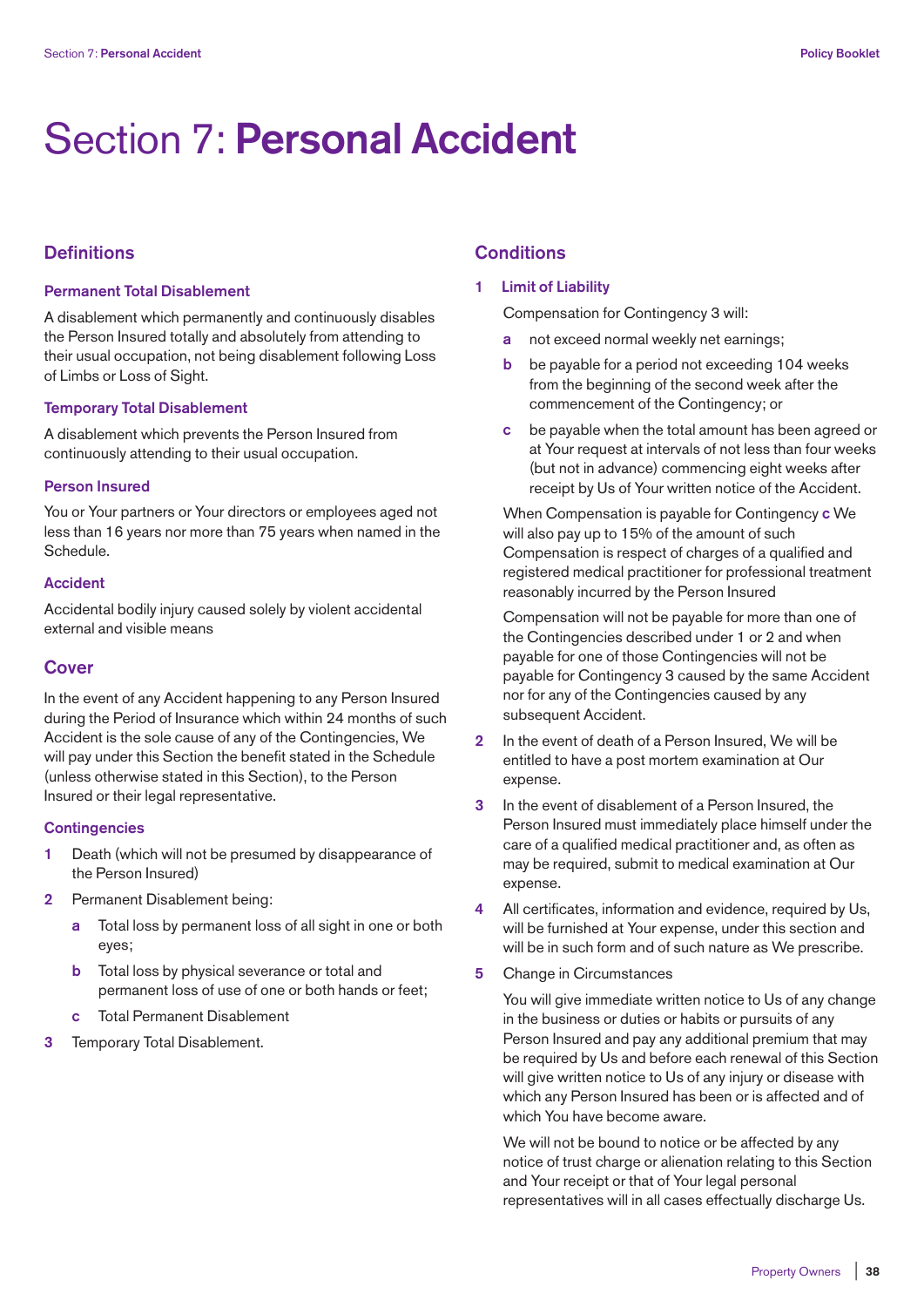# **Exclusions**

We will not be liable under this Section in respect of an Accident or Contingency:

**1** consequent upon the Person Insured being in or on or entering into or descending from any aircraft other than a fully licensed passenger carrying aircraft in which the Person Insured is travelling as a passenger other than as a member of the crew and not for the purpose of undertaking any trade or technical or sporting activity therein or thereon.

 For the purposes of this Exclusion the term "aircraft" means any vessel craft or thing made or intended to float in or travel through the air other than a hovercraft;

- **2** consequent upon the Person Insured engaging in:
	- **a** winter sports, mountaineering requiring the use of guides or ropes, sub-aquatic or subterranean pursuits, aeronautic sports; or
	- **b** riding or driving in or practising for any race, polo playing, steeplechasing, hunting, showjumping, motor cycling (the term "motor cycling" includes motor scooters but not motor-assisted pedal cycles), pillion riding of any kind;
- **3** consequent upon the Person Insured suffering from illness or disease not resulting from bodily injury or suffering from bodily injury;
- **4** contributed to or accelerated by the influence of intoxicating liquor or drugs taken by the Person Insured (other than for drugs taken under medical supervision unless for the treatment of drug or alcohol addiction) or insanity (whether temporary or otherwise) or any sexually transmitted or communicable disease;
- **5** arising from or attributable to intentional self-injury, suicide or attempted suicide, provoked assault, fighting (except in bona fide self-defence), or wilful exposure to needless peril (except in an attempt to save human life);
- **6** attributable to or accelerated by any Person Insured suffering from any pre-existing physical or mental condition; or
- **7** Person Insured failing to obtain and follow proper medical or surgical advice as soon as practicable.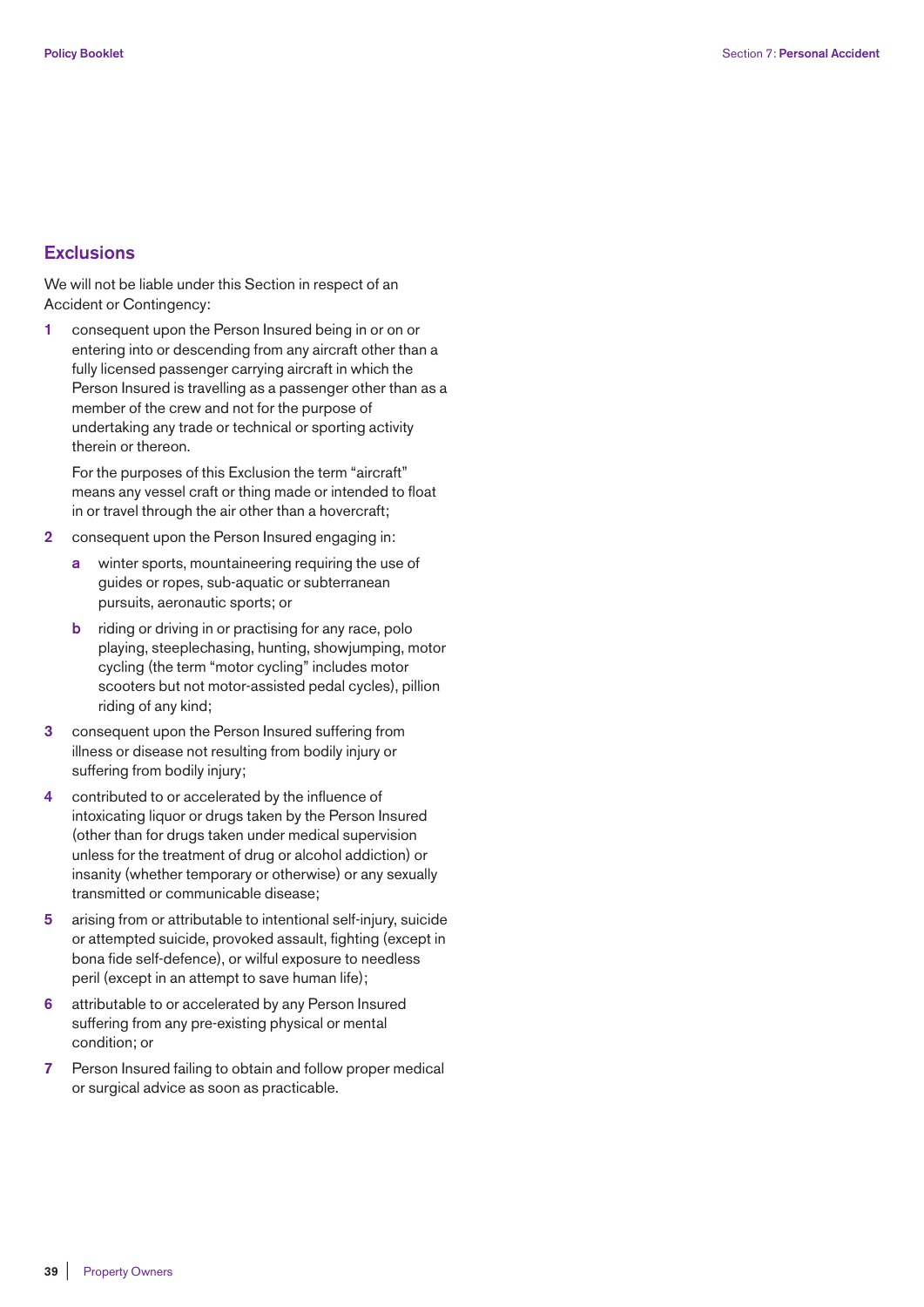# Section 8: **Commercial Legal Expenses**

# **Definitions**

**These definitions which apply to this Section are in addition to the General Definitions.**

# **Appointed Lawyer**

The lawyer or other suitably qualified person, whom DAS appoint to act for You in accordance with the terms of this Section.

# **Costs and Expenses**

# **a Legal Costs**

 All reasonable and necessary costs charged by the Appointed Lawyer on the DAS Standard Terms of Appointment.

#### **b Opponents Costs**

 The costs incurred by opponents in civil cases if You are legally required to pay them, or pay them with the agreement of DAS.

#### **Date of Occurrence**

# **a For civil cases**

 The date of the event which leads to a claim. If there is more than one event arising at different times from the same originating cause, then the Date of Occurrence is the date of the first of these events.

# **b For criminal cases**

 The date when You began or are alleged to have begun to break the criminal law in question.

#### **DAS**

DAS Legal Expenses Insurance Company Limited.

#### **DAS Standard Terms of Appointment**

The terms and conditions (including the amount of fees that DAS will pay to an appointed Representative) that apply to the relevant type of claim.

# **Territorial limits**

The United Kingdom of Great Britain and Northern Ireland.

# **Cover**

We agree to provide the insurance in this Section in respect of an Insured Incident as long as:

- **a** the Date of Occurrence of the Insured Incident is during the Period of Insurance; and
- **b** any legal proceedings will be dealt with by a court, or other body which DAS agree to, in the Territorial Limits; and
- **c** for civil claims it is always more likely than not that You will recover damages (or obtain any other legal remedy which DAS have agreed to).

#### **What We will pay**

For an Insured Incident under this Section We will pay Your:

- **a** Legal Costs, including Legal Costs to make or defend an appeal provided that:
	- **i** You tell DAS within the time limits allowed that You want DAS to appeal; and
	- **ii** DAS agree that it is always more likely than not that the appeal will be successful;
- **b** Opponents Costs;

The most We will pay for all claims resulting from one or more event arising at the same time or from the same originating cause is £100,000.

# **Insured Incidents**

#### **Legal Defence**

DAS will:

- **a** defend Your legal rights if an event arising from letting the Premises leads to You being prosecuted in a criminal court;
- **b** defend an appeal against Your decision not to adapt the Premises following a request under:
	- **i** The Disability Discrimination Act 1995 as amended by the Disability Discrimination Act 2005;
	- **ii** The Housing (Scotland) Act 2006;
	- **iii** The Disability Discrimination (NI) Order 1995 as amended by the Disability Discrimination (NI) Order 2006; or any future amending legislation.

 Provided that for **b** You have first tried to resolve the dispute using the free conciliation service of the Equality and Human Rights Commission or the Equality Commission (NI).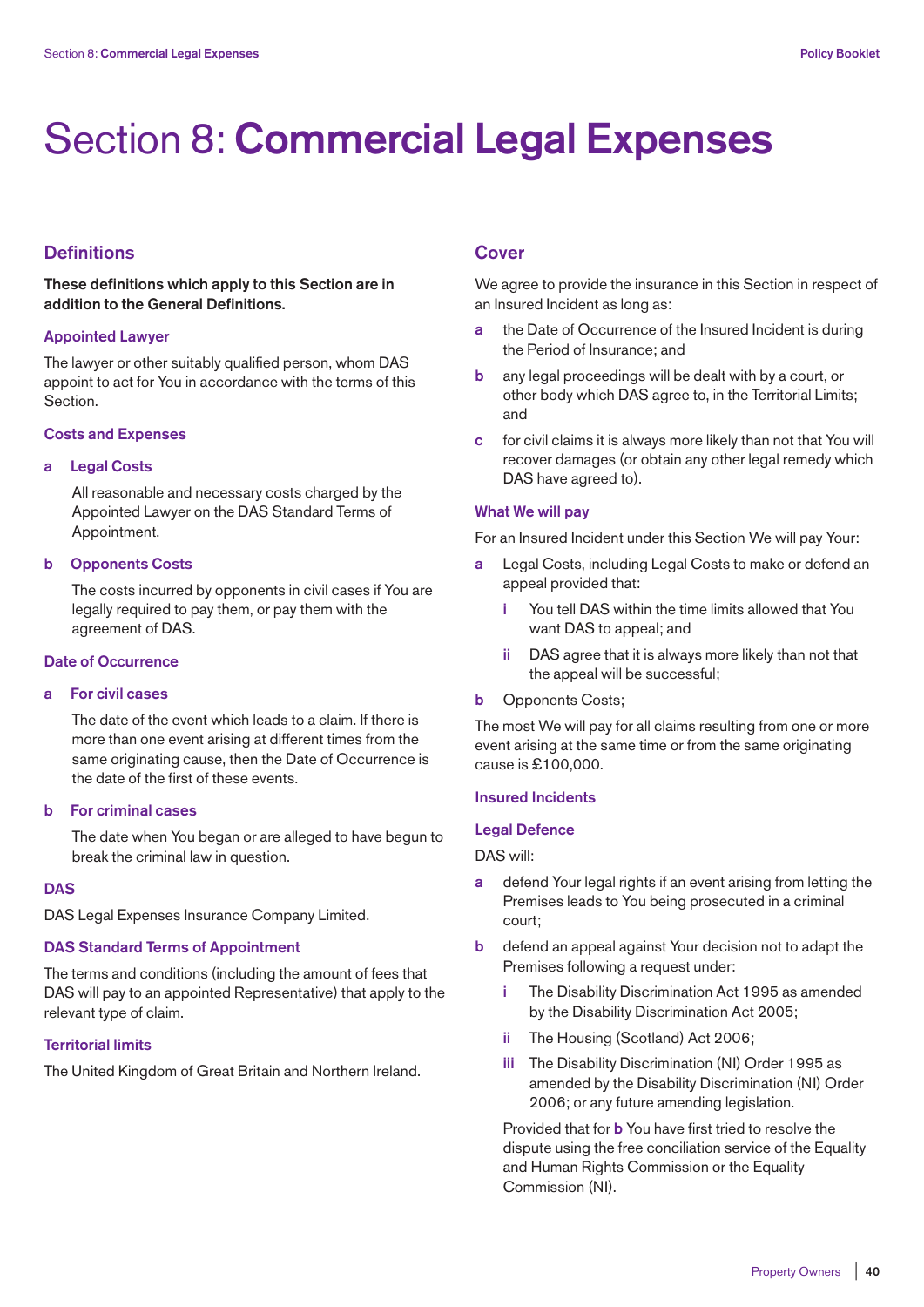# **Eviction of Squatters**

DAS will negotiate for Your legal rights to evict anyone who is not Your tenant or ex-tenant from Your Premises and who has not got Your permission to be there.

# **Property Damage**

DAS will negotiate for Your legal rights after an event which causes physical damage to the Premises.

The amount in dispute must be more than £1,000.

# **Contract Disputes**

DAS will negotiate for Your legal rights in a contractual dispute arising from an agreement or an alleged agreement which You have entered into by or on Your behalf for buying or hiring of any goods or services in relation to Your Premises.

Provided You have made the agreement during the Period of Insurance and the amount in dispute is more than £100.

# **What is not covered under Contract Disputes.**

A dispute relating to:

- **1** construction work, designing, converting or extending Your Premises where the contract value exceeds £5,000 (including VAT);
- **2** the settlement payable under an insurance policy (DAS will negotiate if Your insurer refuses Your claim, but not for a dispute over the amount of the claim);
- **3** a dispute arising from any loan, mortgage, pension, investment or borrowing;
- **4** the purchase of the Premises;
- **5** Your tenancy agreement.

#### **Rent Recovery**

DAS will negotiate for Your legal rights to recover rent owed by Your tenant for the Premises if it has been overdue for at least one calendar month.

# **Conditions**

# **The following Conditions apply to Rent Recovery**

- **1** If You accept payment (or part payment) of rent arrears from the tenant of Your property, You must be able to provide proof that You have warned the tenant that it does not prevent You taking further action against them under this section of the policy.
- **2** Where the tenant is a limited company, you must first seek advice from the Appointed Lawyer before accepting payment of rent arrears.

# **The following Insured Incident is only operative if stated as operative in the Schedule.**

#### **Repossession**

DAS will negotiate for the following:

**a** England, Wales and Scotland

 Your legal rights in trying to get possession of the Premises that You have let under:

- **i** an assured shorthold tenancy;
- **ii** a short assured tenancy; or
- **iii** an assured tenancy.

These are all defined by the Housing Act 1988 or the Housing (Scotland) Act 1988.

Your legal rights in trying to get possession of the Premises if You have let the Premises to a limited company or partnership and the Premises has been let for people to live in.

Your legal rights in trying to get possession of the Premises if You have let the Premises and You live in the Premises as the landlord.

# **b Northern Ireland**

 Your legal rights in trying to get possession of the Premises that You have let and to which The Private Tenancies (Northern Ireland) Order 2006 applies.

# **Conditions**

# **The following Conditions apply to Repossession.**

- **i** For both **a** and **b** above You must give the tenant the correct notices telling him or her that You want possession of the Premises.
- **ii** All posted pre-agent notices and pre-proceeding notices must be sent by recorded delivery post.

# **The following Extensions apply to Repossession**

# **Hotel Expenses**

Up to £150 per day to cover the cost of Your accommodation for a maximum of 30 days while You are seeking possession of the Premises.

# **Storage Costs**

£10 per day to store Your personal possessions for a maximum of four weeks after the termination of Your tenancy agreement while You are unable to reoccupy the Premises.

# **What is not covered under Repossession**

Any claim to repossess the Premises because Your tenant has behaved anti-socially.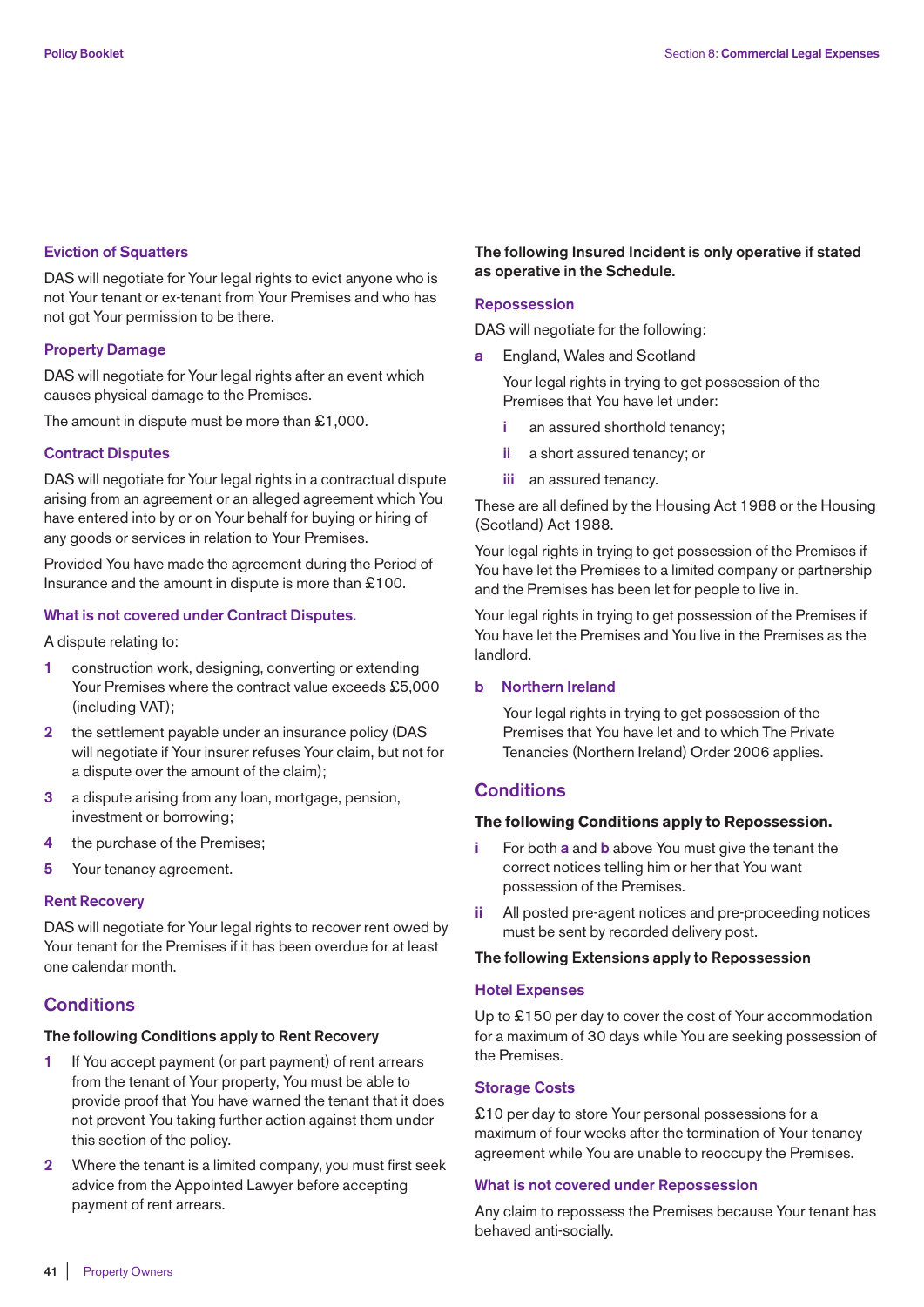# **Conditions**

- **1** You must:
	- **a** keep to the terms and conditions of this Section;
	- **b** try to prevent anything happening that may cause a claim;
	- **c** take reasonable steps to keep any amount We have to pay under this Policy as low as possible;
	- **d** send everything DAS reasonably ask for, in writing;
	- **e** give DAS full details of any claim as soon as possible and give DAS any information DAS need.
- **2 a** DAS can take over and conduct in Your name any claim or legal proceedings at any time. DAS can negotiate any claim on Your behalf.
	- **b** You are free to choose an Appointed Lawyer (by sending DAS a suitably qualified person's name and address) if:
		- **i** DAS agree to start legal proceedings and it becomes necessary for a lawyer to represent Your interests in those proceedings; or
		- **ii** there is a conflict of interest.
	- **c** In all circumstances except those in **2b** above, DAS are free to choose an Appointed Lawyer.
	- **d** The Appointed Lawyer will be appointed to represent You according to DAS' Standard Terms of Appointment, which may include a 'no win, no fee' agreement.

 The Appointed Lawyer must co-operate fully with DAS at all times.

- **e** DAS will have direct contact with the Appointed Lawyer.
- **f** You must co-operate fully with DAS and with the Appointed Lawyer and must keep DAS up to date with the progress of the claim.
- **g** You must give the Appointed Lawyer any instructions that DAS ask You to give.
- **3 a** You must tell DAS if anyone offers to settle a claim.
	- **b** If You do not accept a reasonable offer to settle a claim, We may refuse to pay further Legal Costs.
	- **c** We may decide to pay You the losses You are claiming instead of starting or continuing legal proceedings.
- **4 a** You must tell the Appointed Lawyer to have Legal Costs taxed, assessed or audited if DAS ask for this.
- **b** You must take every step to recover Legal Costs that We have to pay and must pay Us any Legal Costs that are recovered.
- **5** If an Appointed Lawyer refuses to continue acting for You with good reason, or if You dismiss an Appointed Lawyer without good reason, the cover We provide under this Section will end at once, unless DAS agree to appoint another Appointed Lawyer.
- **6** If You settle a claim or withdraw a claim without DAS' agreement or do not give suitable instructions to an Appointed Lawyer, the cover We provide under this Section will end at once and We will be entitled to reclaim from You any Costs and Expenses previously paid by Us.
- **7** We will not pay any claim covered under any other policy, or any claim that would have been covered by any other policy if this Section did not exist.

# **Exclusions**

# **The following Exclusions apply in respect of this Section:**

- **1** Any claim reported to DAS more than 90 days after the date You should have known about the Insured Incident.
- **2** Any Costs and Expenses, Hotel Expenses or Storage Costs that are incurred before DAS agree to pay them.
- **3** Any disagreement with a tenant of Yours when the Date of Occurrence is within the first 90 days of the first Period of Insurance and the tenancy agreement started before the start of insurance cover under this Section.
- **4** A claim which is fraudulent, exaggerated or dishonest or where an allegation of dishonesty or violent behaviour has been made against You
- **5** Any claim relating to registering rents, reviewing rents, rent control, buying the freehold of any Premises or any matter that relates to rent tribunals, rates tribunals, land tribunals, rent assessment committees and rent officers.
- **6** Any claim relating to someone legally taking the Premises from You, whether You are offered money or not, or restrictions or controls placed on the Premises by any government or public or local authority unless the claim is for accidental physical damage caused by any of the above.
- **7** Any claim relating to subsidence, mining or quarrying.
- **8** Judicial review.
- **9** Fines, penalties, compensation or damages for which You are ordered to pay by a court or other authority.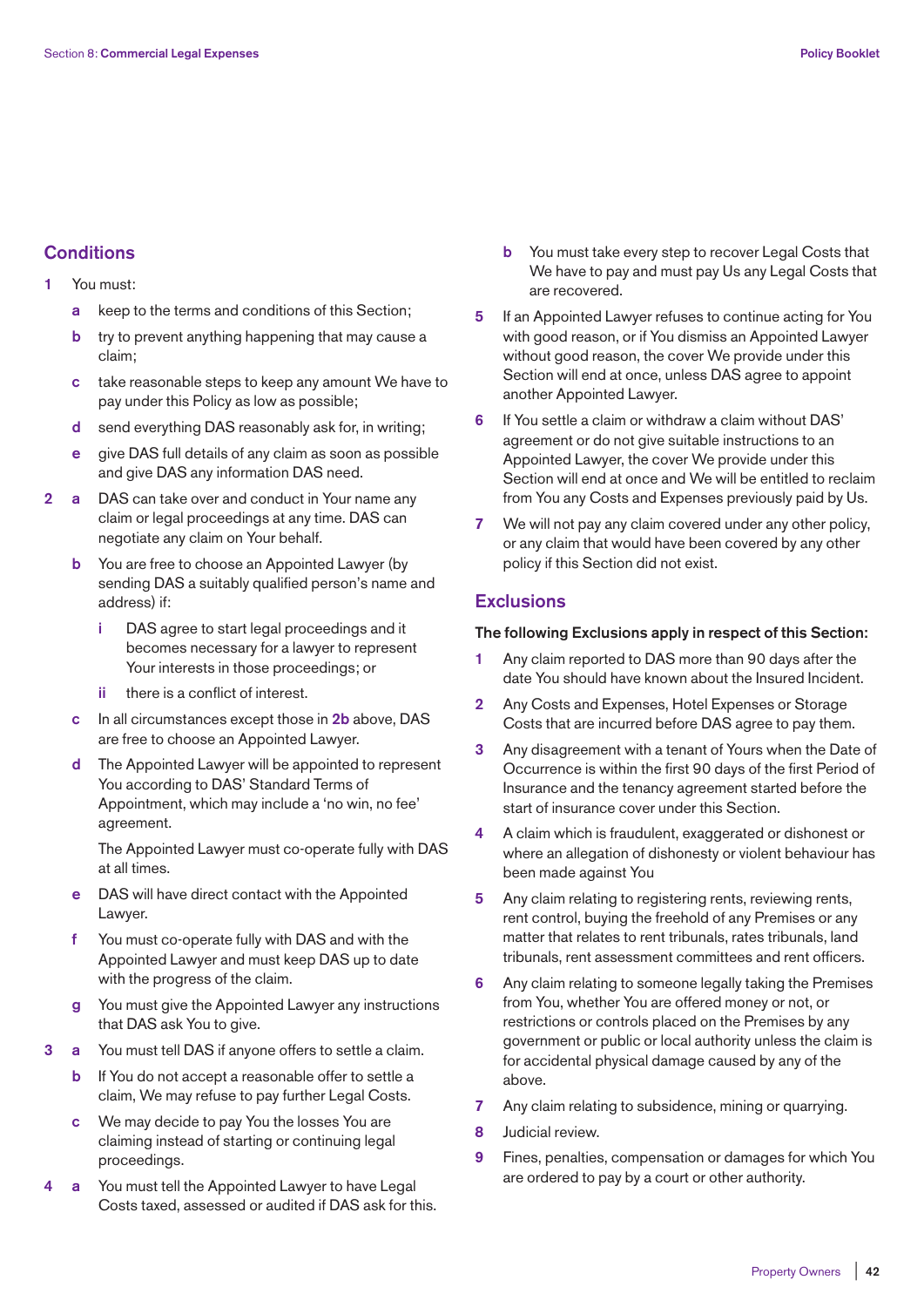- **10** Any legal action You take which DAS or the Appointed Lawyer have not agreed to or where You do anything that hinders DAS or the Appointed Lawyer.
- **11** Apart from Us, You are the only person or company who may enforce all or any part of this Section and the rights and interests arising from or connected with it.

 This means that the Contracts (Rights of Third Parties) Act 1999 does not apply to the Section in relation to any third-party rights or interest.

# **How to make a claim**

To make a claim under this Section, please telephone DAS on 0345 878 5024. DAS will ask You about Your legal dispute and if necessary call You back at an agreed time to give You legal advice. If Your dispute needs to be dealt with as a claim under this Section of the Policy, We will give You a claim reference number. At this point DAS will not be able to tell You whether You are covered but they will pass the information You have given them to their claims handling teams and explain what to do next.

If You prefer to report Your claim in writing, You can send it to the DAS Claims Department at the following address:

Claims Department DAS Legal Expenses Insurance Company Limited DAS House Quay Side Bristol, BS1 6NH

You may prefer to e-mail Your claim to DAS at: newclaims@das.co.uk

When We cannot help

Please do not ask for help from a lawyer, accountant or anyone else before We have agreed. If You do, We will not pay the costs involved even if DAS accept the claim.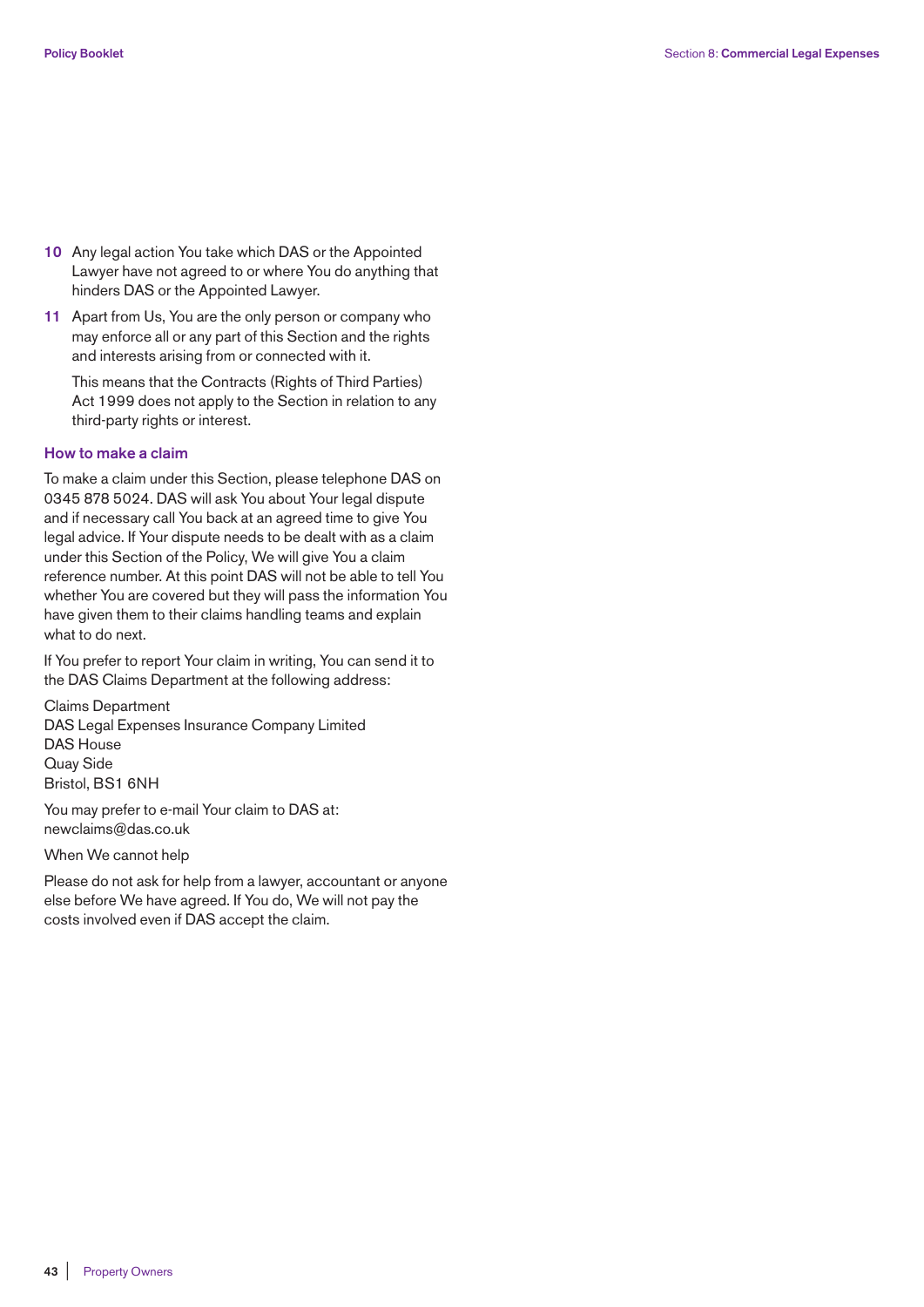# Section 9: **Terrorism**

# **Definitions**

**The definitions which apply to this Section are in addition to the General Definitions.**

# **Denial of Service Attack**

Any actions or instructions constructed or generated with the ability to damage, interfere with or otherwise affect the availability of networks, network services, network connectivity or information systems. This includes, but is not limited to the generation of excess traffic into network addresses, the exploitation of system or network weaknesses and the generation of excess or non-genuine traffic between and amongst networks.

#### **Hacking**

Unauthorised access to any computer or other equipment or component or system or item which processes, stores or retrieves data, whether Your property or not.

# **Nuclear Installation**

Any installation of such class or description as may be prescribed by regulations made by the relevant Secretary of State from time to time by statutory instrument, being an installation designed or adapted for:

- **a** the production or use of atomic energy or
- **b** the carrying out of any process which is preparatory or ancillary to the production or use of atomic energy and which involves or is capable of causing the emission of ionising radiations or
- **c** the storage processing or disposal of nuclear fuel or bulk quantities of other radioactive matter, being matter which has been produced or irradiated in the course of the production or use of nuclear fuel.

# **Nuclear Reactor**

Any plant (including any machinery equipment or appliance whether affixed to land or not) designed or adapted for the production of atomic energy by a fission process in which a controlled chain reaction can be maintained without an additional source of neutrons.

#### **Phishing**

Any access or attempted access or attempted access to data or information made by means of misrepresentation or deception.

## **Private Individual**

Any person other than a:

- **1** trustee or body of trustees where insurance is arranged under the terms of a trust;
- **2** person who owns Residential Property for the purpose of a business as a sole trader; and

Provided that:

- **a i** the Residential Property is occupied by a trustee or a sole trader as a private residence; and
	- the property is not a block of flats, each will be deemed to be a Private Individual in respect of that same property; or
- **b** two or more persons have arranged insurance on Residential Property in:
	- **i** their several names; and/or
	- **ii** Your name includes the name of a bank, building society or other financial institution, for the purpose of noting their interest in the Property Insured, such persons will be deemed to be a Private Individual

#### **Property Insured**

The items stated in Section 1: The Structure, Section 2: Landlords Contents, Section 5: Glass and Sanitaryware and Policy Extension 1: Equipment Breakdown as stated in the Schedule.

### **Residential Property**

- **1** Private dwelling houses and flats.
- **2** Household goods and personal effects.

#### **Terrorism**

Acts of persons acting on behalf of, or in connection with, any organisation which carries out activities directed towards the overthrowing or influencing, by force or violence, of Her Majesty's Government in the United Kingdom or any other Government de jure or de facto.

# **Treasury**

The Lords Commissioners of Her Majestys Treasury from time to time or any successor relevant authority.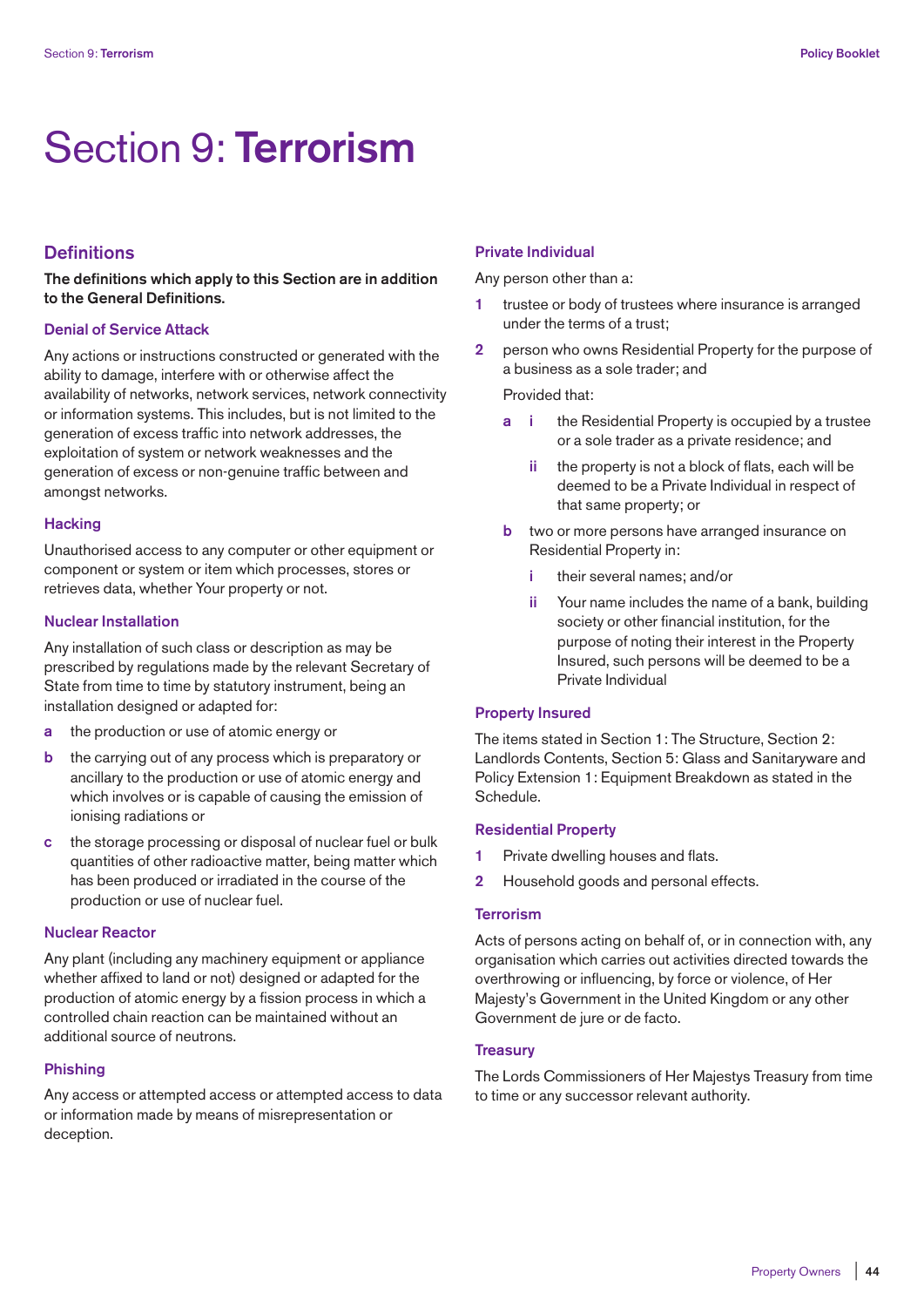# **Virus or Similar Mechanism**

Program code, programming instruction or any set of instructions intentionally constructed with the ability to damage, interfere with or otherwise adversely affect computer programs, data files or operations, whether involving selfreplication or not. This includes but is not limited to trojan horses, worms and logic bombs.

# **Cover**

**1** In the event of Damage at the Premises in respect of Section 1: The Structure, where insured and Section 2: Landlords Contents, Section 5: Glass and Sanitary Ware and Policy Extension 1: Equipment Breakdown; located in England, Wales or Scotland (but this will not include the territorial seas adjacent thereto as defined by the Territorial Sea Act 1987), to any Property Insured in connection with the Business occurring during the Period of Insurance and occasioned by or happening through or in consequence of Terrorism (where stated as operative in the Schedule), We will pay to You the value of such Property Insured or the amount of the Damage at the time of such Damage or, at Our option, reinstate or replace such property.

Provided that:

- **a** Our liability under this Section in total for all claims or series of claims, arising out of any one original cause, will not exceed the Sum Insured for each item (or any other stated limit of liability); and
- **b** unless otherwise stated, the Sum Insured (or any other stated limit of liability) applies in the aggregate to property collectively described by each item under Section 1: The Structure, Section 2: Landlords Contents, Section 5: Glass and Sanitary Ware and Policy Extension 1: Equipment Breakdown.
- **2** The insurance by Section 4: Rent Receivable, is extended to include loss consequent on interruption to or interference with the Business, resulting from Damage to Property Insured, occasioned by or happening through or in consequence of Terrorism (where stated as operative in the Schedule). Provided that, in any action, suit or other proceedings, where We allege that any Damage or resulting loss or expense or other costs, either, directly or indirectly caused by Terrorism is not covered by this insurance, the burden of proving that such Damage, loss or expense is covered will be Your responsibility.

# **Conditions**

It is a condition precedent to Our liability that:

**1 Treasury Certificate**

We will not indemnify You unless and until:

- **a** the Treasury issues a certificate, certifying that any Damage or resulting loss or expense or other costs, either directly or indirectly was caused by Terrorism; or
- **b** in the event of the Treasury refusing to issue such a certificate a tribunal formed by agreement between Us and Pool Reinsurance Company Limited decides that the cause of such loss was due to Terrorism.
- **2** Any conditions or terms which provide for adjustments of premium based on declarations on expiry of the period of insurance shall not apply to Terrorism insurance.
- **3** Any Long Term Agreement applying to this Policy shall not apply to Terrorism insurance.

Subject otherwise to all the terms and conditions of this Policy.

# **Exclusions**

# **The insurance provided by this Section is not subject to any of exclusions of this Policy, however We will not be liable under this Section for:**

- **1** loss destruction or damage, to any property whatsoever or any loss or expense whatsoever resulting or arising therefrom or any other costs directly or indirectly caused by or contributed to by or arising from riot, civil commotion, war, invasion, act of foreign enemy, hostilities (whether war be declared or not) civil war, rebellion, revolution, insurrection or military or usurped power;
- **2** any loss whatsoever directly or indirectly caused by contributed to by or arising from or occasioned by or resulting from:
	- **a** the alteration modification distortion corruption of or damage to any computer or other equipment or component or system or item which processes stores transmits or receives data or any part thereof whether tangible or intangible (including but without limitation any information or programs or software); or
	- **b** any alteration modification distortion erasure corruption of data processed by any such computer or other equipment or component or system or item;

 whether Your property or not where such loss is directly or indirectly caused by or contributed to by or resulting from or occasioned by or resulting from Virus or Similar Mechanism or Hacking or Phishing or Denial of Service Attack;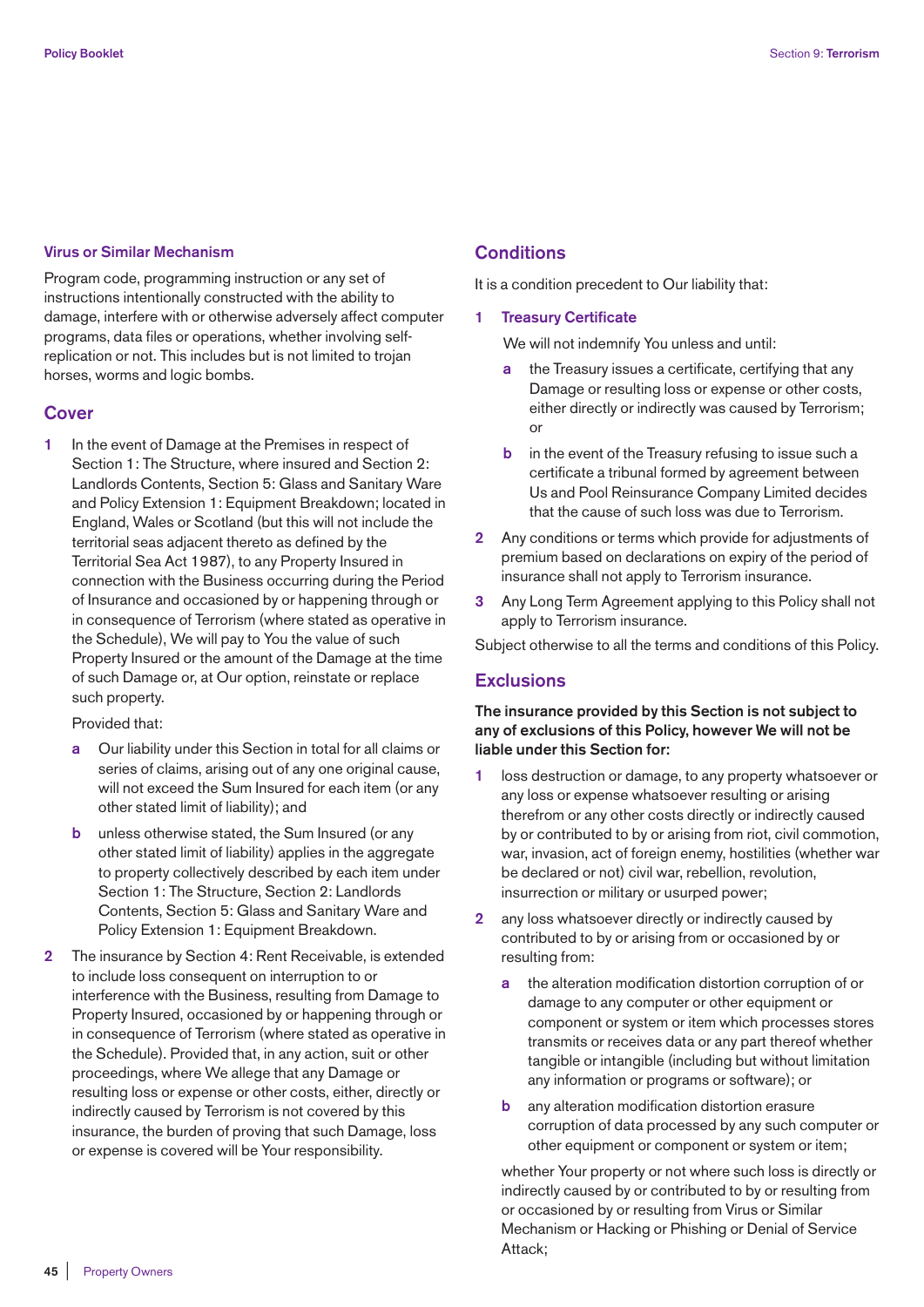- **3** any loss whatsoever or any consequential loss resulting or arising from any Nuclear Installation or Nuclear Reactor and all fixtures and fittings situated thereon and attached thereto and all pipes wires cables drains or other conduits or service media of any description which are affixed or connected to or in any way serve such Nuclear Installation or Nuclear Reactor;
- **4** in respect of Residential Property insured in the name of a Private Individual any loss whatsoever directly or indirectly caused by contributed to by or arising from or occasioned by or resulting from:
	- **a** the radioactive toxic explosive or other hazardous properties of any explosive nuclear assembly or nuclear component thereof;
	- **b** ionising radiation or contamination by radioactivity or from the combustion of any radioactive material; and
	- **c** chemical and/or biological and/or radiological irritants contaminants or pollutants.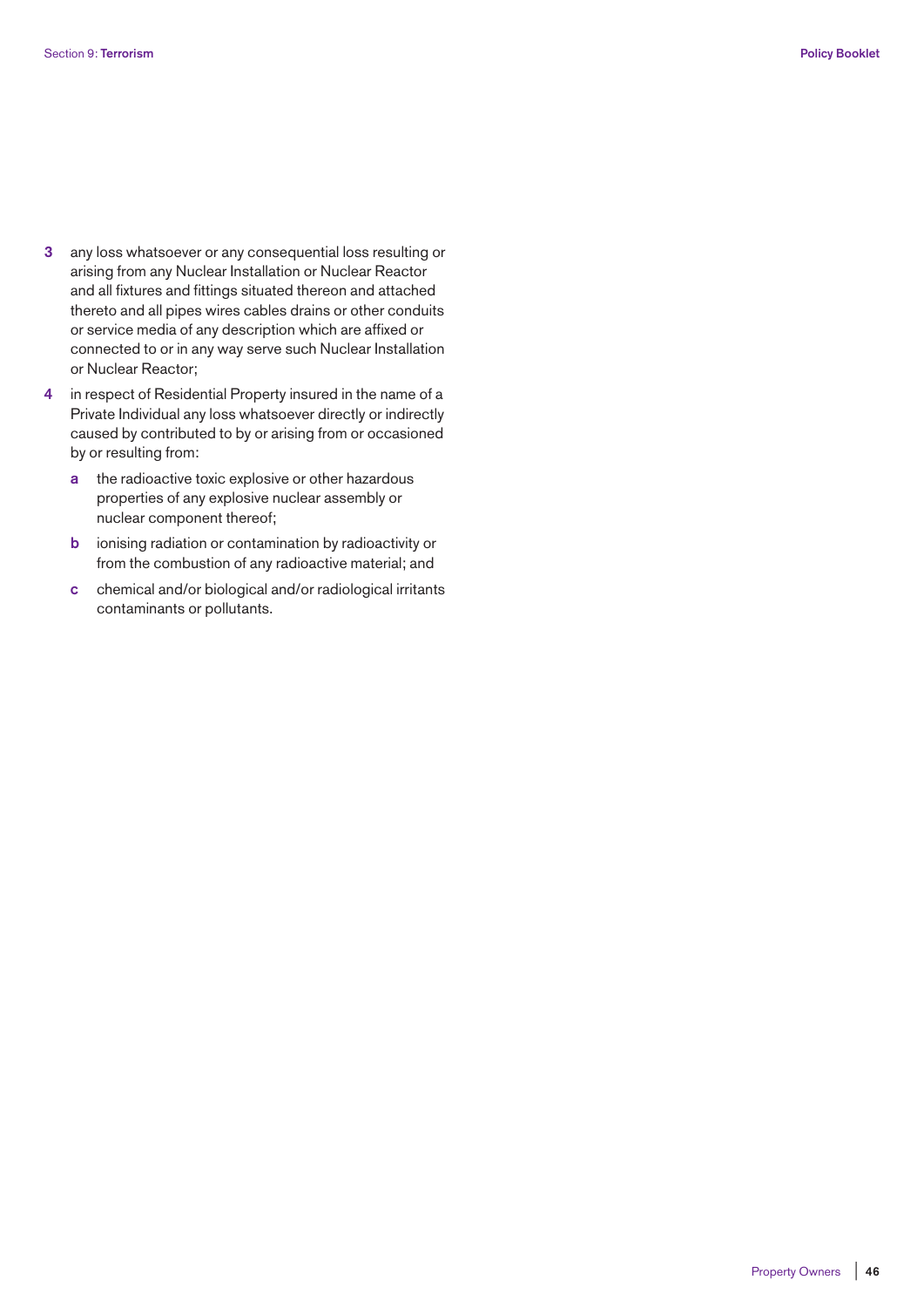# **Policy Extensions**

# **The following Policy Extension(s) automatically apply:**

### **Policy Extension 1: Equipment Breakdown**

# **Definitions**

# **Accident**

# Means:

- **a** electrical or mechanical Breakdown, including rupture or bursting caused by centrifugal force;
- **b** artificially generated electrical current, including electric arcing, that disturbs electrical devices, appliances or wires;
- **c** Explosion or Collapse of Covered Equipment operating under steam or other fluid pressure;
- **d** Damage to Covered Equipment operating under steam or other fluid pressure caused by or resulting from any condition or event (not otherwise excluded) occurring inside such boilers or equipment;
- **e** loss or damage to hot water boilers other water heating equipment oil or water storage tanks caused by or resulting from any condition or event (not otherwise excluded) occurring inside such equipment;
- **f** Damage caused by operator error; or
- **g** Damage caused by materials being processed.

If an initial Accident causes other Accidents, all will be considered one Accident. All Accidents that are the result of the same event will be considered one Accident.

# **Additional Expenses**

Expenses incurred to clean up or dispose of the Covered Equipment resulting from contamination by a Hazardous Substance.

#### **Breakdown**

- **a** the actual breaking, failure, distortion or burning out of any part of the Covered Equipment whilst in ordinary use arising from defects in the Covered Equipment causing its sudden stoppage and necessitating repair or replacement before it can resume work; or
- **b** fracturing of any part of the Covered Equipment by frost when such fracture renders the Covered Equipment inoperative; or
- **c** the actual and complete severance of a rope but not breakage or abrasion of wires or strands even though replacement may be necessary.

#### **Collapse**

The sudden and dangerous distortion (whether or not attended by rupture) of any part of the Covered Equipment caused by crushing stress by force of internal steam or other fluid pressure (other than pressure of chemical action or ignited flue gases or ignition of the contents).

# **Computer Equipment**

- **a** electronic, computer or other data processing equipment;
- **b** peripherals used in conjunction with **a**; or
- **c** software or programs licensed to You and installed on **a** above.

# **Covered Equipment**

Equipment at the Premises owned by You or for which You are responsible built to operate under vacuum or pressure, other than weight of contents, or used for the generation, transmission or utilisation of energy including but not limited to:

- **a** heating systems and hot water heaters;
- **b** air circulation, ventilation, air conditioning and refrigeration systems (other than blast freezers);
- **c** electrical panels, emergency generators and electrical distribution systems;
- **d** security, alarm and sound systems;
- **e** lifts and escalators;
- **f** office equipment including telephone systems, Computer Equipment, fax machines, copiers and printers;
- **g** retail equipment, bar code scanners, credit and debit card payment systems and cash registers;
- **h** forklift trucks on the Premises;
- **i** domestic kitchen and food preparation equipment, laundry and cleaning equipment and Audio visual equipment.

# Excluding:

- **i** any structure, foundation, masonry, brickwork, cabinet, compartment or air supported structure or building;
- **ii** any insulating or refractory material;
- **iii** any sewer piping, underground vessels or piping, or piping forming a part of a sprinkler system;
- **iv** any water piping other than boiler firewater piping, boiler condensate return piping or water piping forming a part of a refrigerating or air conditioning system;
- **v** any vehicle, mobile equipment, aircraft, floating vessel including any equipment mounted on such vehicle, mobile equipment, aircraft or floating vessel;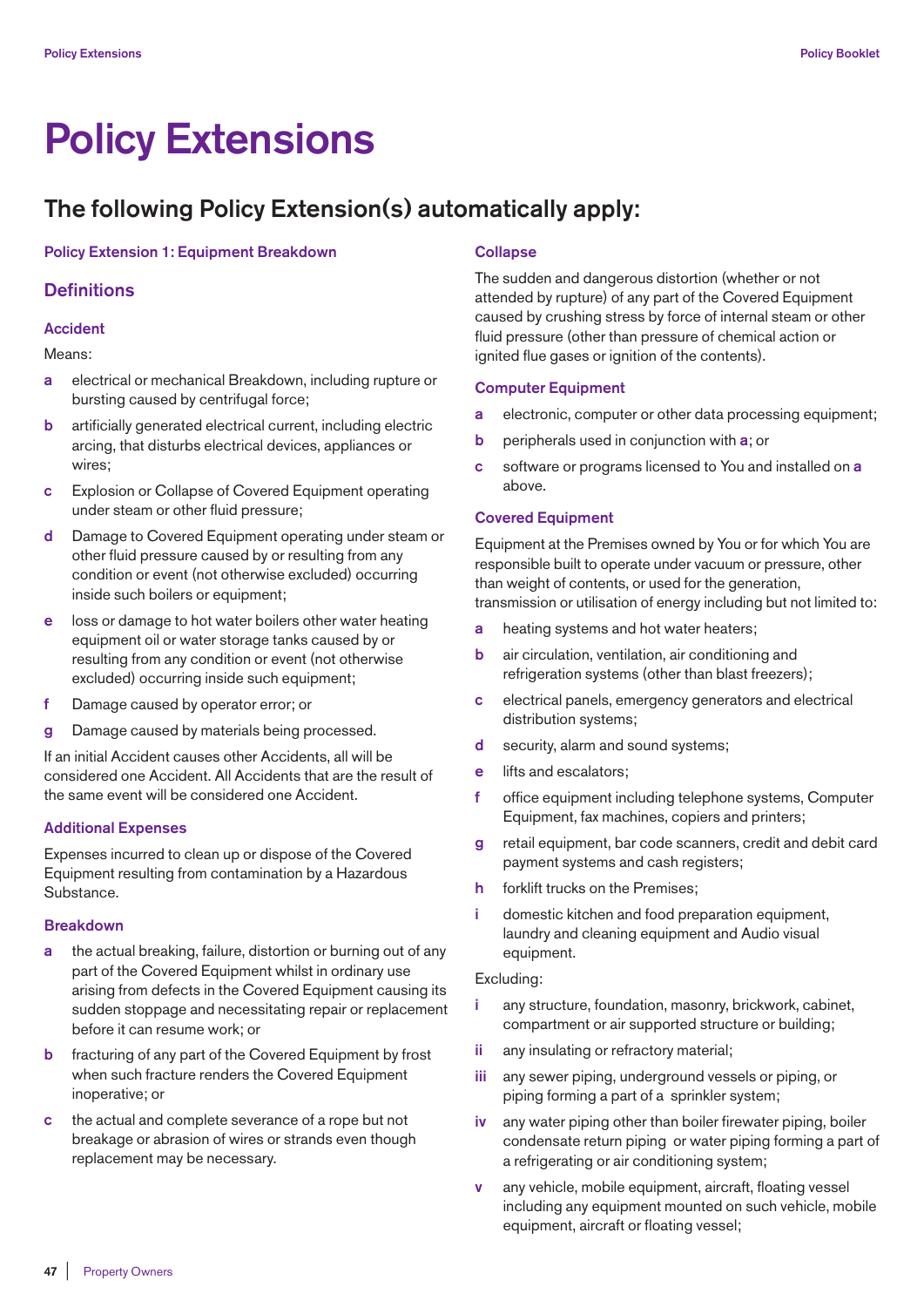- **vi** any construction plant or equipment;
- **vii** any tool, die, cutting edge, crushing surface, trailing cable, non metallic lining, driving belt, or band, or any other part requiring periodic renewal;
- **viii** any equipment manufactured by You for sale;
- **ix** Production or Process equipment; or
- **x** equipment owned by Your tenants.

#### **Explosion**

The sudden and violent rending of the Covered Equipment by force of internal steam or other fluid pressure (other than pressure of chemical action or ignited flue gases or ignition of the contents) causing bodily displacement of any part of the Covered Equipment together with forcible ejection of the contents.

# **Hazardous Substance**

Any substance other than ammonia that has been declared to be hazardous to health by a governmental agency.

#### **Media**

All forms of electronic, magnetic and optical tapes and discs for use in any electronic computer or electronic data processing equipment.

# **Production or Process Equipment**

Any machine or apparatus (other than kitchen and food preparation and laundry equipment) which processes, forms, cuts, shapes, grinds or conveys raw materials, materials in process or finished product, including any equipment forming a part of the driving or controlling mechanism for such machine or apparatus.

# **Perishable Goods**

Any perishable good which it is normal practice to place into a refrigeration unit for purposes of preservation.

# **Cover**

The insurance by Sections 1 and 2 (if operative) of the Policy is extended to include cover for direct physical damage caused to Covered Equipment resulting from an Accident, subject to the terms, conditions, limitations and exclusions of the Policy and this Extension.

### **Additional Cover and Sub Limits**

The following Additional Covers also apply under this Extension. These Additional Covers do not increase the Limits or Sums Insured shown in the Schedule.

#### **1 Hazardous Substances**

 We will cover You for Damage to Covered Equipment caused by contamination by a hazardous substance, including any Additional Expenses incurred.

 Our maximum liability under this Additional Cover will not exceed £10,000 any one accident.

#### **2 Computer Equipment**

 We will be liable for Damage caused by or resulting from an Accident to Computer Equipment whilst at the Premises. Our maximum liability will not exceed £250,000 any one Accident.

 Also this additional Cover applies to any portable computer equipment insured under Section 2 of this policy. Where the latter section is also extended in respect of such equipment to apply whilst the portable computer equipment is anywhere in the world then any Accident occurring worldwide will also be insured by this extension

 Our liability for portable computer equipment will not exceed £5,000 any one Accident

 Cover is also extended to include Damage caused by or resulting from an Accident to Computer Equipment occurring whilst such Equipment is at any situation in any member country of the EU, including whilst in transit to and from. Our maximum liability will not exceed £5,000 in total for all claims or series of claims arising out of any one original Accident, including if shown as operative, any actual loss under Section 4: Rent Receivable in respect of Damage to Computer Equipment whilst away from the Premises.

# **3 Reinstatement of Data**

 We will be liable under this Additional Cover for costs incurred in reinstating data lost or damaged in consequence of an Accident to Computer Equipment.

Provided that:

- **a** liability is limited solely to the cost of reinstating data onto Media;
- **b** We will not be liable for any losses discovered later than six months after the loss was initiated;
- **c** We will not be liable for Damage to software;
- **d** We will not be liable under this Additional Cover for costs more specifically described under the Increased Costs Of Working Additional Cover.

 Our maximum liability in respect of this Additional Cover will not exceed £25,000 in any one Period of Insurance.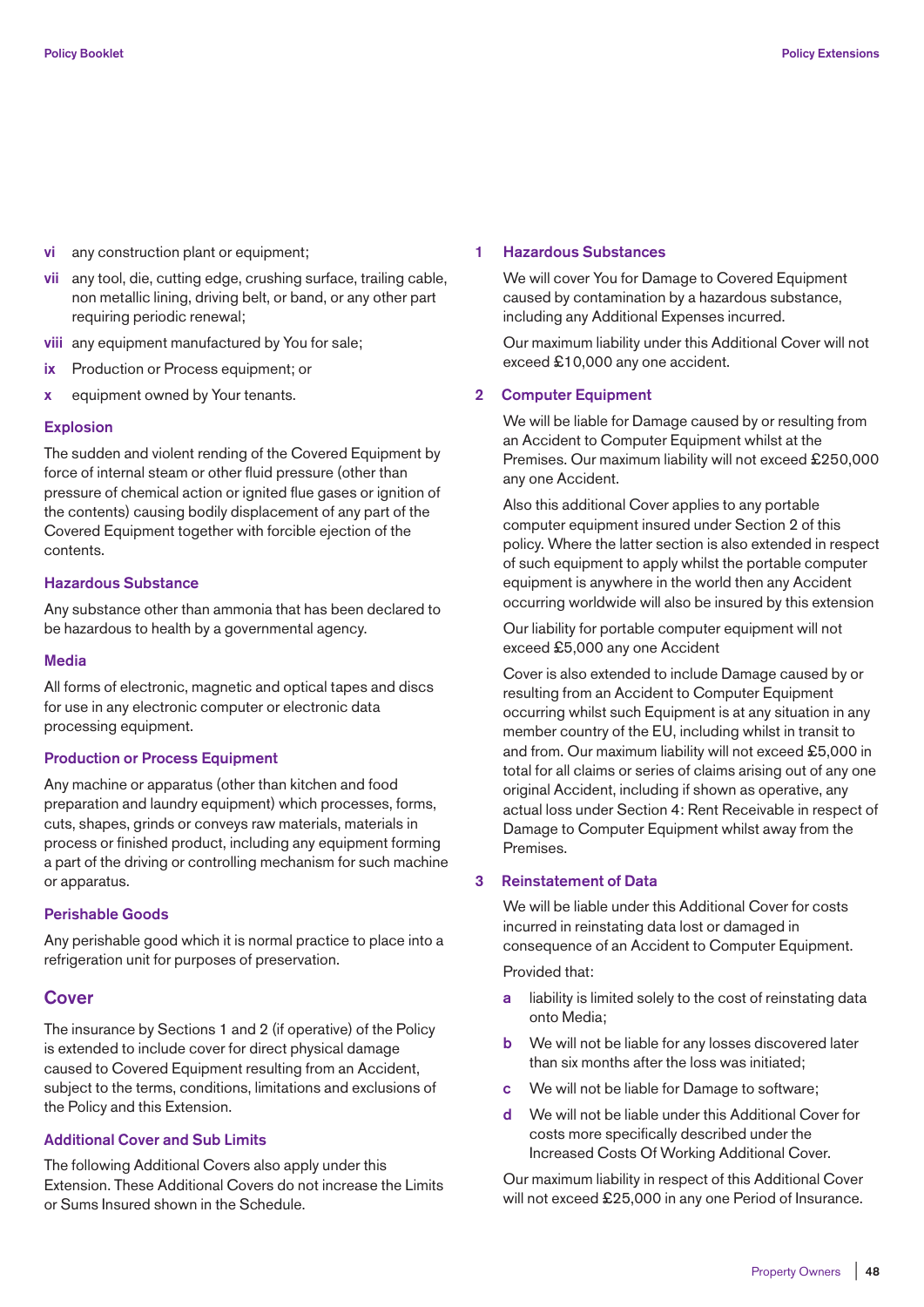#### **4 Increased Costs of Working**

 We will be liable to pay reasonable costs necessarily incurred in minimising or preventing the resulting interruption or interference to Your computer operations.

 Our maximum liability under this Additional Cover will not exceed £25,000 any one accident.

#### **5 Rent Receivable**

 If cover is shown as operative in Your Schedule, We will cover You for loss as described under Section 4 Rent Receivable caused by an Accident to Covered Equipment.

 For the purposes of this cover Accident will not include any Accidents insured under Additional Cover 12 - Damage to Own Surrounding Property

 Our maximum liability under this Additional Cover will not exceed £30,000 in the aggregate during any one Period of Insurance.

# **6 Perishable Goods**

 We will cover You for Damage to Perishable Goods owned by You or in any refrigeration unit owned by You due to change in temperature caused by an Accident or failure of the electricity supply.

We will not cover Damage caused:

- **a** by the deliberate act of any electricity undertaking in terminating disconnecting restricting or withholding the supply of electricity;
- **b** by neglect or misuse:
- **c** by wear, tear, deterioration of the cabinet or other gradually operating cause; or
- **d** as a result of incorrect setting of thermostats or automatic controlling devices.

 We will not be liable for 20% of any loss where the refrigeration unit is over 10 years old. Our maximum liability in respect of this Additional Cover will not exceed £15,000 for frozen or chilled foods and £5,000 in respect of any other Perishable Goods for any one Accident.

# **7 Expediting Expenses**

 With respect to damaged Covered Equipment, We will pay for any reasonable costs necessarily incurred to make temporary repairs and expedite permanent repairs or permanent replacement.

 Our maximum liability under this Additional Cover will not exceed £20,000 any one accident.

#### **8 Public Authorities/Law or Ordinance**

 If an Accident to Covered Equipment damages a building that is covered under this policy; and the loss is increased by enforcement of any public authority, ordinance or law in force at the time of the Accident that regulates the construction or repair of buildings, or establishes zoning or land use requirements, We will be liable for the following additional costs to comply with such ordinance or law:

- **a** Your actual expenditures for the cost to demolish and clear the site of undamaged parts.
- **b** Your actual expenditures for increased costs to repair, rebuild or construct the building. If the building is repaired or rebuilt, it must be intended for similar use or occupancy as the current building, unless otherwise required by zoning or land use ordinance or law.

We will not be liable for:

- **i** any fine or penalty;
- **ii** any liability to a third party;
- **iii** any increase in loss due to a hazardous substance (other than as specifically insured under Additional Cover 1); or
- **iv** increased construction costs until the building is actually repaired or replaced.

 This Additional Cover is within and does not increase the Sum Insured shown in the schedule.

# **9 Hire of Substitute Item**

 If Covered Equipment is damaged as a result of an Accident We will also indemnify You against the cost of hire charges actually incurred by You during the Period of Insurance for the necessary hire of a substitute item of similar type and capacity during the period of repair or until permanent replacement of the item lost or damaged.

 Our maximum liability under this Additional Cover will not exceed £5,000 any one accident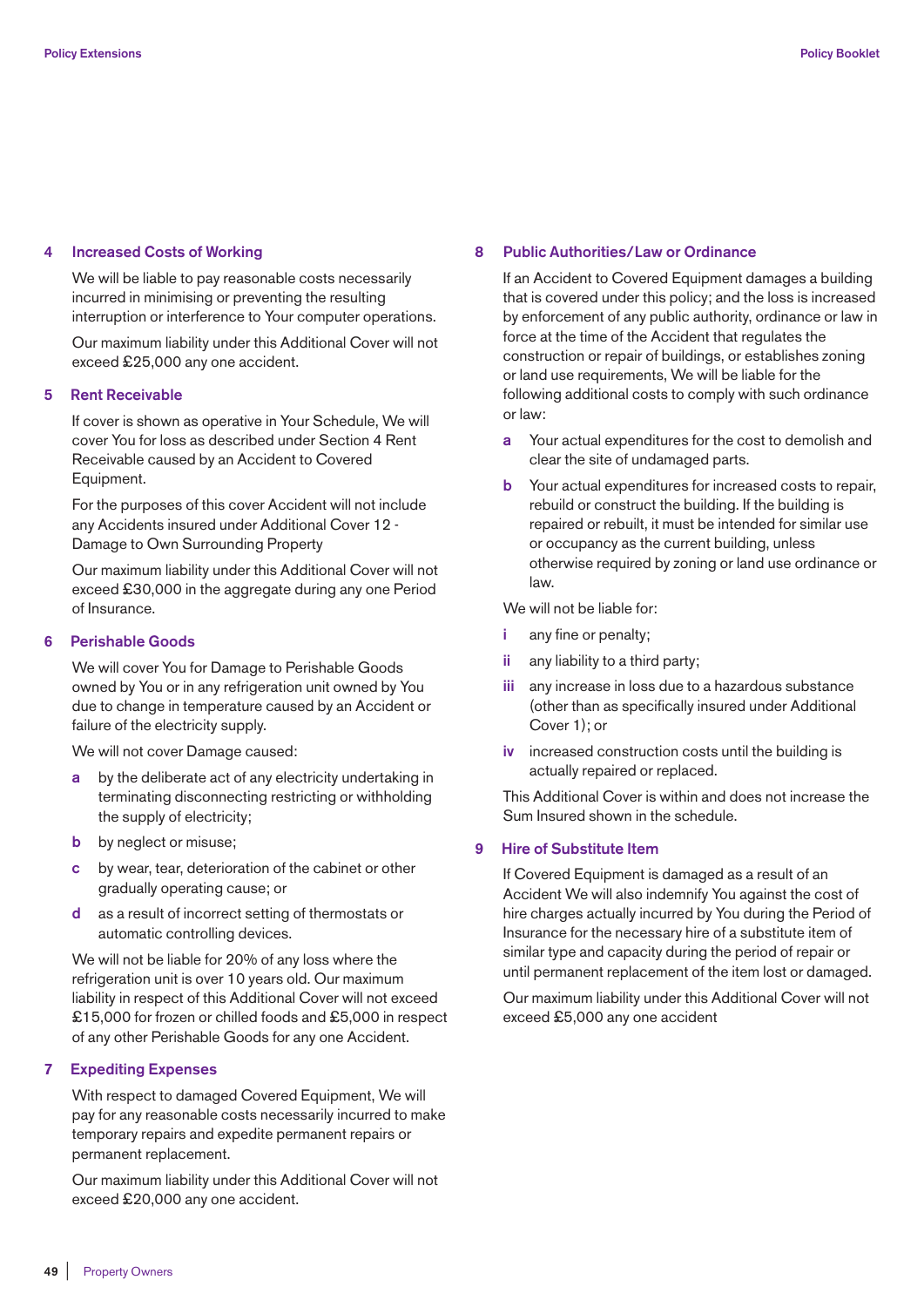# **10 Storage Tanks and Loss Of Contents**

 This Additional Cover extends to include loss or damage caused by an Accident to storage tanks or water tanks (other than sprinkler system tanks) including connected pipework belonging to You or for which You are responsible at the Premises. In addition this Additional Cover covers loss of the contents of storage tanks caused by:

- **a** escape of contents leakage discharge or overflow from the storage tanks caused by or resulting from an Accident;
- **b** contamination of the contents of the storage tanks caused by or resulting from an Accident;

including cleaning costs incurred as a result of such loss.

This Additional Cover excludes:

- **1** loss caused by fire howsoever the fire may have been caused;
- **2** loss resulting from corrosion erosion or wasting;
- **3** contamination of the contents resulting from:
	- **a** the natural settling separation or accumulation of fluids or materials constituting the normal contents;
	- **b** the deliberate use of fluids or materials in the storage for cleaning flushing or similar purposes;
- **4** loss sustained whilst storage tanks are in transit between Premises; and
- **5** costs or expenses arising from pollution or contamination of property not covered by this Additional Cover.

 We will not be liable Our maximum liability under this Additional Cover for more than £7,500 any one claim.

#### **11 Damage To Own Surrounding Property**

 We will be liable for Damage to property belonging to You or in Your custody and control and for which You are responsible directly resulting from Explosion or Collapse of any steam boiler, steam generator, economiser, superheater, steam pipework or steam vessel.

 Our maximum liability under this Additional Cover will not exceed £1,000,000 any one Accident.

### **Additional Conditions**

# **1 Precautions**

You will exercise due diligence in:

- **a** complying with any statute or order;
- **b** ensuring that insured items are properly maintained and used in accordance with manufacturers recommendations and in taking reasonable precautions to prevent loss or damage.

# **2 Back Up Records**

 You will maintain a minimum of 2 generations of verified back up computer records taken at intervals no less frequently than 48 hours one copy as a minimum being held off site and take all reasonable precautions to store and maintain records in accordance with the maker's recommendations.

# **3 General Definitions, Claims Conditions or General Conditions**

 Where there is any conflict between the General Definitions, General Conditions, Claims Conditions or General Exclusions, of this Policy, and the terms, definitions, conditions, clauses and exclusions, under this Extension, the interpretation under this Extension will take precedence

# **Exclusions**

The following Exclusions apply in respect of this Policy Extension:

- **1** We will not cover You for Damage caused by or resulting from:
	- **a** a hydrostatic, pneumatic, or gas pressure test of any boiler or pressure vessel;

 or an insulation breakdown test of any type of electrical equipment;

- **b** any defect, virus, loss of data or other situation within Media; or
- **c** depletion, deterioration, corrosion, erosion, wear and tear, or other gradually developing conditions, unless such Damage results from an Accident.
- **2** We will not be liable for Damage recoverable under maintenance agreement or any Warranty or Guarantee or which would be recoverable but for breach of Your obligations under the agreement.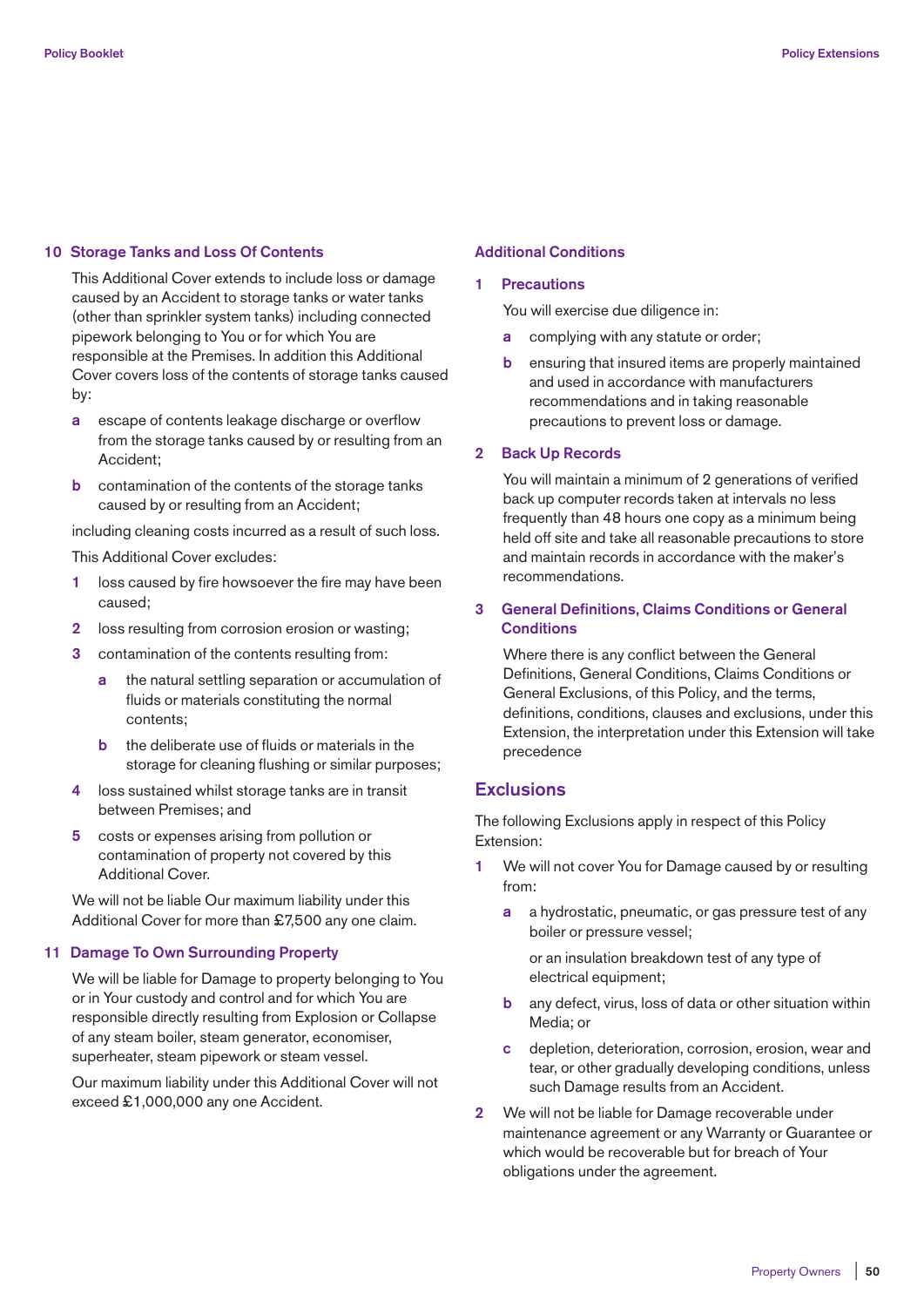**3** We will not pay for delay in resuming operations resulting from the need to reconstruct or re-input data or programs on Media, where You have not fully complied with Additional Condition 2 Back Up Records.

# **Excess**

This Section does not cover and We will not be liable for the amount of the first £200 of each and every claim.

All claims or series of claims, arising out of any one original cause, will be treated as one claim.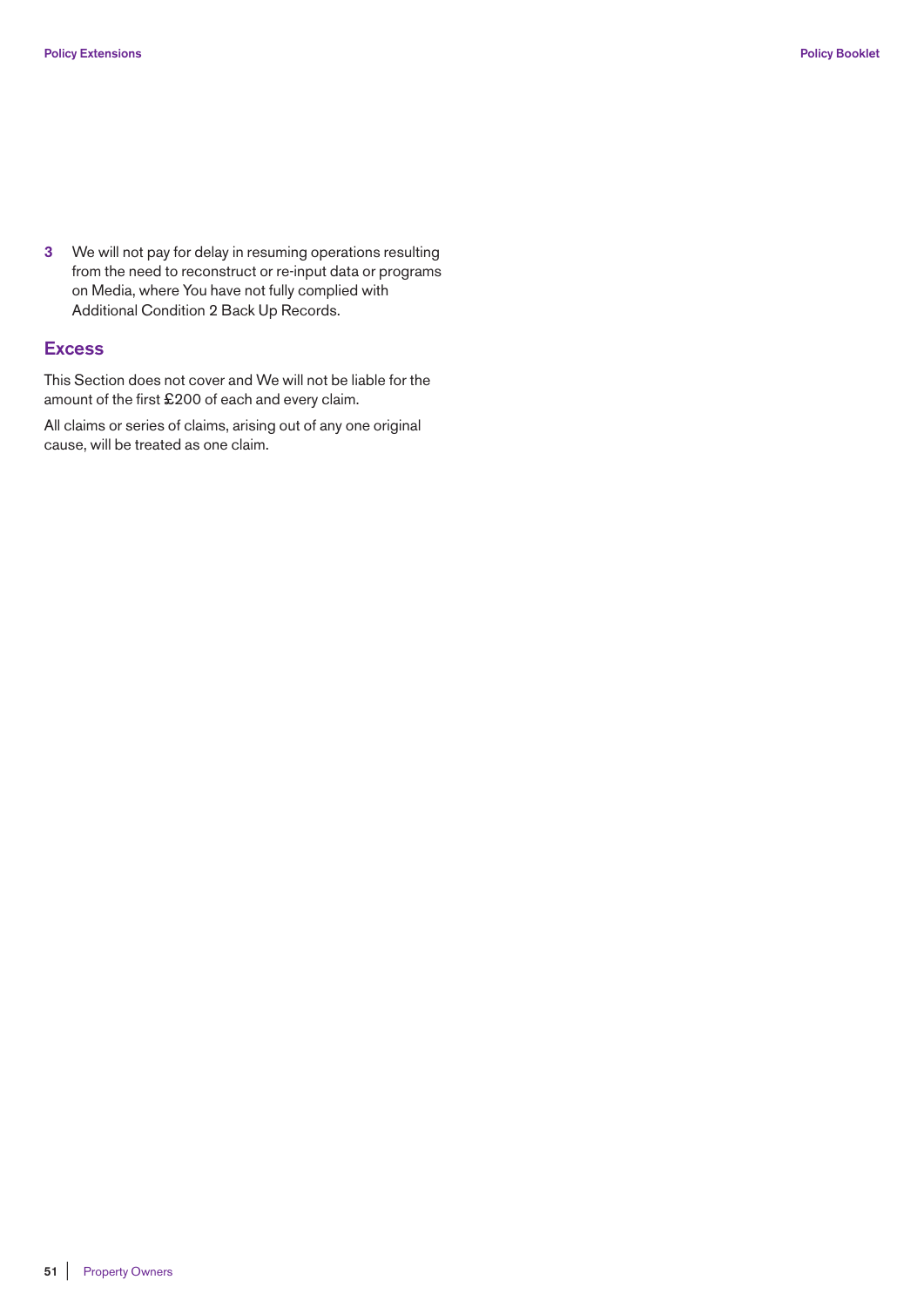# **Optional Extensions**

This Extension is operative only if the number set against it appears in the appropriate place in the Schedule.

In respect of the following Extension the terms conditions limitations and exclusions of the Section (or Sub Section) to which it applies operate insofar as they can apply except where they are expressly varied.

### **Optional Extension 1: Day One Extension**

# **Cover**

The amount payable under this Extension in respect of Buildings will be the cost of Reinstatement of the property sustaining Damage.

# **Definitions**

# **Reinstatement**

- **a** The rebuilding or replacement of property sustaining Damage which, provided Our liability is not increased, may be carried out:
	- **i** in any manner suitable to Your requirements;
	- **ii** upon another site;
- **b** the repair or restoration of property sustaining Damage in either case to a condition equivalent to or substantially the same as but not better or more extensive than its condition when new.

# **Declared Value**

Your assessment of the cost of Reinstatement of the property insured at the level of costs applying at the inception of the Period of Insurance (ignoring inflationary factors which may operate subsequently) together with, insofar as the insurance by the item provides, allowance for:

- **a** the additional cost of Reinstatement to comply with Public Authority requirements;
- **b** professional fees; and
- **c** debris removal costs.

# **Conditions**

**1** At the inception of each Period of Insurance You will notify Us of the Declared Value of the property insured by each of the stated items. In the absence of such declaration the last amount declared (adjusted to reflect index linking where applicable) will be taken as the Declared Value for the ensuing Period of Insurance.

- **2** If at the time of Damage the Declared Value of the property covered by an item is less than the cost of Reinstatement at the inception of the Period of Insurance then Our liability for the Damage will not exceed that proportion thereof which the Declared Value bears to such cost of Reinstatement.
- **3** Where the property sustains Damage in part only Our liability for repair or restoration will not exceed the amount which would have been payable had the property been totally destroyed.
- **4** No payment beyond the amount which would have been payable in the absence of this Extension will be made:
	- **a** unless Reinstatement commences and proceeds without unreasonable delay;
	- **b** until the cost of Reinstatement has been actually incurred; or
	- **c** if the property insured at the time of its Damage is insured by any other insurance effected by You or on Your behalf which is not upon the same basis of Reinstatement.
- **5** All the terms and conditions of the Policy will apply:
	- **a** in respect of any claim payable under the provisions of this Extension except as otherwise stated;
	- **b** where claims are payable as if this Extension had not been incorporated except that the sums insured will be limited to that percentage of the Declared Values which the premium paid bears to that which would have been paid had this Extension not been incorporated.
- **6** Our liability in respect of each item will not exceed the Sum Insured stated in the Schedule.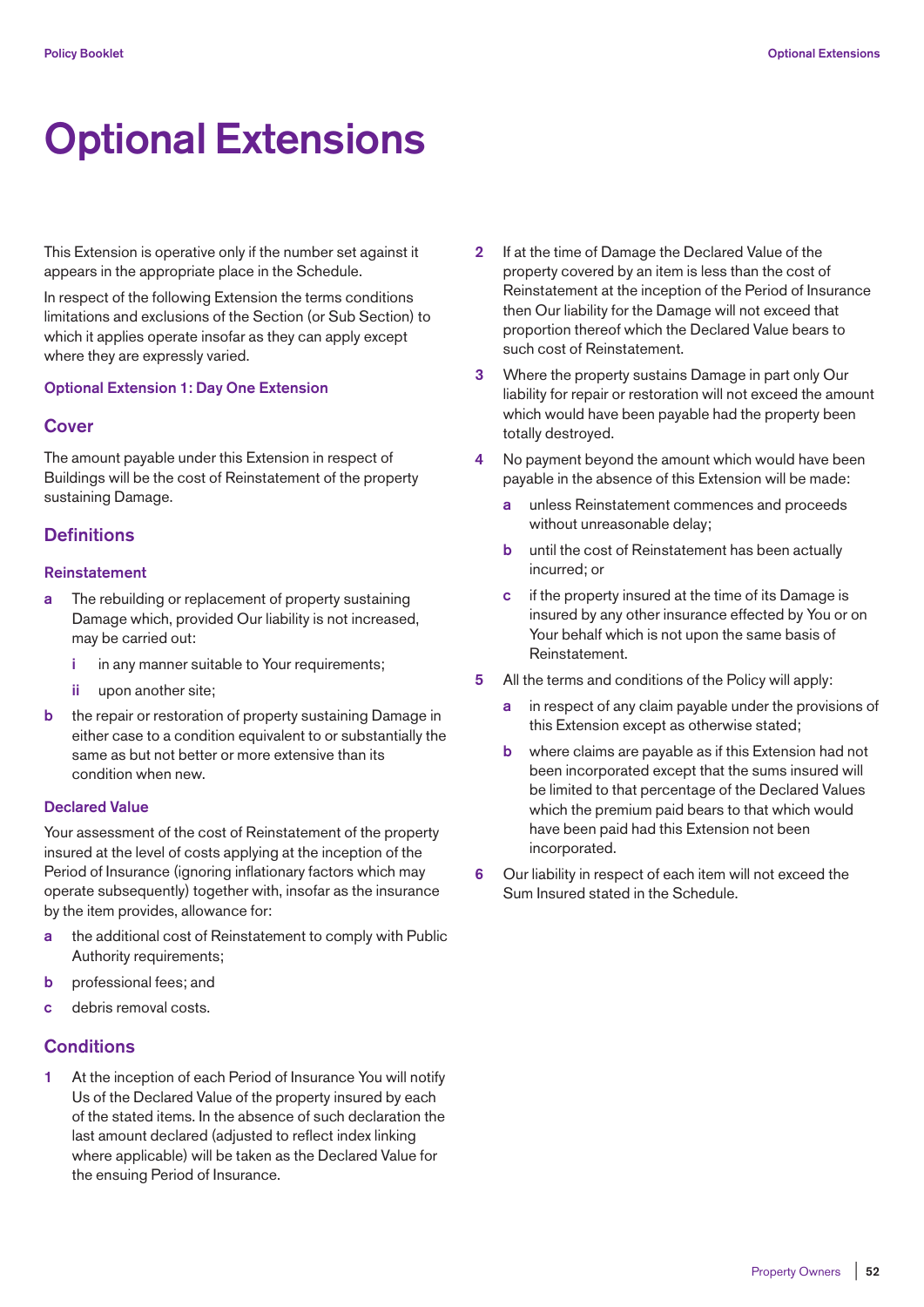# **Important Information**

# **Your right to cancel**

If this cover does not meet your requirements, please return all your documents and any certificate to the broker, intermediary or agent who arranged the Policy within 14 days of receipt. We will return any premium paid in accordance with General Condition D Cancellation.

# **Cancellation**

If you wish to cancel the contract at any other time, please contact the broker, intermediary or agent who arranged the Policy. We will return any premium paid in accordance with General Condition D Cancellation.

# **How to make a claim**

Please contact, in the first instance, the broker, intermediary or agent who arranged the Policy. Please quote your Policy number.

# **How to complain**

If you have an enquiry or complaint arising from your Policy, please contact the broker, intermediary or agent who arranged the Policy for you. If the broker is unable to resolve your complaint or it is regarding the terms and conditions of the Policy they will refer it to NIG.

If your complaint is still outstanding you can write to NIG direct at the following address, quoting your policy number.

The Chief Executive,

NIG

Churchill Court Westmoreland Road Bromley BR1 1DP

Once you receive a written response and if you remain dissatisfied, you may refer your complaint to the Financial Ombudsman Service (FOS). Their address is:

The Financial Ombudsman Service Exchange Tower London E14 9SR

Telephone: **0800 023 4567** or **0300 123 9123**.

# **Details about our Regulator**

NIG policies are underwritten by U K Insurance Limited who is authorised by the Prudential Regulation Authority and regulated by the Financial Conduct Authority and the Prudential Regulation Authority, registration number 202810. The Financial Conduct Authority website, which includes a register of all regulated firms can be visited at **www.fca.org.uk**, or the Financial Conduct Authority can be contacted on **0800 111 6768**. The Prudential Regulation Authority website can be visited at **www.bankofengland.co.uk/pra**, or the Prudential Regulation Authority can be contacted on **020 7601 4878**.

# **Financial Services Compensation Scheme**

Under the Financial Services and Markets Act 2000, should we be unable to meet our liabilities to policyholders, compensation may be available. Insurance advising and arranging is covered for 90% of the claim, without any upper limit. For compulsory classes of insurance, insurance advising and arranging is covered for 100% of the claim, without any upper limit. Information can be obtained on request, or by visiting the Financial Services Compensation Scheme website at www.fscs.org.uk

**Whoever you are contacting, please always quote your Policy Number as it will help your enquiry or complaint to be dealt with promptly.**